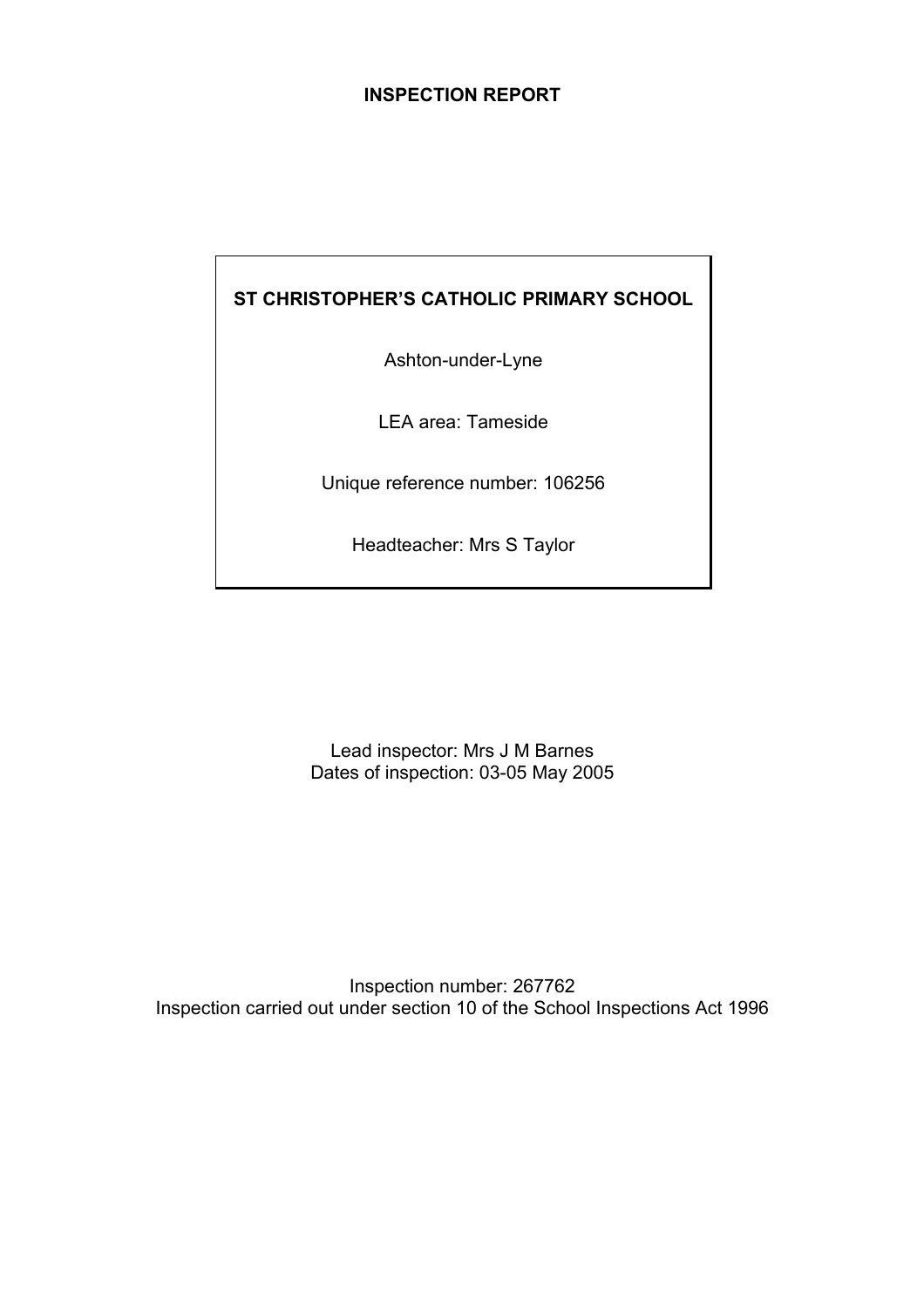## © Crown copyright 2005

This report may be reproduced in whole or in part for non-commercial educational purposes, provided that all extracts quoted are reproduced verbatim without adaptation and on condition that the source and date thereof are stated.

Further copies of this report are obtainable from the school. Under the School Inspections Act 1996, the school must provide a copy of this report and/or its summary free of charge to certain categories of people. A charge not exceeding the full cost of reproduction may be made for any other copies supplied.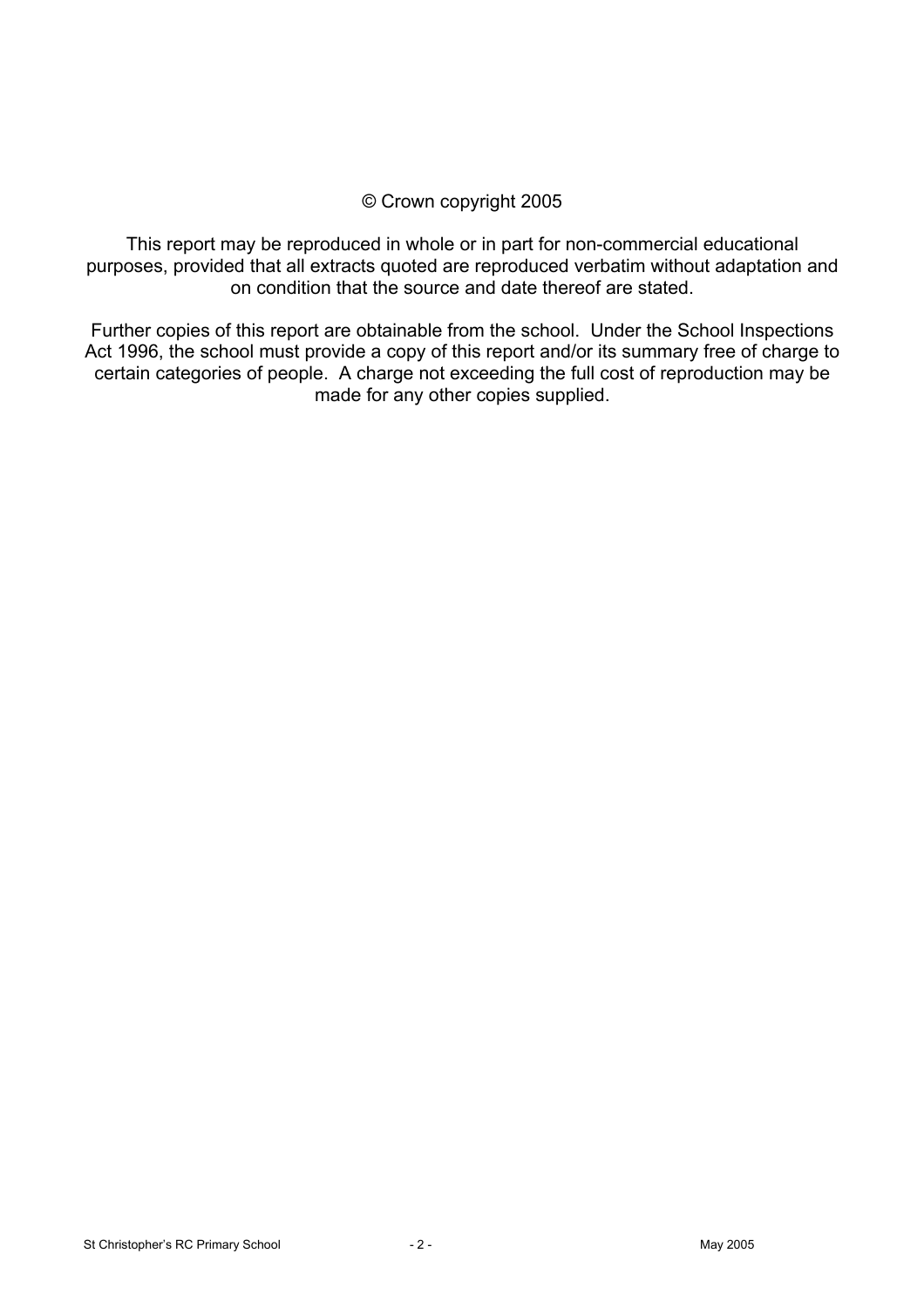# **INFORMATION ABOUT THE SCHOOL**

| Type of school:        |    |                       |                 | Primary                                    |  |
|------------------------|----|-----------------------|-----------------|--------------------------------------------|--|
| School category:       |    |                       | Voluntary aided |                                            |  |
| Age range of pupils:   |    |                       |                 | $3 - 11$                                   |  |
| Gender of pupils:      |    |                       |                 | Mixed                                      |  |
| Number on roll:        |    |                       | 239             |                                            |  |
| School address:        |    |                       |                 | St Christopher's Road<br>Ashton-under-Lyne |  |
| Postcode:              |    | Lancashire<br>OL6 6DP |                 |                                            |  |
| Telephone number:      |    |                       |                 | 0161 3305880                               |  |
| Fax number:            |    |                       |                 | 0161 3437296                               |  |
| Appropriate authority: |    |                       |                 | Governing body                             |  |
| Name<br>governors:     | 0f | chair                 |                 | of Father Sheahan                          |  |
| Date                   | οf |                       |                 | previous December 1998                     |  |

# **CHARACTERISTICS OF THE SCHOOL**

St Christopher's Catholic Primary school is situated about two miles from the centre of the town of Ashton-under-Lyne in Tameside. There are 239 pupils on roll, aged from 3 to 11 years, including 45 pupils who attend the nursery part-time. Not all the nursery pupils continue into the Reception class. The school is popular and often over-subscribed. Most pupils live in the parish but a small number travel some distance to attend. Most come from white British backgrounds but the school has an increasing proportion of pupils from a range of other cultures and countries, including Irish, Indian, Pakistani and African heritage. The locality includes private and local authority housing, and covers a wide range of social and economic circumstances. Although there is some movement of pupils in and out of the school, most pupils tend to settle at the school, with over three-quarters of the oldest having been there from their early years. Most families have at least one parent in employment,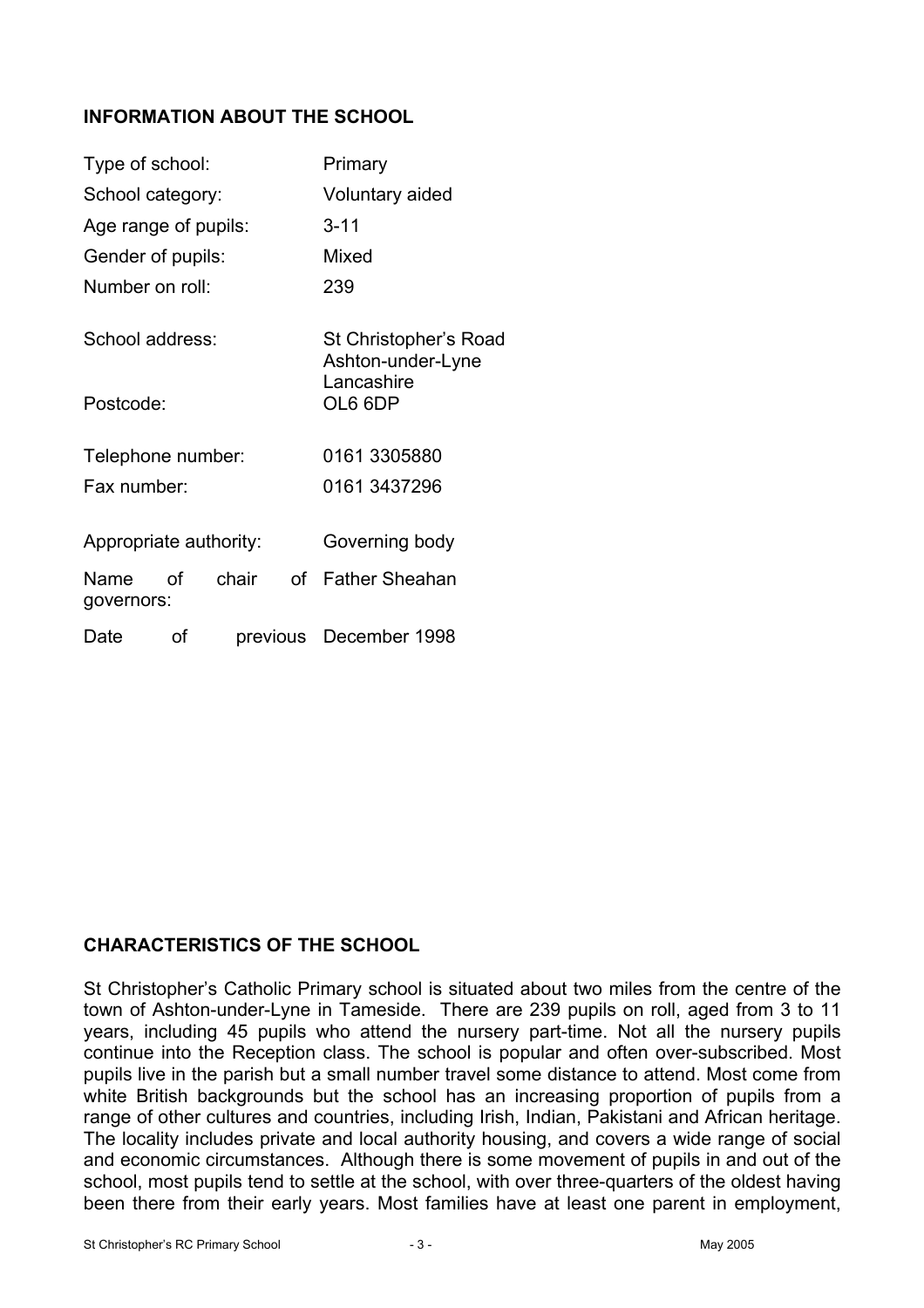and free school meals are a little below the national average. Pupils enter nursery with a wide range of competence, but most make rapid progress and by the end of the Reception year many are achieving above the expectations for their age. About one in ten pupils have been identified as having special educational needs, which is about average. These are mainly moderate learning difficulties but also include physical disability, social and behavioural issues, and autism. A small number of pupils work in English as their additional language; most are fluent speakers but a few are at the early stages of learning English. Attendance is above average.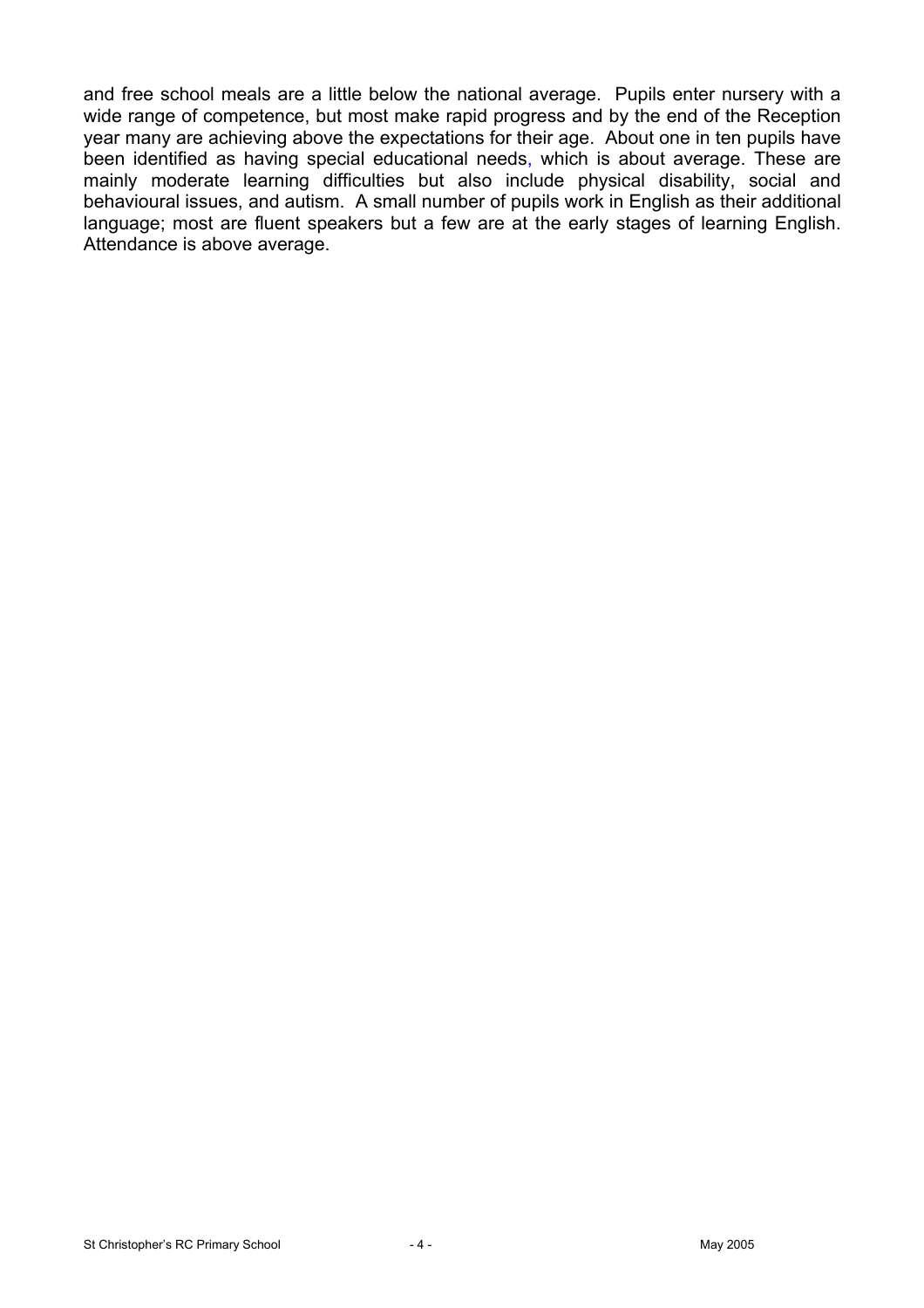# **INFORMATION ABOUT THE INSPECTION TEAM**

| Members of the inspection team |           | <b>Subject responsibilities</b> |                                               |
|--------------------------------|-----------|---------------------------------|-----------------------------------------------|
| 32073                          | J Barnes  | Lead inspector                  | English<br>additional<br>as<br>an<br>language |
|                                |           |                                 | Science                                       |
|                                |           |                                 | Information and communication<br>technology   |
|                                |           |                                 | Art                                           |
|                                |           |                                 | Design technology                             |
| 9520                           | J Leigh   | Lay inspector                   | <b>PHSE</b>                                   |
| 27292                          | J Calvert | Team inspector                  | Special educational needs                     |
|                                |           |                                 | <b>Mathematics</b>                            |
|                                |           |                                 | Geography                                     |
|                                |           |                                 | History                                       |
|                                |           |                                 | Physical education                            |
| 17877                          | C Ingham  | Team inspector                  | Foundation stage                              |
|                                |           |                                 | English                                       |
|                                |           |                                 | <b>Music</b>                                  |

The inspection contractor was:

Nord Anglia School Inspection Services Anglia House Carrs Road **Cheadle Stockport** SK8 2LA

Any concerns or complaints about the inspection or the report should be made initially to the inspection contractor. The procedures are set out in the leaflet *'Complaining about Ofsted Inspections'*, which is available from Ofsted Publications Centre (telephone 07002 637833) or Ofsted's website (www.ofsted.gov.uk).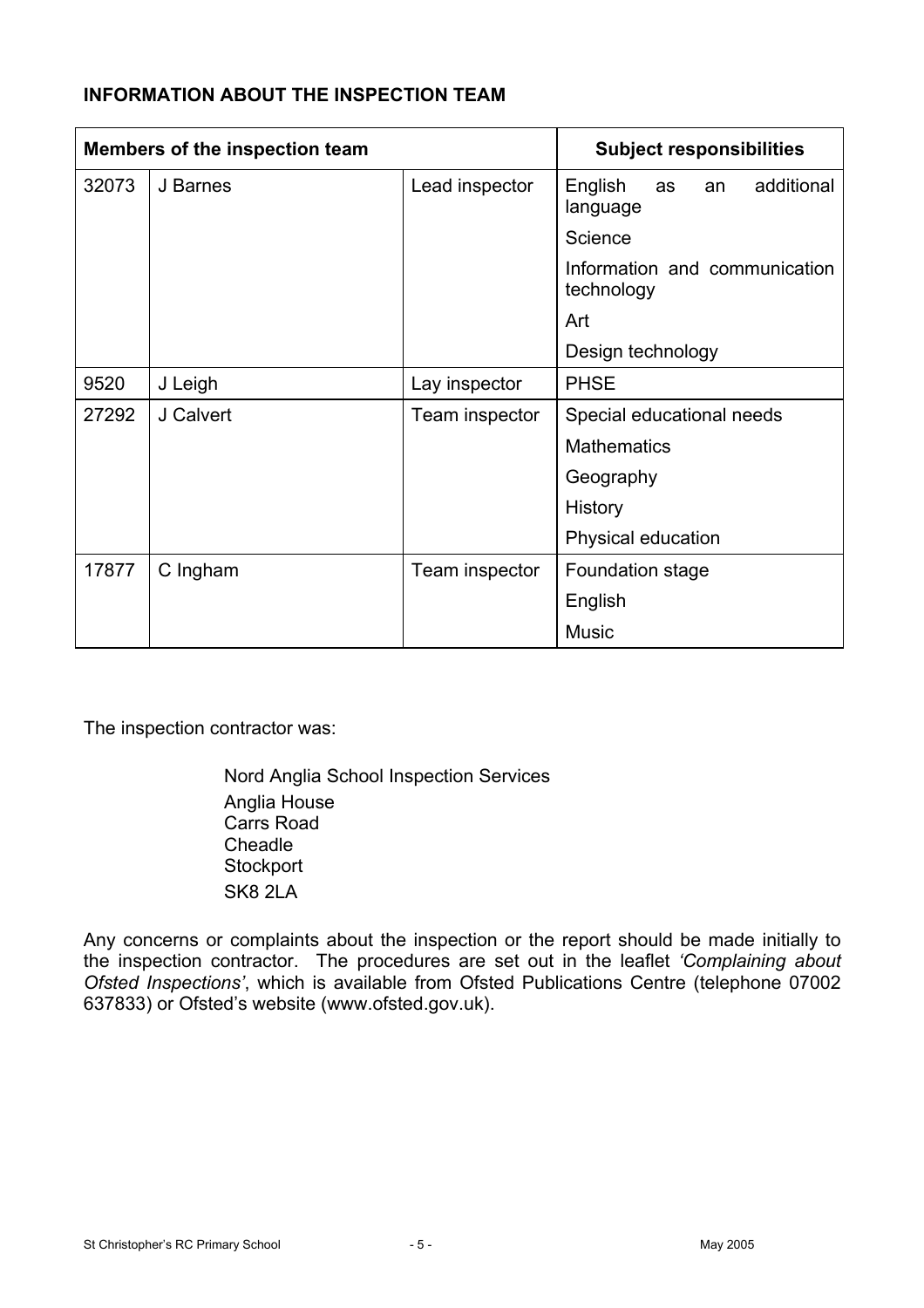# **REPORT CONTENTS**

|                                                                                                                                    | Page |
|------------------------------------------------------------------------------------------------------------------------------------|------|
| <b>PART A: SUMMARY OF THE REPORT</b>                                                                                               | 6    |
| <b>PART B: COMMENTARY ON THE MAIN INSPECTION FINDINGS</b>                                                                          |      |
| <b>STANDARDS ACHIEVED BY PUPILS</b>                                                                                                | 8    |
| Standards achieved in areas of learning, subjects and courses                                                                      |      |
| Pupils' attitudes, values and other personal qualities                                                                             |      |
| <b>QUALITY OF EDUCATION PROVIDED BY THE SCHOOL</b>                                                                                 | 11   |
| Teaching and learning<br>The curriculum<br>Care, guidance and support<br>Partnership with parents, other schools and the community |      |
| <b>LEADERSHIP AND MANAGEMENT</b>                                                                                                   | 17   |
| PART C: THE QUALITY OF EDUCATION IN AREAS OF LEARNING,<br><b>SUBJECTS AND COURSES</b><br>AREAS OF LEARNING IN THE FOUNDATION STAGE | 20   |
| <b>SUBJECTS [AND COURSES] IN KEY STAGES 1-2</b>                                                                                    |      |
| <b>PART D: SUMMARY OF THE MAIN INSPECTION JUDGEMENTS</b>                                                                           | 35   |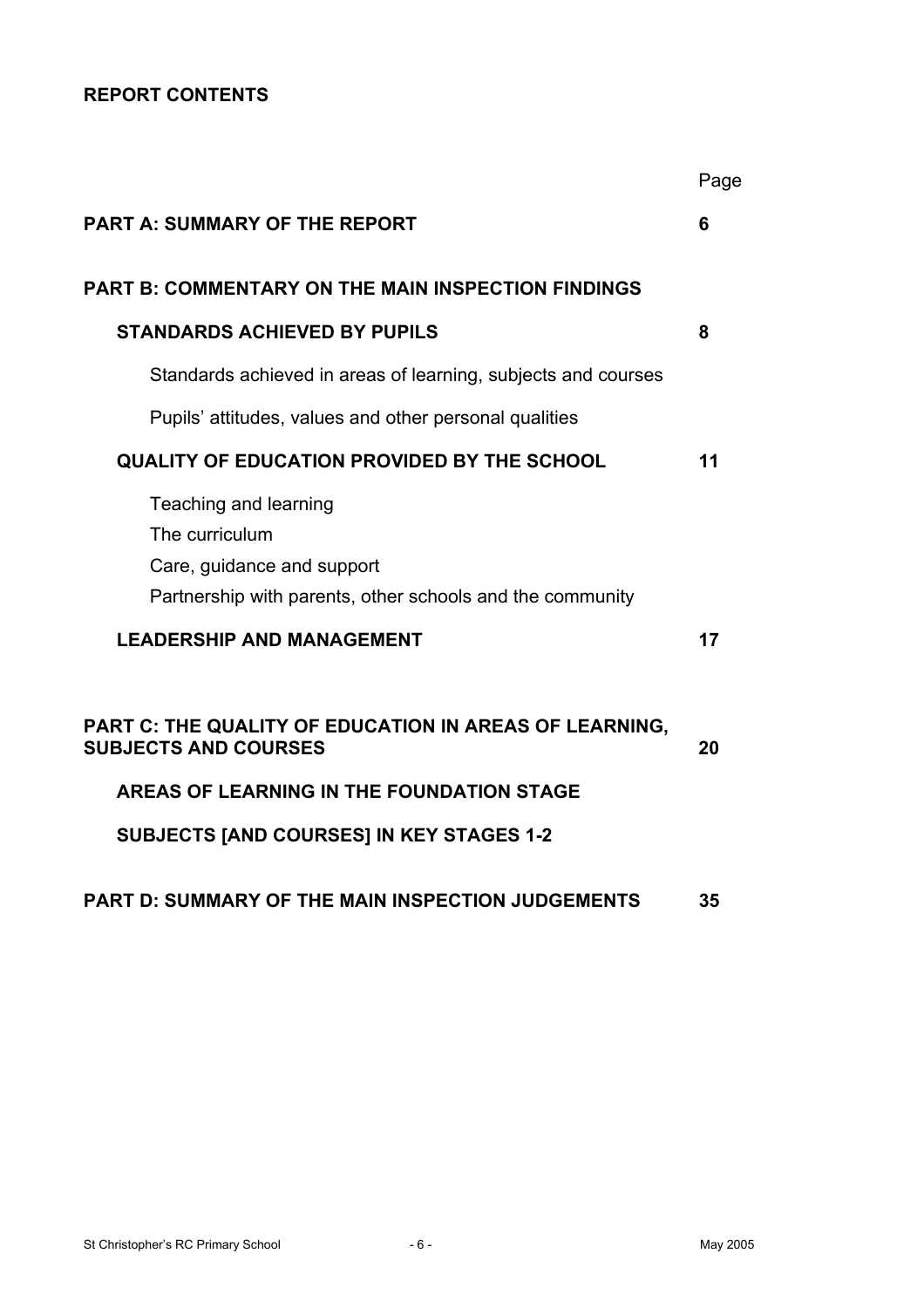# **PART A: SUMMARY OF THE REPORT**

# **OVERALL EVALUATION**

**This is an improving school which provides a satisfactory education for its pupils**, with good standards and a positive atmosphere for learning. Pupils are well cared for, well behaved and enjoy learning. **Satisfactory improvement has been made since the last inspection** although there remains capacity for further improvement in pupils' standards and achievement, and in the overall quality of teaching. Teaching and learning are both satisfactory. The leadership and management of the school are satisfactory, with good leadership by the recently appointed headteacher. The school provides satisfactory value for money.

The school's main strengths and weaknesses are:

- The pupils' good progress and attainment in the Foundation Stage provides a very good start to their education.
- The headteacher's effective leadership of necessary innovations and the teaching team's commitment to improvement, have been positive influences on the school's progress.
- The quality of teaching, although often good in individual lessons, is inconsistent and does not focus sufficiently on planning pupils' learning using information from assessment.
- The standards pupils attain and their achievements are too variable across year groups and subjects. Staff with subject and curriculum management responsibilities are not yet having sufficient influence to reduce this variability.
- The pupils' skills, especially in literacy and numeracy, not yet fully developed and used in other subjects of the curriculum.
- The school's welcoming approach to all pupils creates a positive atmosphere for their learning and personal development.
- Pupils' willingness to learn and their good behaviour contribute well to the smooth running of the school, although most pupils are not involved enough in improving their own learning.

## **STANDARDS ACHIEVED**

**Standards of attainment are good overall and pupils' achievement is satisfactory** with capacity for further improvement in most subjects. Pupils achieve well in the Foundation Stage, particularly in their personal and social development, and by the end of the Reception year most attain above the expectations for their age in all areas of learning. By Year 2, most pupils have made steady progress and are competent readers, with standards in writing and mathematics above those expected for the age group. By Year 6 standards in English, mathematics and science are above average, and pupils' achievement is satisfactory overall, with brisk progress made in Year 6. The attainment of pupils in Years 1 to 6 in other subjects is generally as expected for their age, with recent improvements in information and communication technology (ICT). Overall, standards should be higher. The school recognises this and has already begun to implement suitable improvements in teaching and assessment. The table below shows that although the school's results in English in 2004 were not as good as in 2003, there was significant improvement from the results when the pupils were in Year 2.

|--|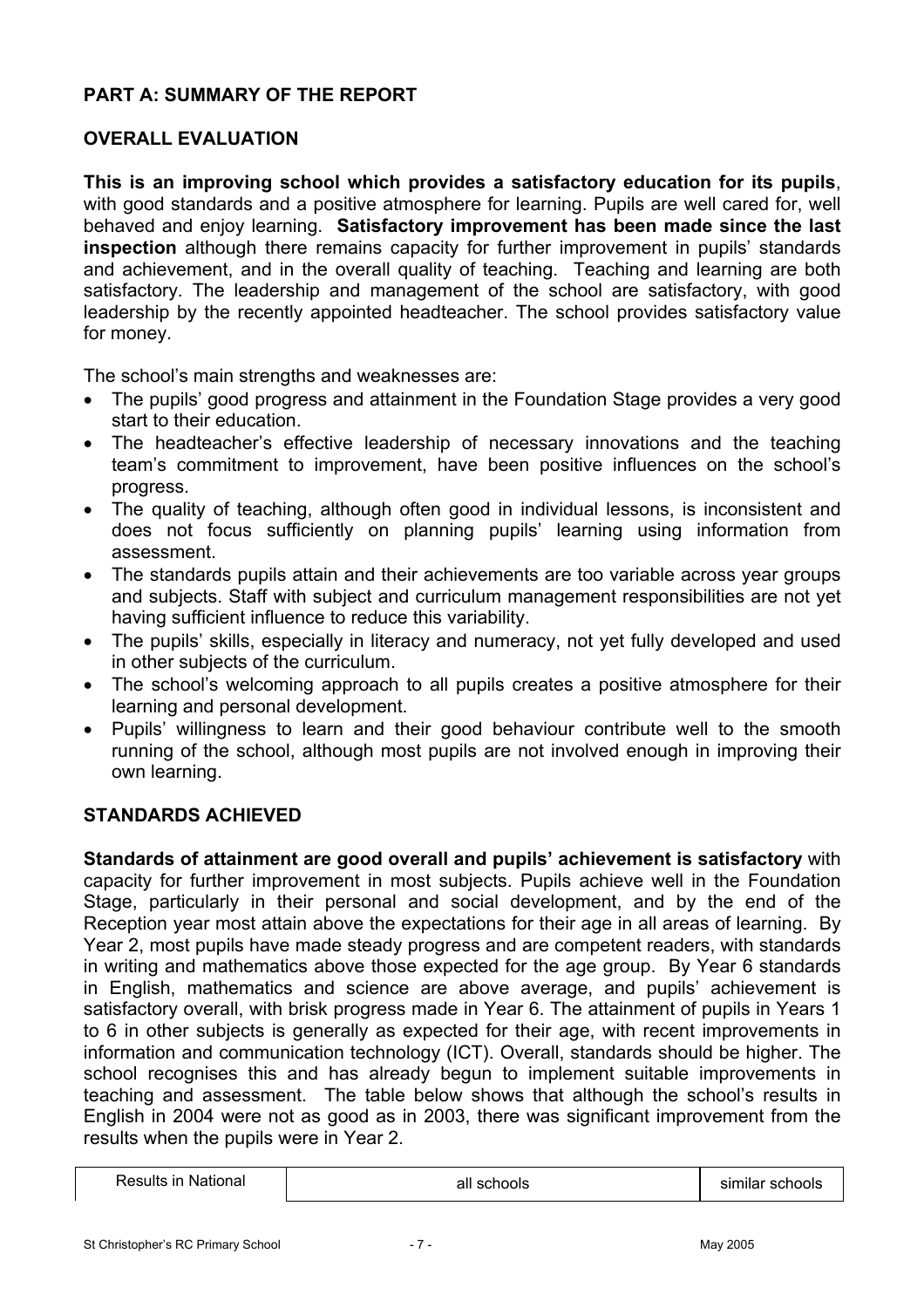| Curriculum tests at the end<br>of Year 6, compared with: | 2002 | 2003 | 2004 | 2004 |
|----------------------------------------------------------|------|------|------|------|
| English                                                  |      |      |      |      |
| <b>Mathematics</b>                                       |      |      |      | B    |
| Science                                                  |      |      |      |      |

*Key: A - well above average; B – above average; C – average; D – below average; E – well below average* 

*Similar schools are those whose pupils attained similarly at the end of Year 2.* 

**Pupils' personal development is good.** Their spiritual and moral development is well supported by their faith community, and socially they gain maturity as they move through the school. Most are confident individuals who are sensitive to the needs of others, are polite and interested in the world around them. Their cultural development is satisfactory, with a reasonable knowledge of the world's main faiths but little practical experience of the cultural diversity British society. **Attitudes and behaviour are good, and attendance is above average.** 

## **QUALITY OF EDUCATION**

**The quality of education provided by the school is satisfactory** overall. The quality of **teaching is satisfactory** with recent improvements and many good lessons. Teaching is consistently good in English and mathematics and this is reflected in the good standards. Not enough use is made of assessment when planning pupils' work and promoting their progress, so not all pupils achieve as well as they should. **Pupils' learning is satisfactory** overall and good in some lessons. Teachers motivate pupils well with interesting resources and clear introductions to lessons, but the level of challenge does not always provide individual pupils with the best opportunities to succeed. Not enough attention is given to planning learning. The **curriculum is satisfactory** but English and mathematics have received the most attention, leaving other subjects with little innovation which has inhibited the standards achieved. The school now has a development plan in action which involves a wider range of subjects. However, the planning for pupils of pupils' learning across the full range of subjects is not yet in place, so opportunities to consolidate learning are often lost.

## **LEADERSHIP AND MANAGEMENT**

**The leadership and management of the school are satisfactory overall.** The school is in the early stages of major innovations which are well targeted at improving pupils' standards and achievement. These innovations include extensive professional development for staff and improving systems for planning and assessing pupils' progress. The **headteacher has provided good leadership** of these changes in the two terms since her appointment and has a clear vision for the future. **Governance is satisfactory** and improving rapidly as the many new governors become accustomed to their roles. Statutory requirements are met. The staff with key responsibilities are not having a sufficient impact on their areas of responsibility at present. Many are new to their roles.

## **PARENTS' AND PUPILS' VIEWS OF THE SCHOOL**

The school's partnership with parents is **good.** Almost all parents expressed positive view on their questionnaires and pupils are very proud of their school. Parents have easy relationships staff and freely discuss any issues about their children. The school is already responding to requests for improved involvement of parents in their children's learning at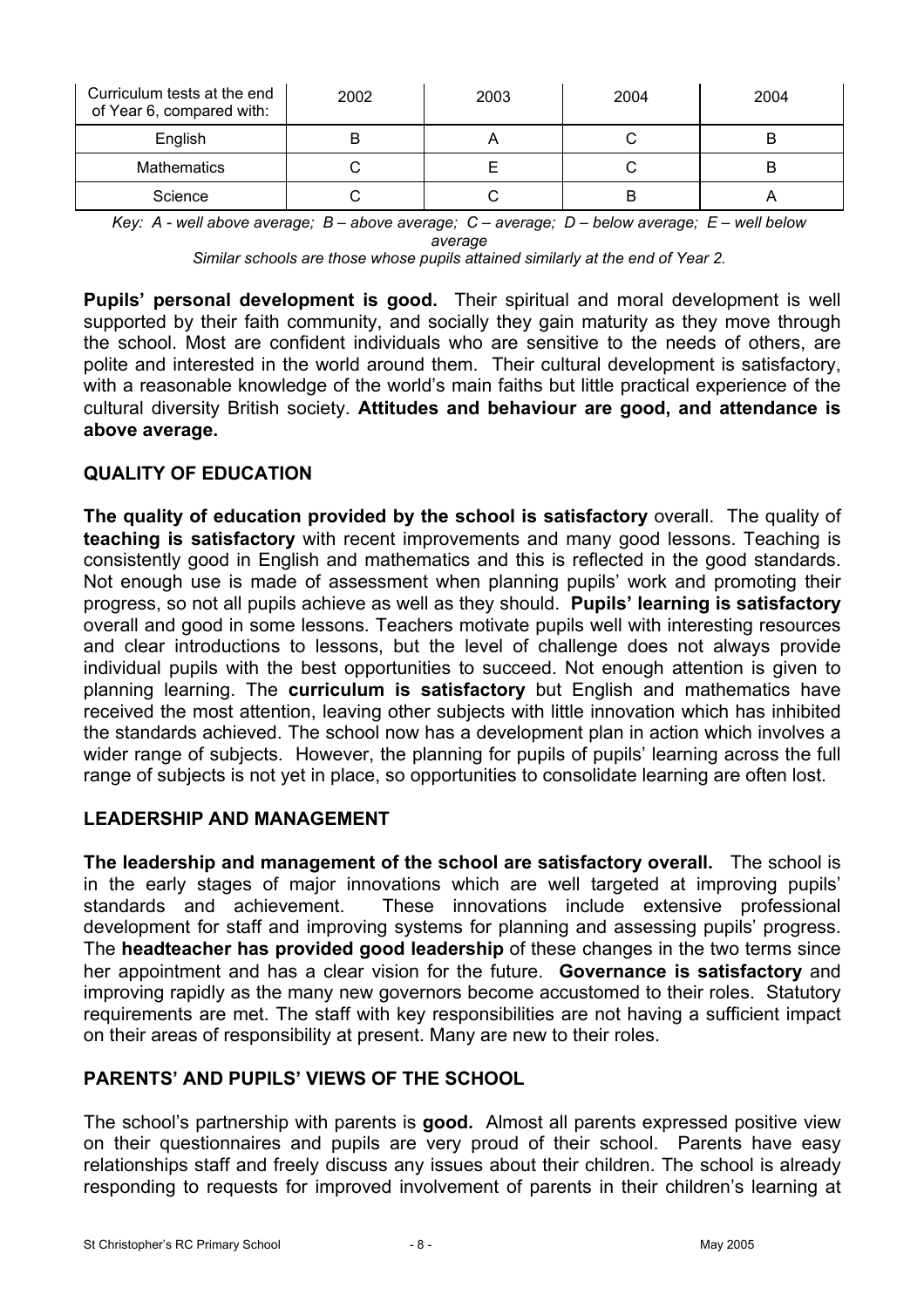home, especially reading. Occasional incidents of unacceptable behaviour are dealt with promptly, although they cannot always be resolved immediately.

### **IMPROVEMENTS NEEDED**

The most important things the school should do to improve are:

- Improve pupils' achievement further, especially the development and use of a wide range of skills across the subjects of the curriculum.
- Ensure the information from assessment systems and pupils' targets for improvement are accurate, suitably ambitious, and lead to brisk progress for pupils in all subjects.
- Develop effective means to ensure that the assessment of what individual pupils need to achieve, is linked clearly to the planning of the teaching and learning in lessons.
- Ensure that all subject managers have the skills and opportunity to influence the quality and consistency of teaching and learning in their areas of responsibility.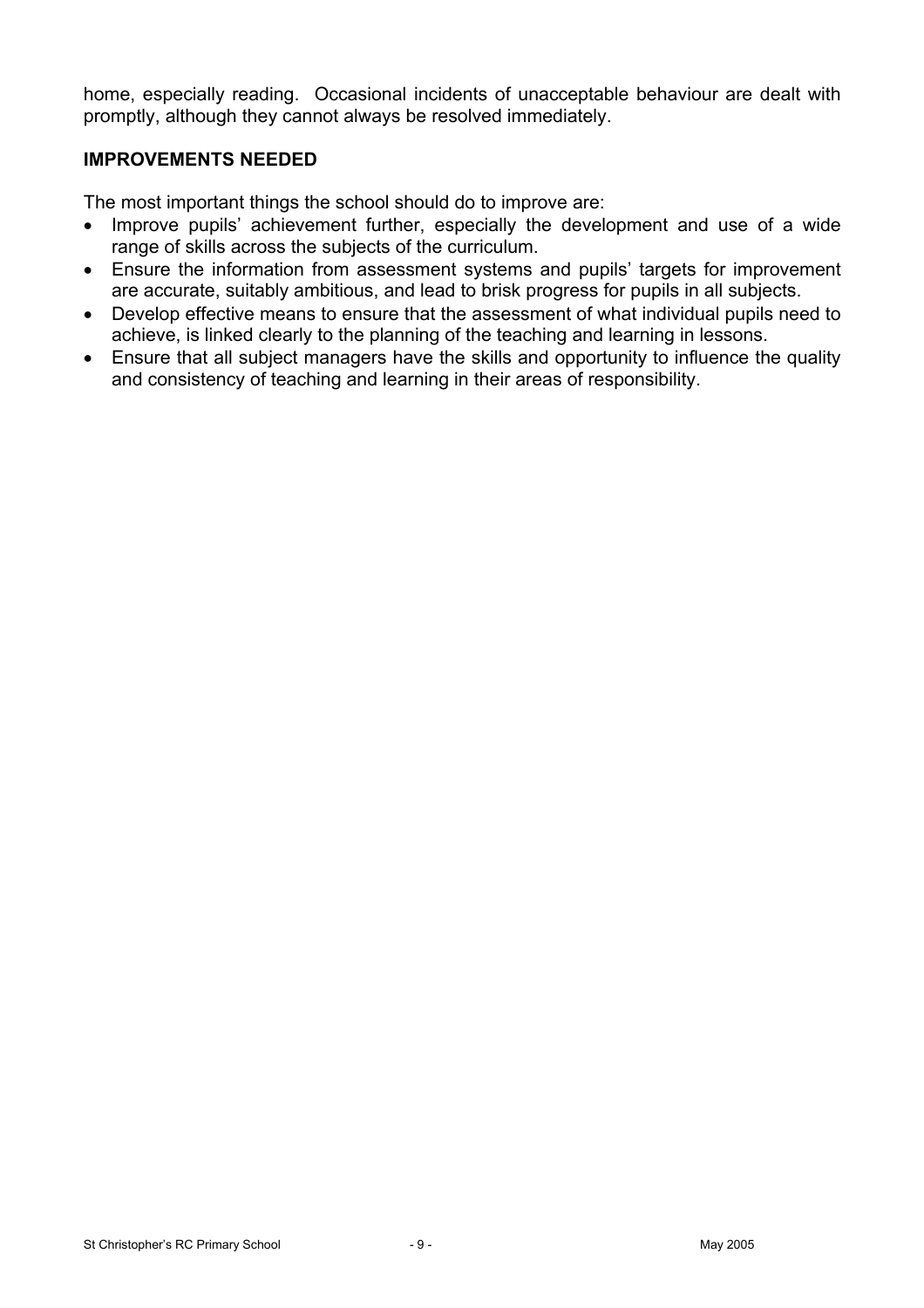## **PART B: COMMENTARY ON THE INSPECTION FINDINGS**

## **STANDARDS ACHIEVED BY PUPILS**

#### **Standards achieved in areas of learning, subjects and courses**

Standards are **good** and achievement is **satisfactory** overall. Standards are variable across subjects and year groups but overall in the Foundation Stage, Year 2 and Year 6 they are **good.** Pupils' achievement is **good** in the Foundation stage and **satisfactory** at Year 2 and Year 6 with examples of good achievement in some subjects and year groups. The school has the capacity to improve achievement and standards further.

#### **Main strengths and weaknesses**

- Standards in English, mathematics and science are good at Year 2 and Year 6.
- Achievement in information and communication technology has accelerated in Years 3 to 6 linked to improved teaching and resources.
- Pupils do not achieve well enough in several subjects, and this limits their attainment.

- 1. Children's achievement in the Foundation Stage is good in all areas of learning except personal and social development where it is very good. Although they enter the nursery at very different stages of competence, most are close to the expectations for their age and some are above. Most children are keen to learn and grasp new ideas and information quickly. Good provision in a caring and supportive environment, together with a concern for individual children's progress, results in the majority of pupils attaining above the expectations for their age in all areas of learning by the end of the Reception year and well above in their social development. Most children in the reception year are keen writers, have the confidence to express their ideas and some use well constructed sentences. They make good progress in work with numbers, and with the help of skilful questioning by teachers make good use of their investigations into the world around them. The opportunities for physical development are wide ranging, including movement with music, although outdoor space is limited,. The children also develop good manipulative skills and drawing is often of high quality. The progress and attainment of children currently in the Foundation Stage provide a firm basis for good achievement in Years 1 and 2.
- 2. The school's results in the 2004 national tests and assessments for seven year olds were well above average overall, and continued the school's above average trend over time. Results in reading, writing and mathematics were well above the national average, which was a significant improvement over the previous year's results in writing and mathematics. The results also compared very well with schools with a similar entitlement to free school meals. Almost all pupils attained the expected Level 2 for the age group in all the subjects tested, and over half attained the higher Level 3 in reading which was well above average. Results for the higher attainers in mathematics were also very good. Fewer pupils attained Level 3 in writing, but this still compared well with the national picture and that of similar schools. Science results were based on teachers' assessment and all pupils attained Level 2 with over half attaining Level 3. Overall, the test results were the best the school has had for several years, and reflected the additional teaching support provided for the year group.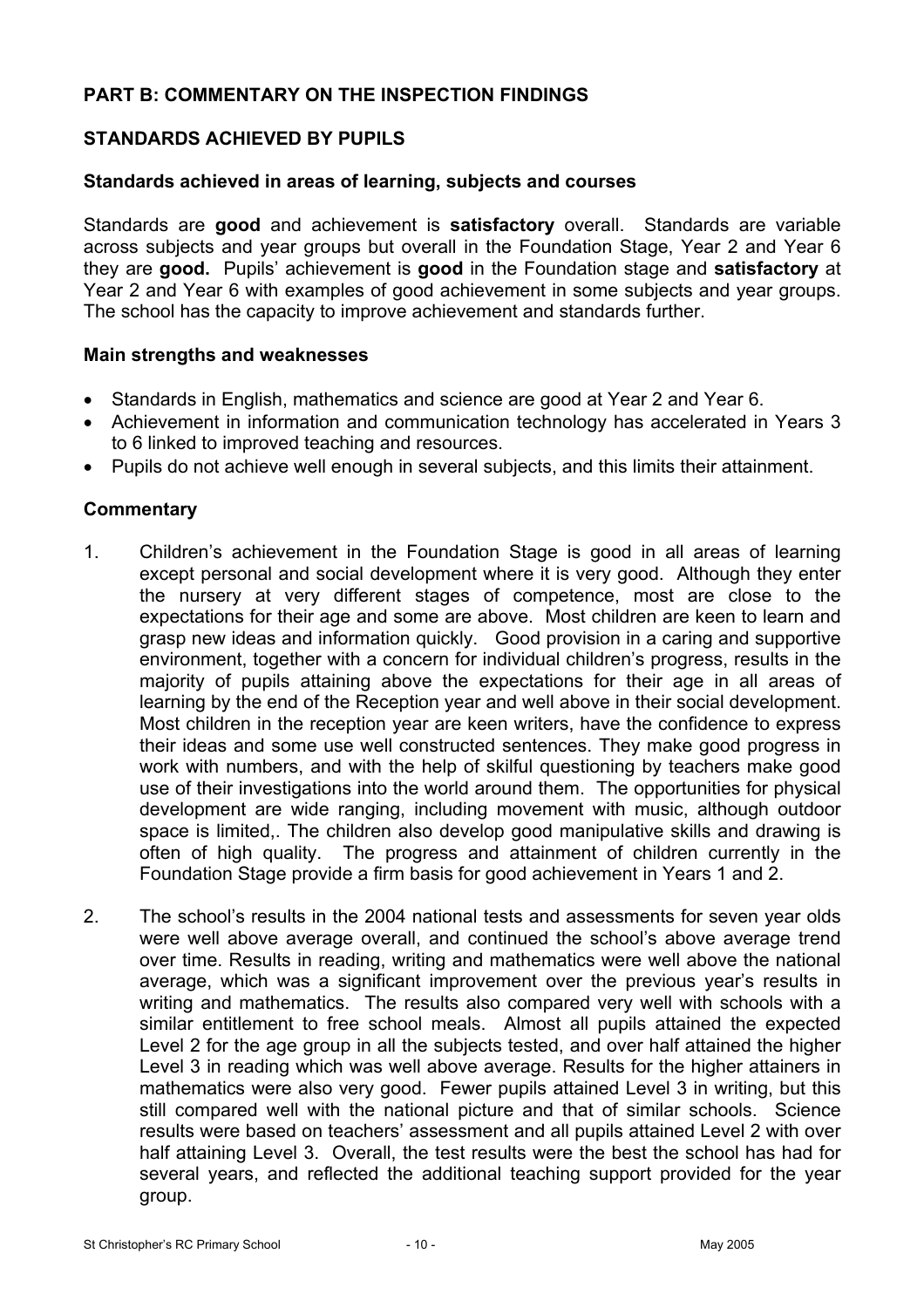- 3. The 2004 national test results for eleven year olds were above average overall, with a trend over time similar to the national trend. In English the results showed a fall from the previous year, but were about average both at the expected Level 4 for the age group and the higher Level 5, and were above those of similar schools. In mathematics results improved significantly from the previous year, and were about the same as the average nationally and the results of similar schools with a third of the pupils achieving the higher Level 5. The improvement in test results reflected the school's efforts to improve Year 6 standards in mathematics. Results also improved in science to above the national average, with almost all pupils attaining the expected Level 4 and over half achieving Level 5, which compared very well with the results of similar schools.
- 4. Standards in lessons and work seen in Year 1 and 2 during the inspection did not fully reflect the very high results in the 2004 Year 2 national tests. Nonetheless, standards in reading, writing and mathematics were each above average and pupils' achievement was good. Pupils are keen and proficient readers who have a love of books and stories. Standards were also good by Year 2 in science, history and information and communication technology (ICT), with good achievement in ICT and satisfactory achievement in science. There was not enough evidence to judge achievement in history as no lessons were seen. In art and design, design and technology, geography and physical education standards were in line with the expectations for the age groups, and achievement was satisfactory. Although pupils report that they particularly enjoy these subjects, standards should be higher; the development of skills and independent work are not well promoted or effectively monitored. No lessons were seen in music.
- 5. In lessons and pupils' work, the pattern of achievement and standards is very variable in Years 3 to 6. The best progress is made in Years 5 and 6 where good teaching has made a major contribution to the above average standards attained in the core subjects of English, mathematics and science in the pupils' final year in primary school. Nonetheless, there is scope for some pupils to attain higher standards if they achieve well in each year group and more attention is given to their performance in non-core subjects and to the development of key skills, such as literacy, numeracy and speaking, across all subjects.
- 6. By Year 6, standards and achievement are also good in geography. In science standards are above average but achievement is satisfactory as, although pupils' knowledge of the subject is good and sometimes very good, their skills are often under-developed and this restricts their capacity to undertake the independent investigations needed for high quality work. In ICT standards are about as expected for Year 6 pupils, but achievement is good as most pupils have made significant progress since the recent improvements in teaching and resources. In art and design, and physical education standards are in line with expectations for the age group by Year 6 and achievement is satisfactory. The subject leaders have already identified that standards could be higher in these non-core subjects. No lessons were seen in design and technology but pupils' work indicates that standards are close to expectations overall, with some examples of good standards in specific projects. In history standards are good but there was insufficient evidence to judge achievement. There was insufficient evidence to judge standards in class music.
- 7. Overall, pupils with special educational needs make good progress and achieve suitably high standards, with many working at the expected levels for their age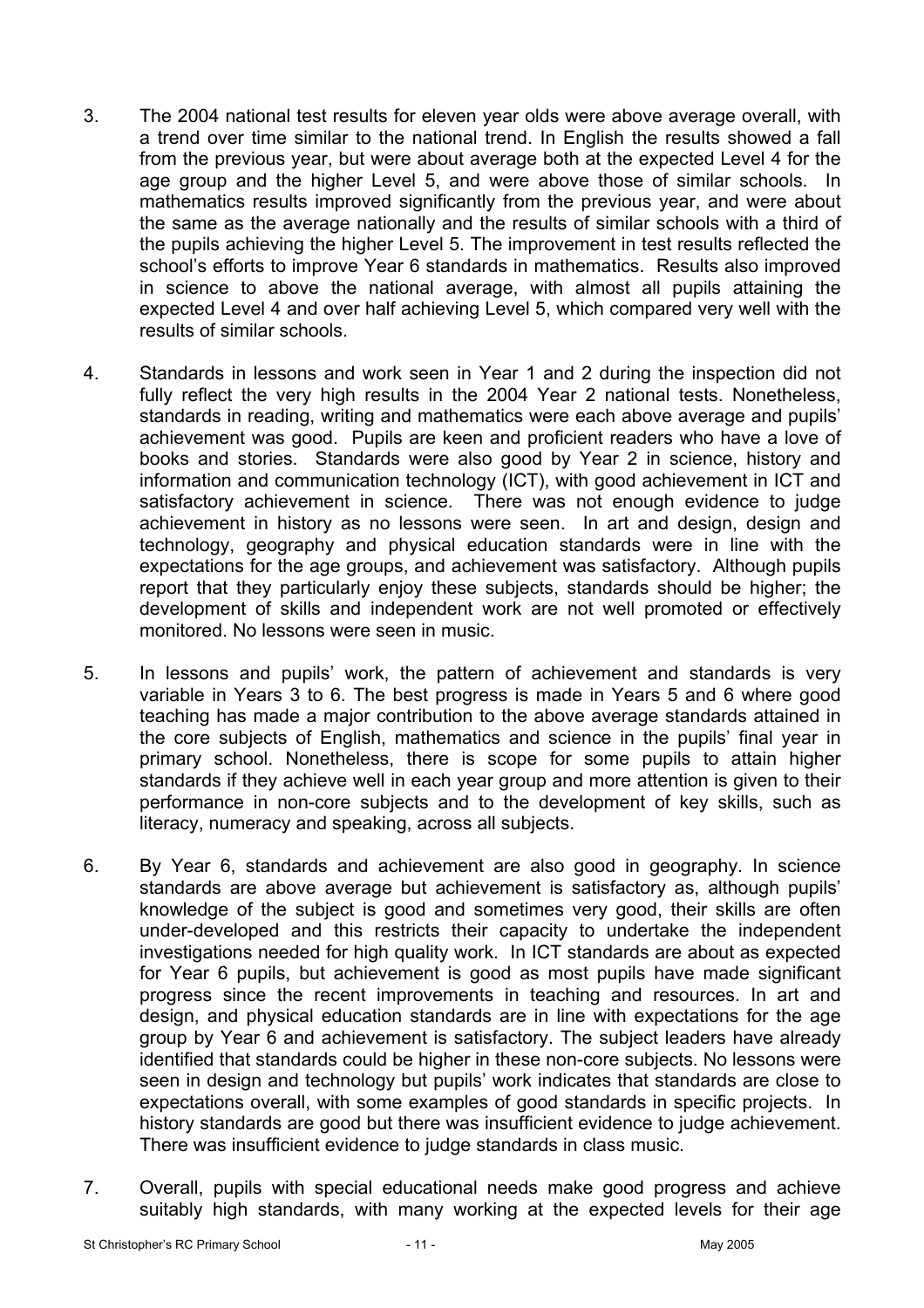group. Pupils working in English as an additional language, make good progress especially when they first enter school, and some attain good standards in English.

*Standards in national tests at the end of Year 2 – average point scores in 2004* 

| Standards in: | School results | National results |
|---------------|----------------|------------------|
| reading       | 18.1 (17.0)    | 15.8 (15.7)      |
| Writing       | 16.6 (14.5)    | 14.6 (14.6)      |
| mathematics   | 18.0 (16.8)    | 16.2(16.3)       |

*There were 27 pupils in the year group. Figures in brackets are for the previous year*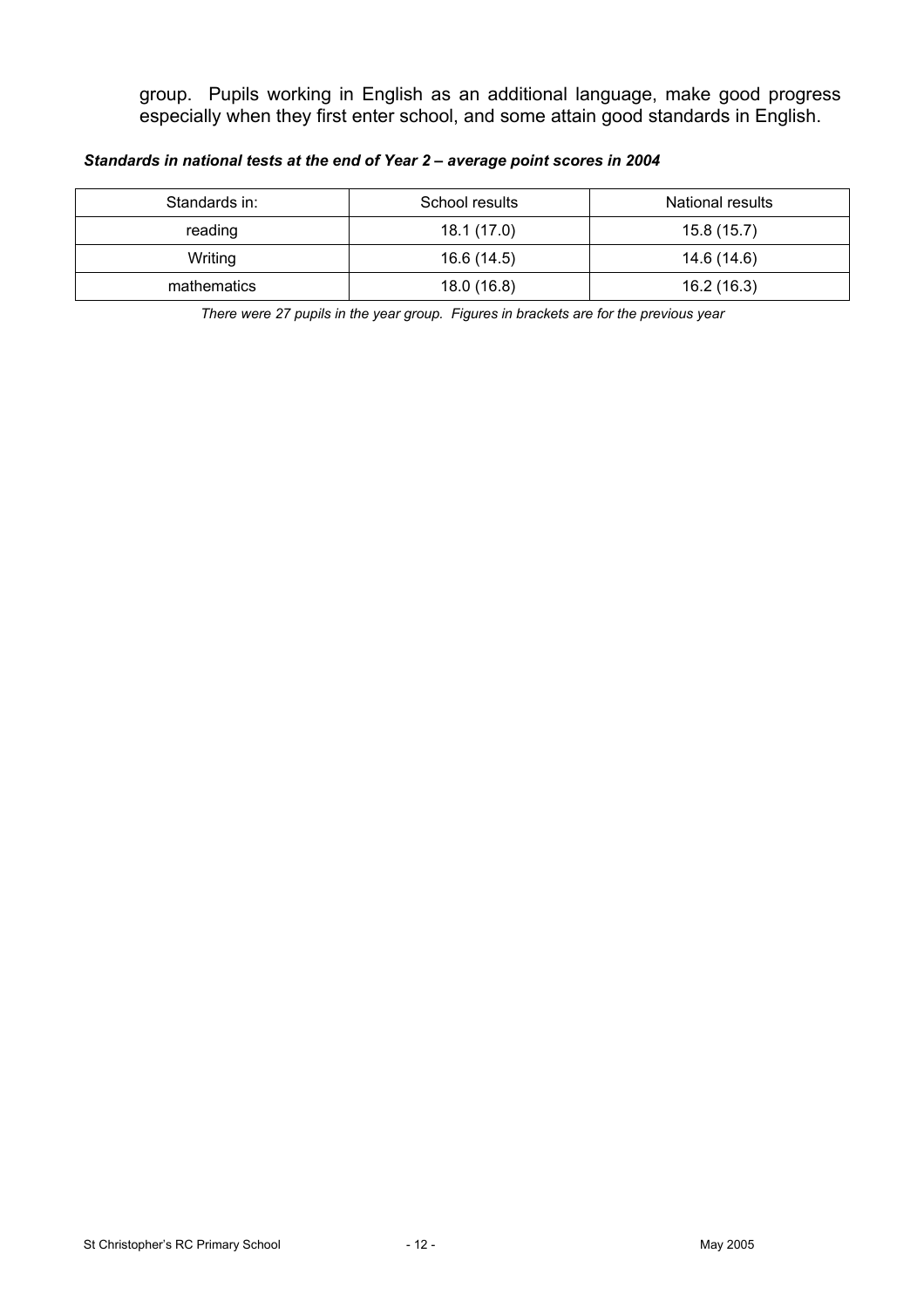| Standards in: | School results | <b>National results</b> |
|---------------|----------------|-------------------------|
| English       | 27.6 (28.8)    | 26.9 (26.8)             |
| mathematics   | 27.6 (24.9)    | 27.0 (26.8)             |
| science       | 29.9(29.2)     | 28.6 (28.6)             |

#### *Standards in national tests at the end of Year 6 – average point scores in 2004*

*There were 31 pupils in the year group. Figures in brackets are for the previous year* 

### **Pupils' attitudes, values and other personal qualities**

**Pupils' attitudes and behaviour are good**, personal development is cultivated well and by Year 6 most are mature individuals. **Spiritual, moral and social development is good. Cultural development is satisfactory. Pupils' attendance is good.** 

### **Main strengths and weaknesses**

- The school has high expectations for conduct to which pupils respond well.
- Pupils' relationships with other pupils and adults are good and support their learning and enjoyment of school.
- Spiritual, social and moral attributes are developed well with the help of the school's faith community.
- Cultural development does not yet benefit from a suitable knowledge of other cultures in Britain.

### **Commentary**

8. The school does all it can to promote and encourage good attendance. Attendance is above national averages. Parents are well aware of the importance of good attendance and are keen to ensure that pupils attend. Parents give reasons for absences, usually without being prompted. Most pupils arrive promptly and pupils are quickly into their learning.

### *Attendance in the latest complete reporting year (95.2%)*

| Authorised absence |     | Unauthorised absence |  |  |
|--------------------|-----|----------------------|--|--|
| School data        | 4.8 | School data          |  |  |
| National data      |     | National data        |  |  |

*The table gives the percentage of half days (sessions) missed through absence for the latest complete reporting year.*

9. Pupils like school very much, feel secure and are enthusiastic. Happy faces are a characteristic of the school and many say learning is fun. They show an interest in their work, involving themselves as much as they can in what the school provides. There are regular examples of positive attitudes to school and to learning. For example, in a very good lesson in a Reception class, in which the chosen activities met the needs of children very well and where children were encouraged to solve problems, they were fully engrossed, stimulated and responded very well to the range of choices given. However, although most pupils are keen to learn, not all have the skills and opportunities necessary to make a good contribution to their own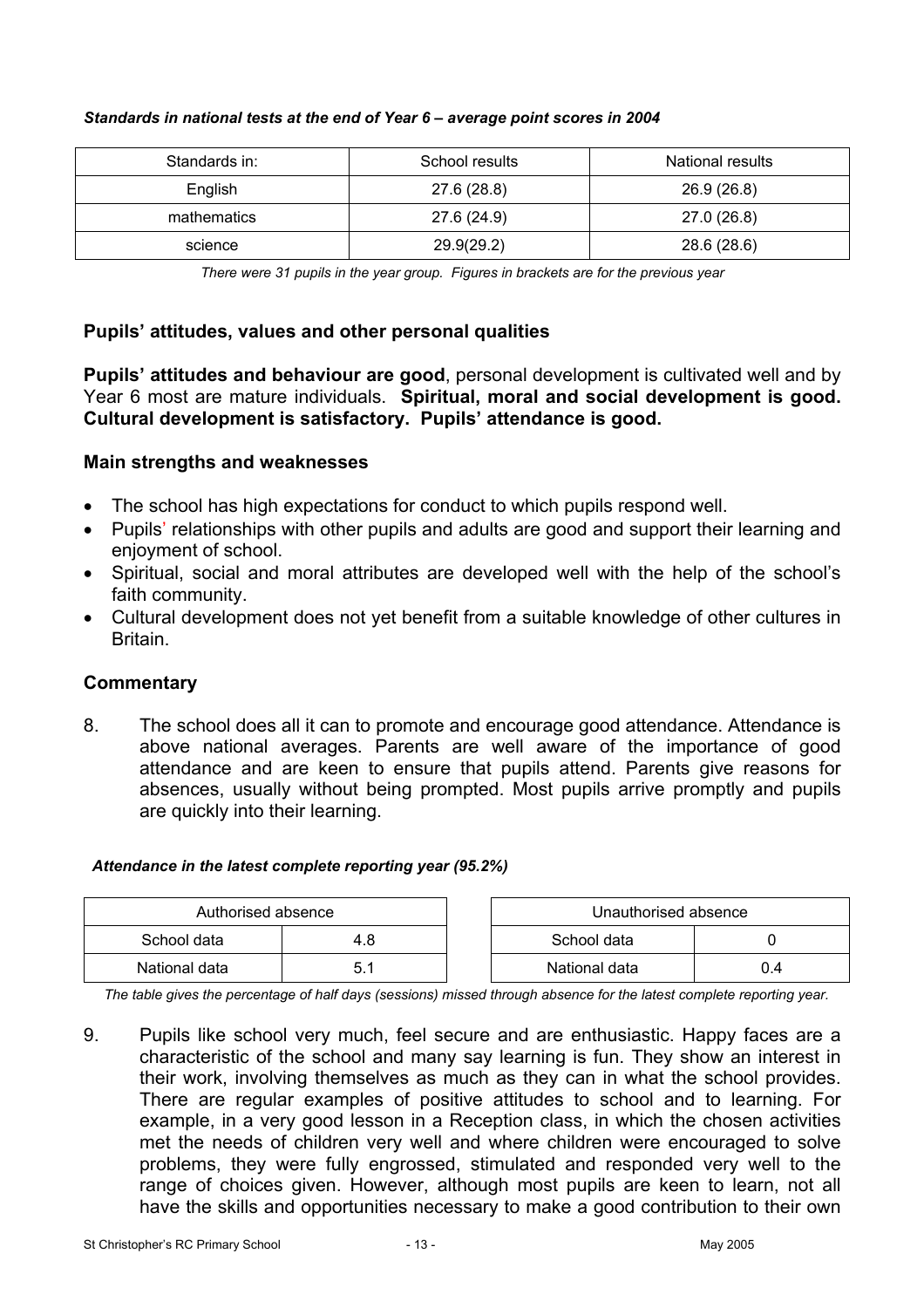learning. On occasions this shows in a tendency to rely too heavily on the teacher for constant encouragement and instructions, and in these circumstances attitudes to learning are not as good.

- 10. Most pupils behave well and demonstrate self-control. Staff have high expectations for behaviour based on a clear policy consistently applied in most lessons. Inappropriate behaviour is challenged with the result that there is little disruption to learning. Any incident involving potential bullying or racial harassment is investigated thoroughly. No such incidents were observed during the inspection. Pupils' relationships with other pupils are good. They take care of their own and others' property and take pride in their school, as was witnessed when two pupils were seen picking up litter in the school grounds.
- 11. Pupils improve in confidence as they get older. Older pupils are articulate, can express their views and delight to talk about their work. Opportunities are seized for pupils to speak in front of others. In meetings with groups of pupils they were impressive in their ability to put their point of view sensibly. They are self-controlled, become more self-assured and listen to others well. Pupils engage well in the range of responsibilities given to them and carry them out willingly and with pride. There are few opportunities for pupils of all ages to develop their leadership skills and initiative.
- 12. Spiritual development is good because of the strong Catholic ethos which underpins the work of the school. Prayers are a regular feature together with constant reference to matters of faith. Social and moral development is good. In a very good assembly pupils participated in re-enacting the story of Martin Luther King and gave a clear message of intolerance for any form of discrimination. Pupils understand and discuss school rules, can distinguish right from wrong and understand the consequences of their actions. Pupils become more self-aware and gain an understanding of the world and their own value and worth. Pupils have a good understanding of feelings and emotions and their likely effects on others. They show concern and compassion for others. Cultural development is sound, with regular work on the beliefs and preferences of other religions and cultures, but little direct knowledge of the cultural diversity in Great Britain, or their place within it. The increasing diversity within the school provides and opportunity to broaden the pupils knowledge. Some pupils have wide experience of their own culture including sport, music and theatre but this is not available to all, so the school makes reasonable efforts to develop these experiences through visits and visitors.
- 13. There were no exclusions recorded in the 2003-4 school year. In the current school year, one boys with special educational needs and of white British origin has been the subject of two temporary exclusions due to behavioural difficulties.

### **QUALITY OF EDUCATION PROVIDED BY THE SCHOOL**

The quality of education provided by the school is **satisfactory** overall. Teaching and learning are satisfactory with examples of good lessons throughout the school. The curriculum is sound and pupils are well cared for and supported, but not sufficiently well informed about how to improve their leaning. Assessment procedures, although satisfactory are not well used to plan learning. Provision for pupils' care, welfare and safety is good as guidance on personal development. Guidance on academic progress is satisfactory. The school's partnership with parents is good.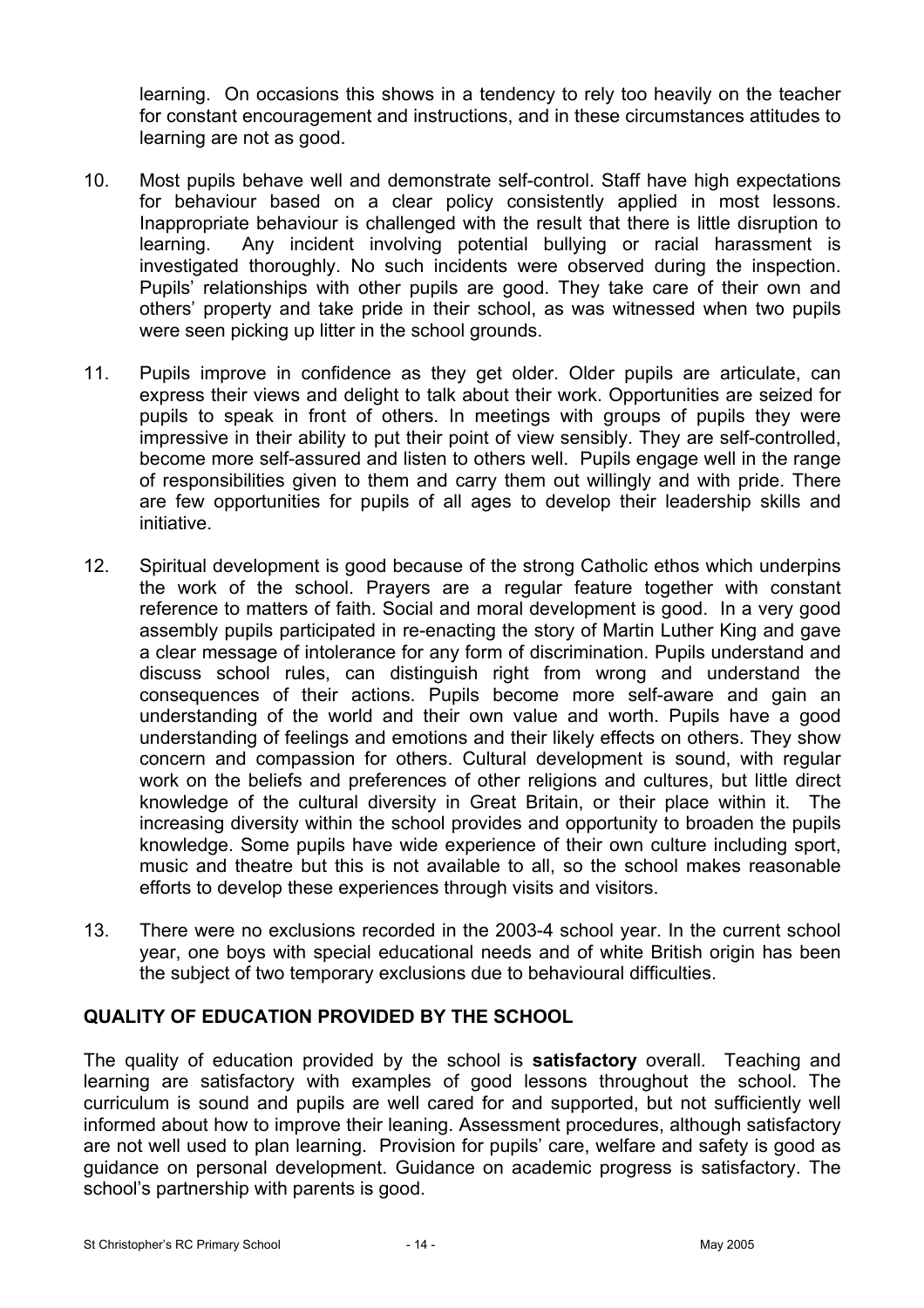## **Teaching and learning**

The quality of teaching and learning are **satisfactory** overall**.** Teaching is satisfactory with examples of very good and excellent lessons. Learning is satisfactory with very good learning in a minority of lessons. Assessment is unsatisfactory.

### **Main strengths and weaknesses**

- Teaching in English and mathematics is consistently good.
- The quality of teaching varies considerably across subjects and year groups.
- The introduction to most lessons is good, with clear explanations which capture pupils' attention.
- Relationships between staff and pupils are supportive, and encourage pupils to be positive about their efforts and to behave well.
- There is insufficient use of assessment information to ensure all pupils are suitably challenged.

- 14. Overall, teaching throughout the school provides a sound basis for pupils to make steady progress. Teaching in over half the lessons is good or better and no unsatisfactory teaching was seen. Lessons are calm and well organised with high expectations of pupils' behaviour. The careful preparation of the introductions to lessons, with the use of simple resources to illustrate the points being made, maintains pupils' attention well. Pupils are encouraged to work hard and are praised frequently and appropriately. Although most lessons are directed at the whole class, teachers are developing a wider range of teaching strategies such as pairing pupils as "talking partners" to encourage discussion and help understanding. These strategies are often successful in ensuring pupils take a more active role in their learning.
- 15. The quality of teaching is not consistent across the year groups or subjects, and this inhibits pupils' overall progress. In the best lessons pupils show how keen they are to learn and how quickly and enthusiastically they grasp new ideas and information. The learning of pupils in Year 6 is considerably enhanced by the consistently high quality of teaching which has successfully sustained their enthusiasm for learning and enabled them to increase the rate of their progress towards higher standards. At present, the best teaching is clearly linked to the particular skills of individual teachers, whose subject knowledge is good, who know their class well and who are able to enthuse pupils working at different levels of attainment and consistently ensure they all achieve well.
- 16. In lessons where teaching was less successful in ensuring all pupils were making the best of their capabilities, there was not enough variation in the level of challenge to match the different attainment within the class, and too few opportunities were provided for pupils to explain, question, and make decisions. On occasions, the introduction to the lesson was too long and the teaching assistants, who mostly provide valuable support, were under-occupied or trying to maintain the attention of those pupils who were unable to sustain their concentration. Particularly in these lessons, or sequence of lessons, the planned learning for different groups of pupils was not identified clearly enough to ensure achievement could be checked.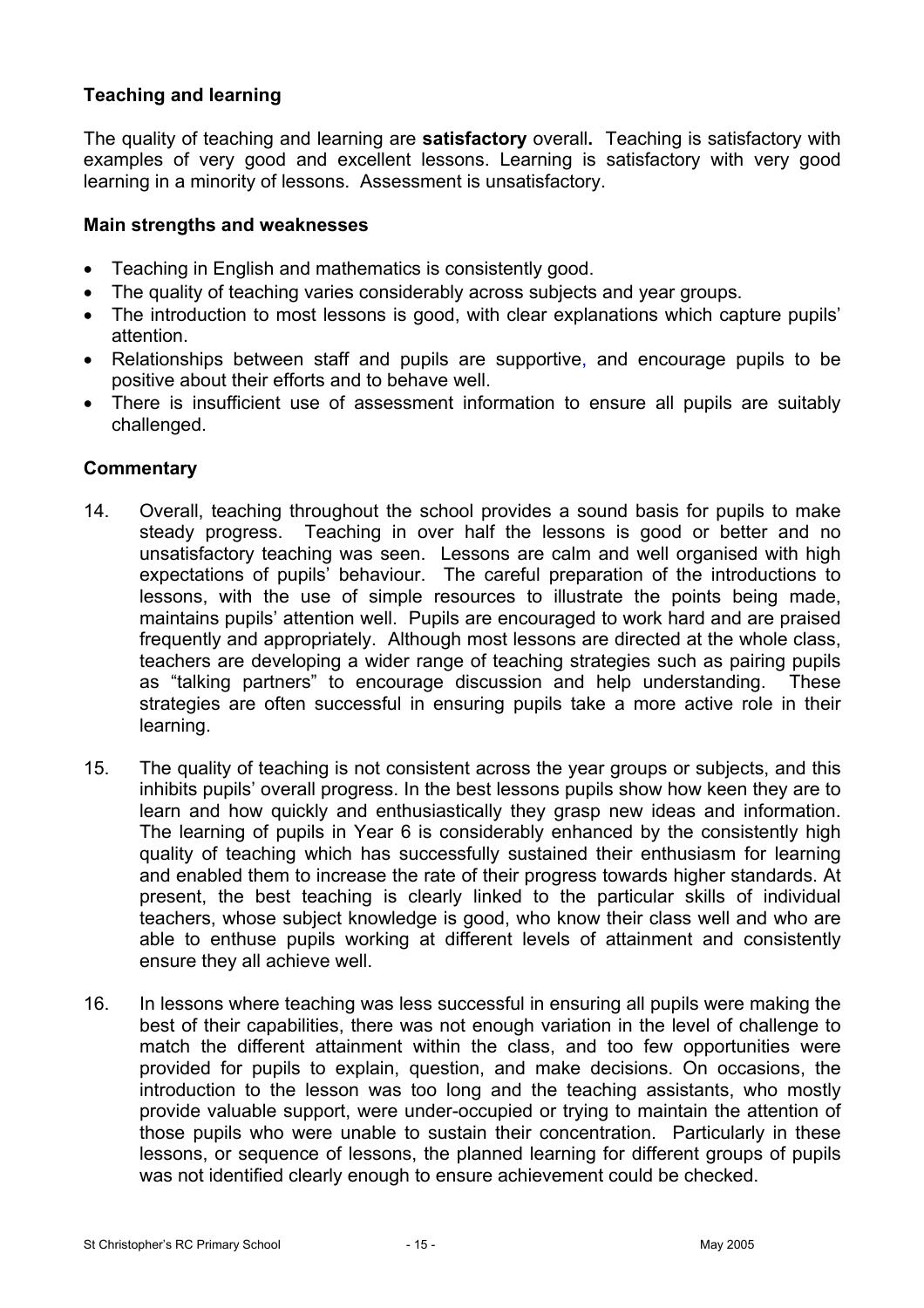- 17. The school does not yet have in place all the systems and support for teaching and learning to ensure that high quality teaching is common across year groups and subjects.
- 18. However, the headteacher and governors have a clear agenda to develop these systems and several are already in the early stages of implementation. For example, a new policy for teaching and learning policy provides clear guidance on the elements of good quality teaching, emphasising the importance of planning pupils' learning. Staff have responded well to this, and report having explored new approaches to teaching in recent months with an increasing emphasis on involving the pupils in practical activities and discussions. There is evidence of this increased focus on learning in many lessons, although it is not yet well supported by the use of assessment information.
- 19. Assessment procedures are in the process of being revised, including guidance on marking, and the development of a system for identifying pupils' levels of attainment and predicting the progress they should make over time. Targets for groups of pupils and individuals are in place in order to help the pupils to understand what they need to do to improve. However, most of these initiatives in assessment, although valuable, are at a very early stage of implementation and not yet having a significant effect on teaching or on pupils' learning in many lessons. Marking remains unsatisfactory and information from assessment is rarely used effectively to plan pupils' learning. As a result the level of challenge, especially for the most capable pupils, is often sufficient to enable them to make steady progress but not enough to ensure they are achieving as well as they should. In English and mathematics, there is more effective use of assessment information when planning pupils' progress and most achieve well. The good match of teaching and tasks to pupils' needs is most evident in mathematics.
- 20. Pupils with special educational needs make good progress in most lessons where they have the benefit of working with support staff. Although their needs and targets are identified in their individual education plans, these are rarely incorporated into lesson plans. In lessons where support staff are not available, they do not always complete their work. Overall pupils with special educational needs have good attitudes towards their learning and enjoy much of their work when tasks are matched to their needs and interests. Because pupils work within a secure and caring learning environment, they respond well to expectation and challenge.
- 21. The number of pupils working in English as an additional language is small but increasing, covering and includes a very wide range of home languages. The teaching of those pupils at the early stages of learning English is well supported, and most pupils make rapid progress. Many are reported to be very competent speakers in their home language and benefit from the good English speaking skills of many their classmates. Those who are slower to learn have a little additional help which is useful. However, the provision is not yet set within an overall approach to assessing and monitoring the achievement of all pupils for whom English is an additional language, in order to ensure their particular needs are being met. For example, that they are developing the wider cultural understanding of English literature and written speech patterns.
- 22. The quality of teaching in the Foundation Stage is good overall, and very good in the reception class with examples of excellent practice. The quality of teaching contributes strongly to the pupils above average attainment and good achievement.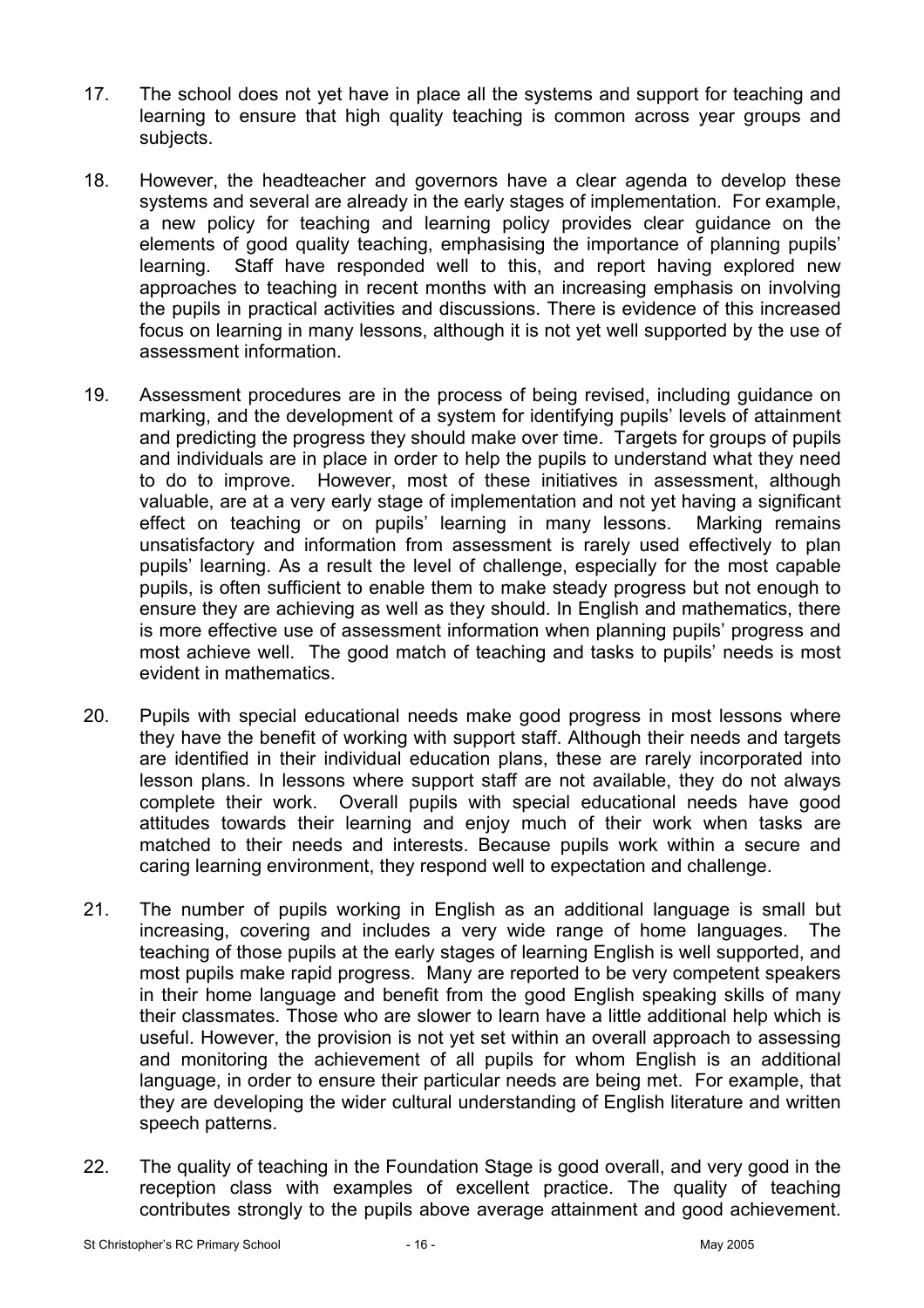The nursery staff work well as a team and the quality of the teaching is improving. Sessions and activities are well planned, with clear learning objectives and a high focus on practical experiences. There are some weaknesses in the organisation and management of children who sometimes lose interest and become distracted when they are working in a large group for a long period of time and the pace of the lesson is slow. A strength of the consistently very good teaching in the reception class is how well the staff organise and manage the children. The high quality of staff support is a key feature in the children's successful learning. The staff are skilled in setting learning in imaginative situations, often highly challenging and very successfully generating enthusiasm and joy in learning. There is a warm, caring and stress free environment in which the children are happy and show very positive attitudes to learning.

23. The staff have implemented the assessment that is the basis of Foundation Stage Profiles for all children, and they are regularly completed. In addition each child has a Foundation Stage Record linked to the Early Learning Goals. These are completed each half term. To support the assessments the staff include details of direct observations. Whilst these are useful the staff do not make sufficient use of the information to plan the next steps ion learning.

| Summary of teaching observed during the inspection in 44 lessons |
|------------------------------------------------------------------|
|------------------------------------------------------------------|

| Excellent | Very good | Good    | Satisfactory | Unsatisfactory | Poor | <b>Verv Poor</b> |
|-----------|-----------|---------|--------------|----------------|------|------------------|
| 3(7%)     | 10(23%)   | 11(25%) | 20 (45%)     |                |      |                  |

*The table gives the number of lessons observed in each of the seven categories used to make judgements about lessons; figures in brackets show percentages where 30 or more lessons are seen.* 

### **The curriculum**

Overall, the school provides a **satisfactory** curriculum. It meets statutory requirements. Accommodation and resources are satisfactory. The range of extra-curricular opportunities is good, particularly for pupils in Year 3 to 6. Provision for pupils with special educational needs is good.

### **Main strengths and weaknesses**

- Provision for English and mathematics is good.
- The planning of opportunities for pupils to develop their skills, apply their knowledge and consolidate their understanding across the subjects of the curriculum is underdeveloped.
- The provision for pupils learning English as a second language is satisfactory, although it lacks a clear arrangement for monitoring achievement that recognises their specific needs.
- The accommodation in the Foundation Stage is unsatisfactory presently, although plans are underway to improve the situation by next term.

### **Commentary**

24. The curriculum is sound overall and contributes towards pupils' satisfactory achievement and above average standards attained. For example, the school's approach to the teaching of mathematics, where practical and investigative activities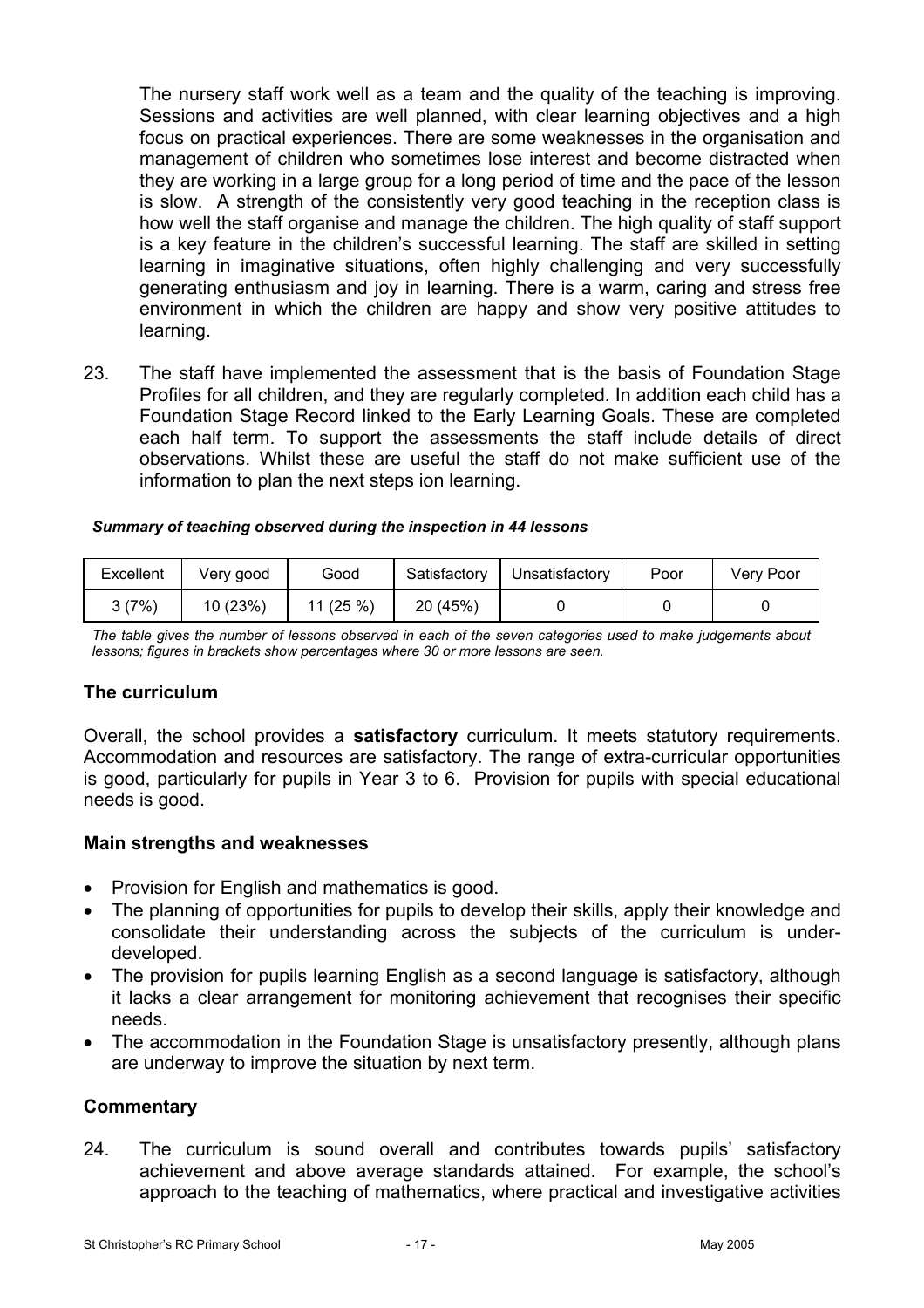are important aspects of teaching and learning, provides motivation and stimulation to all pupils particularly in Year 6. The provision for gifted and talented pupils is not yet evident in the planning of teaching and learning. The provision for pupils learning English as an additional language enables most to achieve well, although the arrangements for monitoring their progress are limited.

- 25. The Foundation Stage curriculum is now securely based on the national guidelines and this is a significant improvement. Practical experience is strongly emphasised and the staff have developed their skills to provide interesting and challenging opportunities which stimulate learning. Staff teamwork is a strength of the planning process. The planned curriculum reflects a good understanding of how best these young children learn. There is a strong emphasis on play to promote particular skills and to develop the children's communication skills. This is a significant improvement from the last inspection when the curriculum in the reception class was deemed to be too formal. Well organised classrooms, easily accessible resources and good wall displays supports the children's learning well.
- 26. The overall planning of the school's curriculum ensures that all subjects of the National Curriculum are taught regularly, that the national literacy and numeracy strategies are well used to guide teaching in English and mathematics, and that teachers know which topics are to be taught in science and in the other subjects of the curriculum. Subject policies have been reviewed recently and resources, especially in ICT and the Foundation Stage, have been improved. Overall, this approach provides a satisfactory basis for pupils' experiences through the year groups. However, the present management of the curriculum does not make the best of this basic provision as many pupils have the capacity for brisker achievement and higher standards.
- 27. Although there are examples of good planning in a minority of lessons and topics by individual teachers, these do not ensure consistently good achievement in each subject through the school. This is mainly because the school does not have an overall curriculum plan which clearly shows how pupils' learning is to be developed within and across the subjects of the curriculum. Some positive work has already been undertaken by individual teachers who have recognised that, within the present curriculum plan for their year group, knowledge or skills taught in one subject could be applied and consolidated in another, such as writing about aspects of the second world war in a history project in Year 3, while making sure that the style of writing reflected good use of spelling and punctuation as well as the vocabulary of the era.
- 28. However, this useful work is usually incidental to a topic or an activity and does not form a sufficiently consistent and robust plan for the development of pupils' learning in the primary years. As a result, pupils' progress and attainment is too variable and relies too frequently on the interests and initiative of individual teachers. The school is aware that further development of curricular planning is needed and intends to seek advice from the local authority which has already successfully supported the school in developments within the Foundation Stage and mathematics.
- 29. Provision for pupils with special educational needs is good, as it was at the last inspection. Pupils make good progress and most achieve suitably high standards, often with the help of support staff. Teaching assistants are deployed to work alongside class teachers and provide good support for pupils with special educational needs. The curriculum is suitably modified and learning targets identified within individual education plans. However, the school has accurately identified that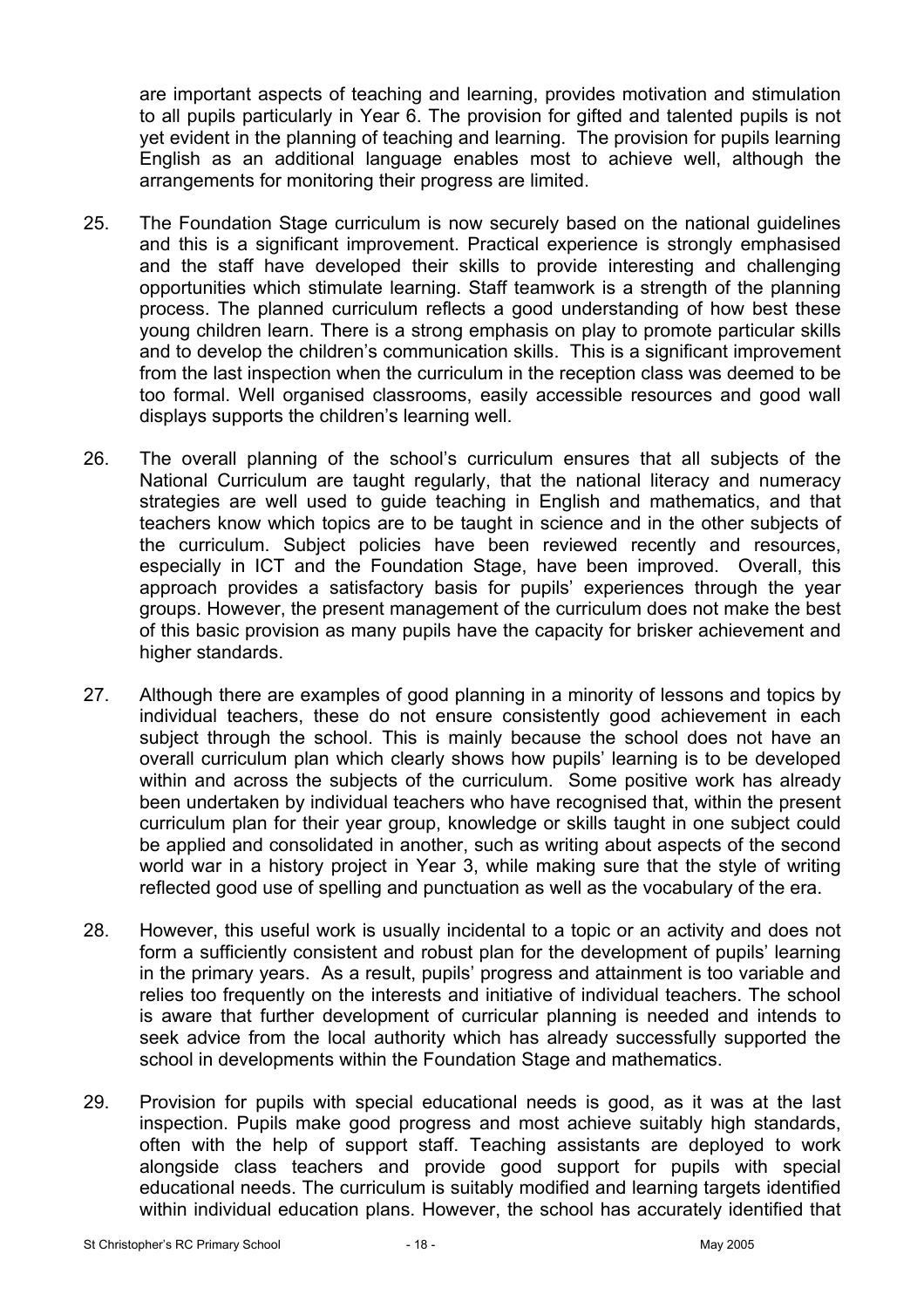these targets are only rarely reflected in the planning of learning in lessons, so teaching assistants are not always able to become fully familiar with how pupils' individual needs can be met. Pupils are fully included in all aspects of the school's curriculum and the accommodation has been suitably modified to provide access for disabled pupils.

- 30. Since the last inspection there have been worthwhile improvements have been made to the accommodation which has enhanced provision, particularly for sporting activities. Other aspects of the accommodation are not fully developed to support learning. These include the library which is poorly sited, although the school has suitable plans for improvement that focus on enabling all pupils to access reading and research materials. There are also imminent changes due to provide a more coherent space for the Foundation Stage accommodation, which is currently inadequate. Learning resources adequately support the current curriculum, with the help of teachers' good use of non-commercial resources, such as photographs, postcards and an impressive array of memorabilia for history topics. However, the quantity and quality of resources are insufficient to sustain the planned improvements to the school's curriculum, especially the anticipated increase in practical activities and independent study.
- 31. The range and variety of extra-curricular opportunities are good and they contribute well to pupils' personal and social development. There is a good choice of activities, particularly within sports and the arts, which is appreciated by older pupils. Physical education has a high profile in the school and links with the local secondary school and specialist coaches have developed, resulting in more sporting opportunities to extend curriculum provision. There are no opportunities for pupils to enjoy residential visits. Although opportunities for have improved for pupils in Years 1 and 2, additional activities remain limited for this age group.

### **Care, guidance and support**

The steps taken to ensure the care, welfare, health and safety of pupils are **good.** Support, advice and guidance are **satisfactory**. The school involves pupils in its work satisfactorily.

### **Main strengths and weaknesses**

- Good care treats each child as an individual and develops their confidence.
- Pupils are keen to learn but they are not well informed about how they can take the initiative to improve their own work.
- Pupils' relationships with adults are very good and provide positive support for their learning.
- Pupils receive good support for their personal development.

### **Commentary**

32. Child protection has a sufficiently high profile and in line with locally agreed arrangements in line with locally agreed arrangements. This area of the school's work is handled sensitively, effectively and promptly. Staff are vigilant and always work in the best interests of pupils to safeguard their welfare, and in partnership with other agencies to secure the safety of its pupils.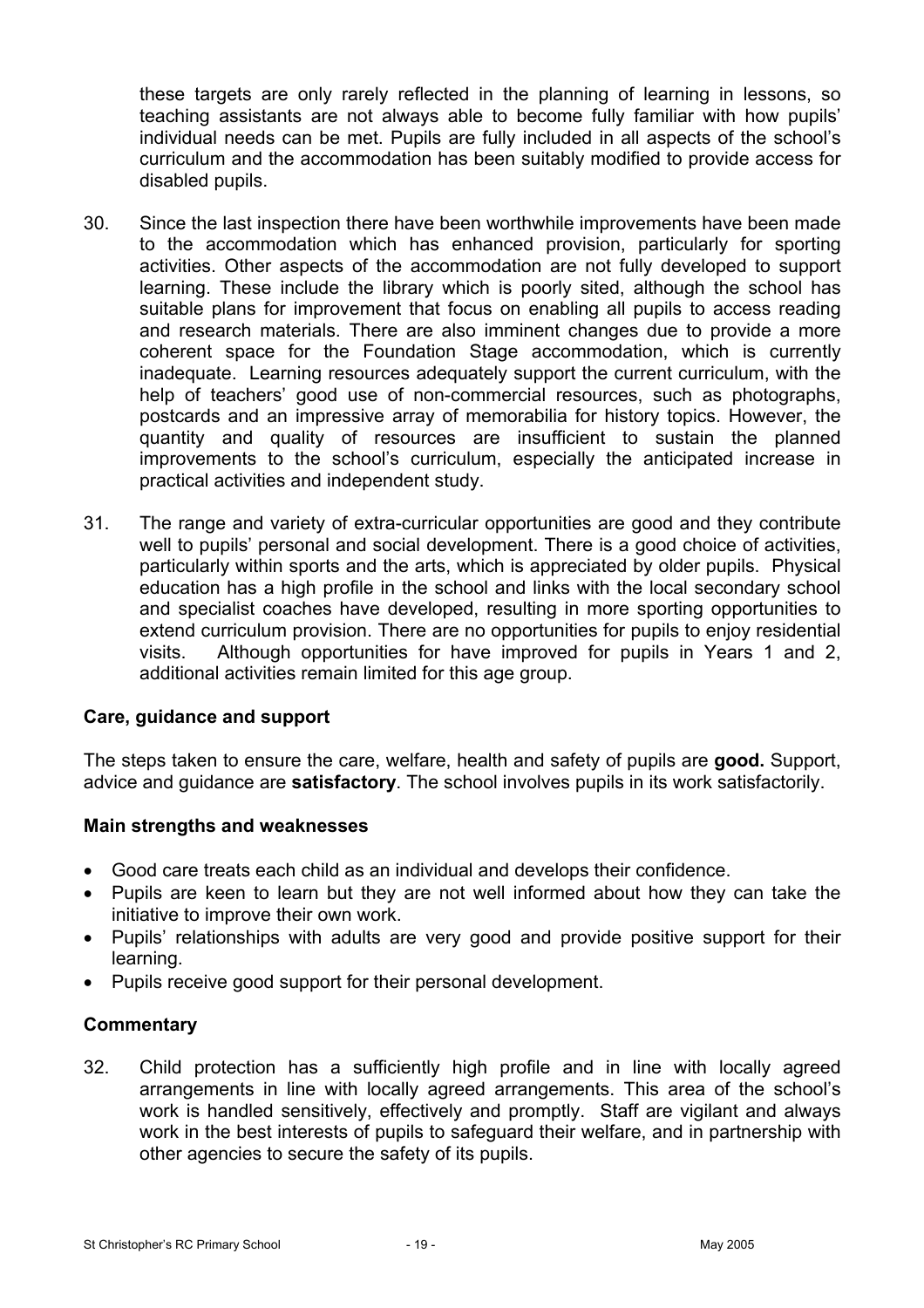- 33. The school ensures that pupils work in a healthy and safe environment well. All reasonable steps are taken to keep pupils safe and protect them from injury or ill health. Suitable procedures are in place and regular inspections of school premises are carried out. Risk assessment is effective and practical, with key issues identified for improvement. Incidents are recorded and there are adequate arrangements for first aid and medicines.
- 34. The school provides a secure, supportive, caring environment where pupils feel safe and happy. Pupils know that they matter and this means that pupils have the greatest trust in adults and relationships are very good. If they have a problem pupils are confident they can go to an adult and get help. Staff listen carefully to pupils' concerns and always provide help or re-assurance.
- 35. Pupils often receive helpful guidance about their academic work during lessons, and occasionally teachers' marking of their books indicates how they could improve. However, the present arrangements for assessment and the setting of targets are not fully effective in engaging pupils in developing their own learning. Few pupils are well informed enough about what constitutes high quality work or their personal goals for improvement, to be critical of their own performance or know how to improve. There are examples of individual pupils who are competent enough to do this, but this initiative is not commonplace. However, the school is well aware of this and has begun a drive towards developing pupils' skills of independence. It is too early to judge the impact of this development, but the decision to ensure pupils take a more active role in their learning and achievement is sensible.
- 36. The school has good procedures to monitor personal development that have a clear impact on the development of pupils' personal qualities. Good behaviour and attitudes are recognised and rewarded. For example, they receive praise for being kind, thoughtful and helping others, and pupils' pride in this recognition is very evident. Pupils understand the consequences of anti-social behaviour and develop good relationships. Staff address the individual personal needs of each pupil very well. They are helped to become increasingly self confident and knowledgeable about themselves and healthy and safe living. Pupils give their views about school by responding to questionnaires, and small groups of pupils meet with the head teacher on a termly basis. A suggestion box communicates any worry or concern.

### **Partnership with parents, other schools and the community**

The school's partnership with parents is **good.** With the community and other schools it is satisfactory.

### **Main strengths and weaknesses**

- Links with the church are strong and provide a sense of community.
- Information to parents about the school and pupils' progress is good.
- Parents have positive views about the school.
- Induction arrangements are good when pupils enter school and also when they move to secondary education.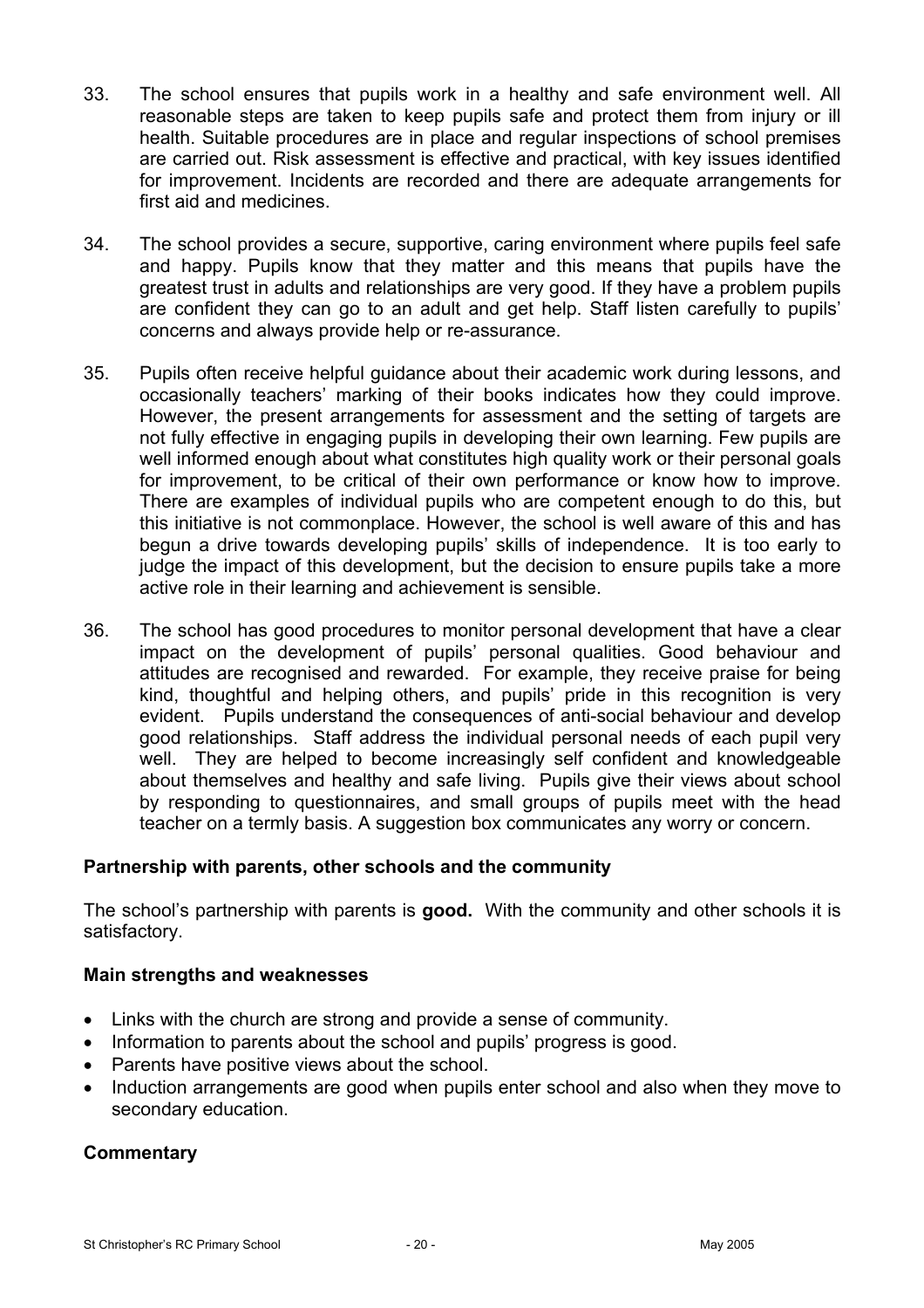- 37. The school encourages a strong partnership with parents based on mutual trust and confidence. The school is an open door environment, welcoming to parents, which results in very good relationships with most parents. If parents are concerned about anything they are confident to approach the school for resolution. They are very appreciative that their children receive the help and support they need. Parents are committed to the school and a number provide help in the school, where they are valued. Regular well-presented general school newsletters keep them well informed.
- 38. There are good opportunities to receive information on their child's progress. The annual reports to individual parents are sufficiently detailed, enabling parents to understand progress very well. They receive information on the targets their children are expected to achieve. The school provides regular information on what topics are to be covered. There are some events organised for parents, to help parents support their children's learning, through an understanding of how and what their children will be taught and how to help them at home. Information for parents, whose children have special educational needs, is good.
- 39. The close ties with the church, ensure that school ethos is firmly based on Catholic beliefs. Pupils regularly visit the church to attend services. Pupils meet to attend a weekly club held in the church hall. The priest is a frequent visitor and is well known by all pupils and very supportive of the school. These links contribute greatly to pupils' spiritual development.
- 40. The school uses the local community to support learning through visits to Tameside Country Park, local shops, canal, sports hall and library. There are visits from people in the local community, which help pupils to understand the work they do and how society operates. For example, a group of volunteers, who have a concern for road safety, come every week to help Year 1 pupils assess the risk of crossing the road and how they can minimise that risk. For this they set up situations on roads adjoining the school and instruct pupils in safer options.
- 41. Induction arrangements for the youngest children into nursery ensure that all are assured of a caring and sensitive beginning to their school life. This is based on good opportunities for parents and their children to get to know the school, supported by good information. Assessment of each child ensures that potential is identified early. They leave their parents very happily at the start of the day. The relationships that staff have with these parents is friendly and they are at ease discussing their children. At the end of sessions, when parents collect their children, it is clear that safety is paramount.
- 42. Links with the local Catholic secondary school, to which many transfer, are productive. They include visits over a few days by pupils, supported by good information and good arrangements carefully considered to ensure that pupils are well equipped for the next stage of their education. The social arrangements for the move to secondary school appear to work well, with current Year 6 pupils looking forward to the next stage of their education with confidence. A network of Catholic schools has been formed to improve curriculum links so there is better continuity in learning and achievement from Year 6 to Year 7.

### **LEADERSHIP AND MANAGEMENT**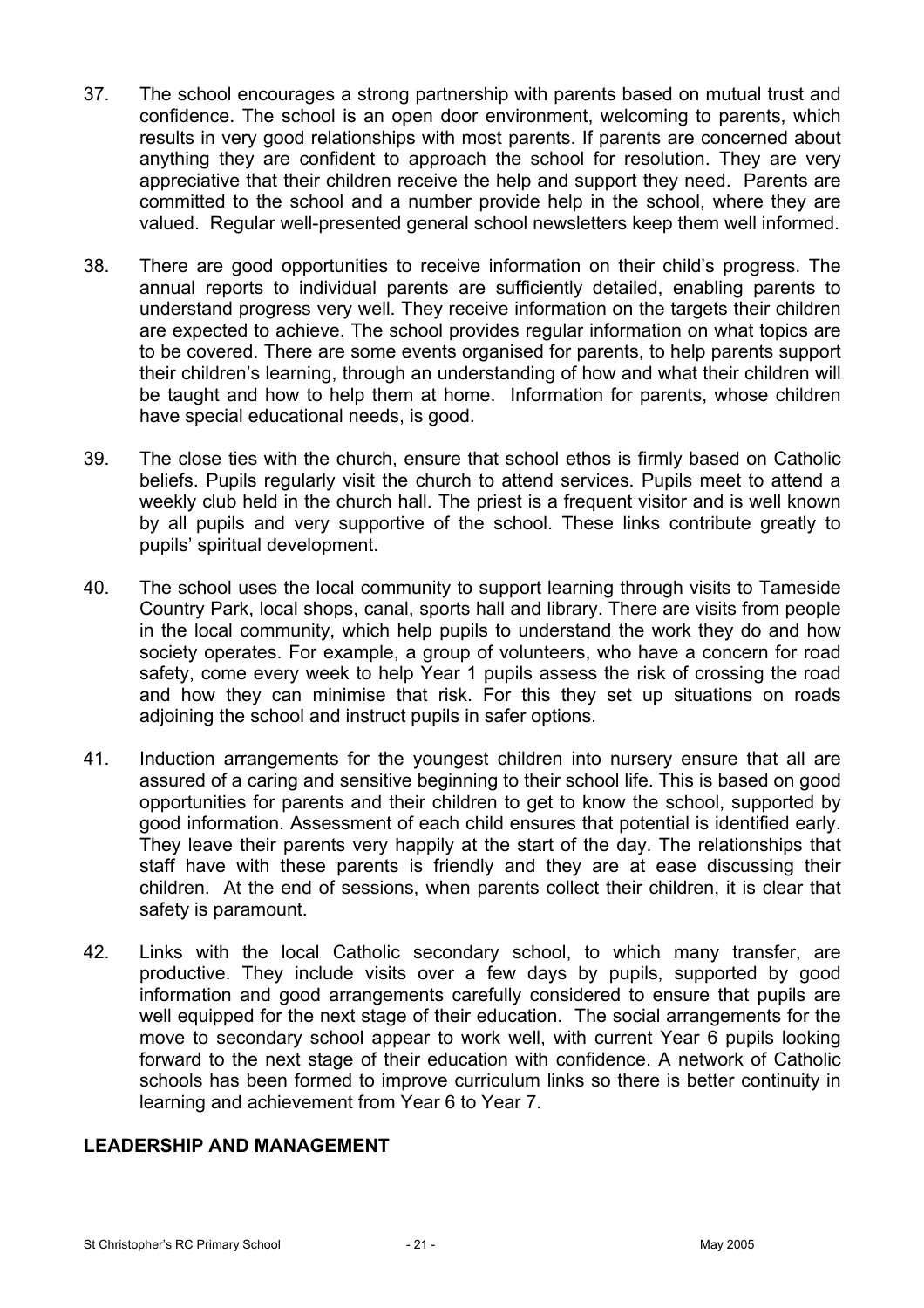Leadership and management overall are **satisfactory.** The leadership of the headteacher is good. The leadership and management of staff with key responsibilities are satisfactory. Governance is satisfactory and statutory requirements are met.

## **Main strengths and weaknesses**

- Good leadership by the headteacher in planning the first phase of school improvement and enabling the staff team to begin implementing change with confidence has been a major factor in the school's recent progress.
- Successful teamwork by the staff has significantly assisted the implementation of the first phase of the school's plan for improvement.
- With the exception of the headteacher, there is limited expertise available in the school to lead the next phase of the school's development effectively.
- The link between the priorities in the school development plan and the school's budget are not sufficiently clear.
- Staff with key responsibilities are not yet influencing their areas sufficiently to ensure teaching and learning are consistent.

- 43. There have been significant changes in the leadership and management of the school since the beginning of the current school year, many of which have not yet had time to have a significant impact on the achievement of pupils. Following the retirement of a long serving headteacher, recruitment of a replacement was not successful for about a year, during which time the substantive deputy headteacher was acting headteacher. A new headteacher took up post in September 2004 and quickly identified key areas for improvement, as well as the strengths of the school, and successfully encouraged the staff to work as a team in order to implement essential changes. These included increasing the amount pf practical work in lessons, and introducing a system to track pupils' progress and support the setting of targets for future attainment. The pace of school development to date has been well judged and there is a clear vision for the future.
- 44. The staff have worked hard and successfully on an ambitious programme for both professional and school improvement. Much of the first phase of the development focused accurately on ensuring basic procedures and guidance were based on good practice and provided a sound basis for improving teaching and learning. For example, policies for key aspects such as behaviour management, assessment, antibullying strategies, child protection, special educational needs and curriculum subjects have been updated. Staff have undertaken a range of professional development, partly linked to the school's participation in the local authority's primary leadership programme, but also in response to the headteacher's identification of the school's needs, particularly in information and communication technology and the independence of pupils. Parents, teachers and pupils report that activities are more interesting, pupils' behaviour is better and there is more information available about pupils' attainment.
- 45. Changes in staffing led to new management responsibilities for most staff, and the appointment of an assistant headteacher to increase the senior management team and take responsibility for curriculum development. Time has been allocated to support the requirements for work force reform, using the services of three supply teachers who have frequently worked at the school. These arrangements have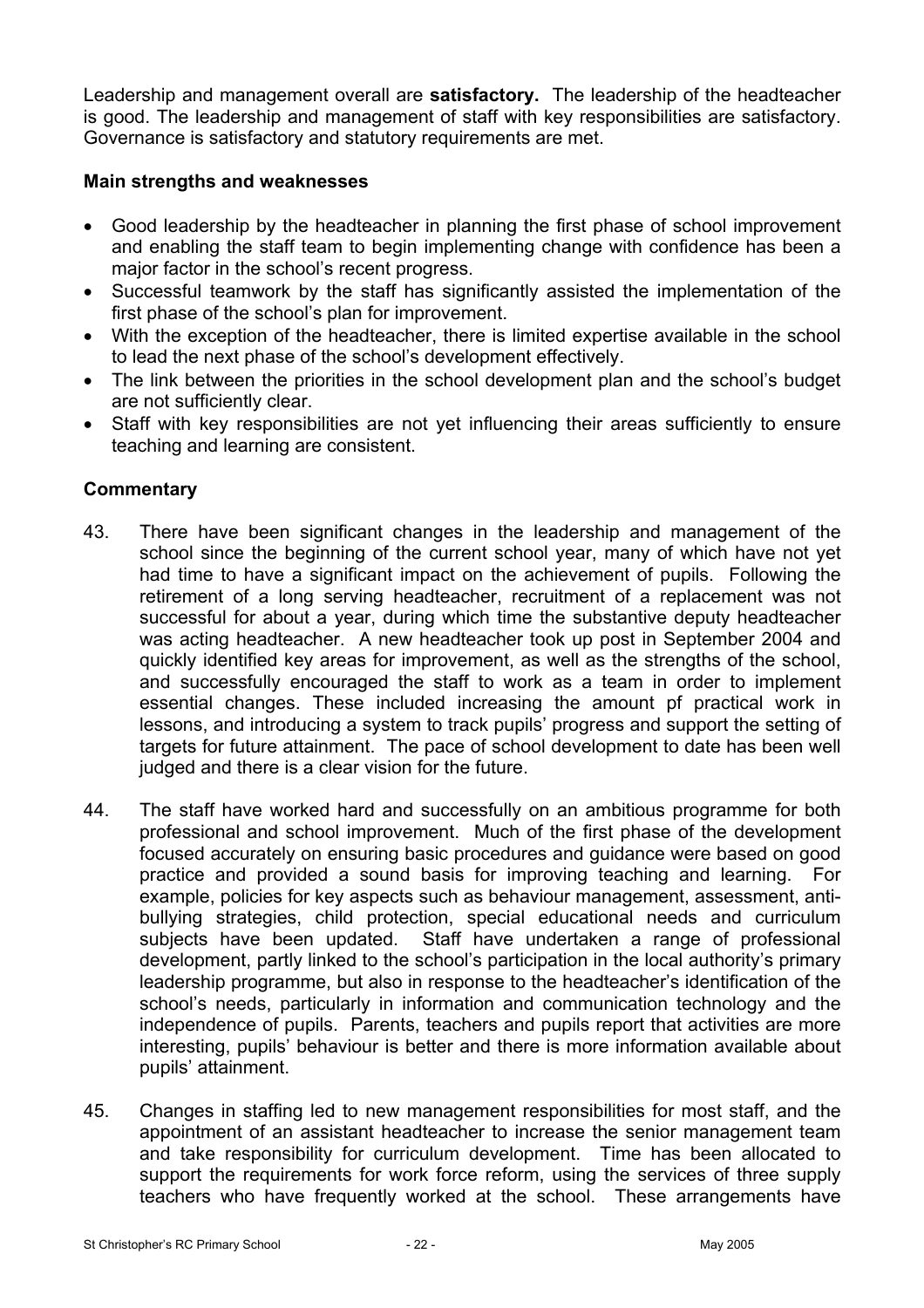worked well in enabling staff to develop their skills and manage the basic requirements of their subjects. For example, an element of monitoring of teaching and learning is now included in the work of all subject leaders, and is providing some evidence of general strengths and weaknesses, although not yet having a direct impact on pupils' learning. However, the teaching team has limited experience of aspects such as whole school curriculum planning, accurate assessment of pupils' achievement, and establishing effective monitoring and evaluation of pupils' progress. As a result, most of the innovative leadership in these areas is still undertaken by the headteacher. The school rightly intends to work towards implementing an enjoyable and stimulating curriculum in line with national guidance, so there is a pressing need for training and support to enable the school's senior and middle management to identify and influence the pupils' achievement in subjects other than English and mathematics.

- 46. With due regard to the school's admission policy, staff and governors have a strong commitment to providing for pupils whatever their culture or background. The provision for pupils with special educational needs is effectively managed. The experienced co-ordinator is now able to work in partnership with the headteacher who also has expertise in managing the progress of pupils with special educational needs. Records are well organised, detailed and up to date, with careful monitoring of pupils' progress and the school has a good reputation amongst parents of pupils with special educational . The small number of pupils who are working in English as their additional language, are well integrated into the school's system, and most make good progress with some being amongst the most competent in their year groups. However, their needs and progress are not always monitored once they become fluent enough to communicate clearly. Pupils who are gifted and talented do not yet have specific provision for their needs, as the identification of these pupils has been a very recent development.
- 47. The governing body has recently been reorganised and most governors are new to the school and the role. However, there is an experienced chair and deputy chair who ensure that statutory requirements are met, and the new governors are enthusiastic, have undertaken training and are quickly gaining experience in their roles. Suitable committees and systems for communicating are in place. At present the main initiatives are proposed by the headteacher, but the governing body questions and modifies the proposals. The school does not yet have robust systems to check its effectiveness, so governors are not well informed in this area. Nonetheless, they use the information they receive from the school alongside comments from parents and staff from the local authority, to gain a useful independent insight into the school's strengths and weaknesses. Working in cooperation with the headteacher, governance is satisfactory at present with good potential for more active involvement in strategic planning in the near future.
- 48. Due care is taken to ensure the best value is gained from purchases and the main recommendations in the school's last financial audit have been implemented. With minor exceptions, the budget appears to be able to support the current school development plan. However the plan does not include estimated costings, and as the school's resources for learning are not adequate to support its plans for future improvement, this detail is needed to enable the governing body to plan budget priorities. The exceptionally large balance carried forward to the 2005/6 financial year will be reduced substantially by the plans that are underway for enhancing the nursery environment, improving the library and further enhancing the resources for ICT.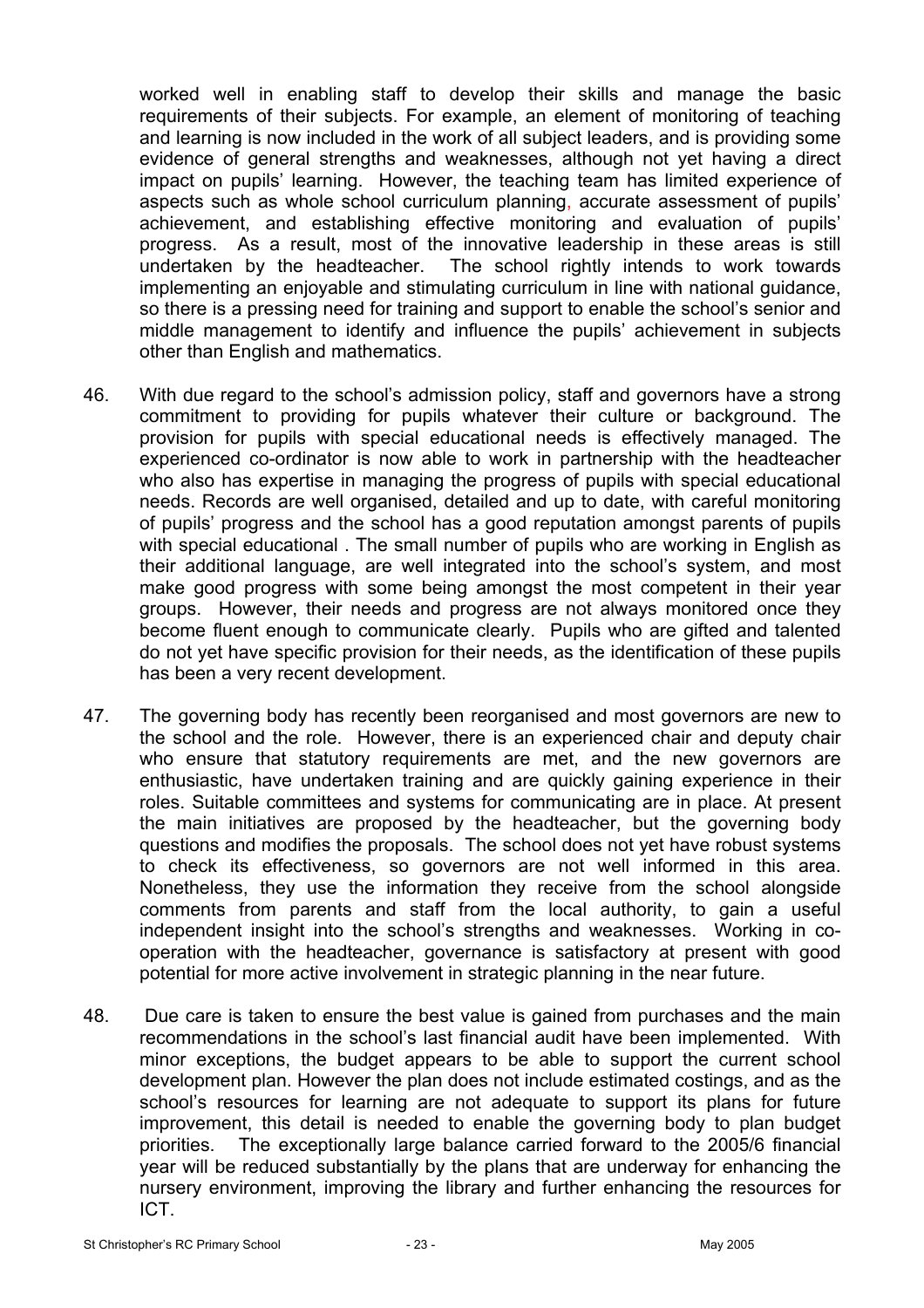### *Financial information for the year April 2004 to March 2005*

| Income and expenditure $(E)$ |         |  | Balances (£)                     |
|------------------------------|---------|--|----------------------------------|
| Total income                 | 612,599 |  | Balance from previous year       |
| Total expenditure            | 628.147 |  | Balance carried forward to the r |
| Expenditure per pupil        | 2.499   |  |                                  |

| Income and expenditure $(E)$ |         | Balances (£)                        |        |  |
|------------------------------|---------|-------------------------------------|--------|--|
| Total income                 | 612.599 | Balance from previous year          | 63.470 |  |
| Total expenditure            | 628.147 | Balance carried forward to the next | 47.922 |  |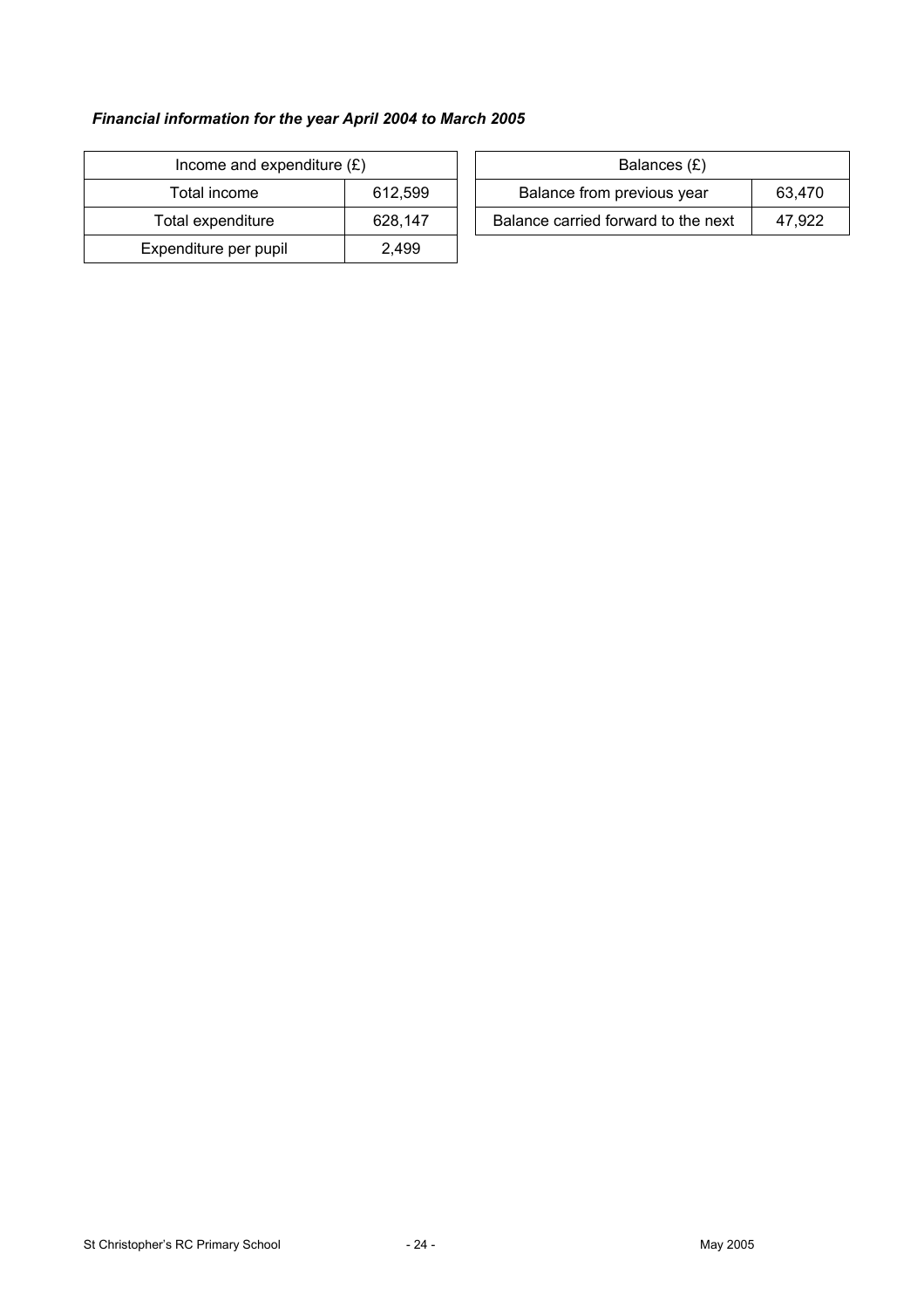### **PART C: THE QUALITY OF EDUCATION IN AREAS OF LEARNING, SUBJECTS AND COURSES**

#### **AREAS OF LEARNING IN THE FOUNDATION STAGE**

- 49. The children start their nursery experience following their third birthday. They join the reception class in September following their fourth birthday. The pupils enter the nursery with varied levels of competence, especially in personal and social development, and in communication, language and literacy. However, they make good and sometimes very good progress in the Foundation Stage, and by the end of the Reception year their pattern of achievement is much more consistent. Attainment generally above that expected for their age in all the areas of learning and well above in personal, social and emotional development. Very good teaching, together with a well planned, coherent programme of practical experiences, boosts the learning of the children particularly in the reception year. The good overall provision in the Foundation Stage significantly contributes to the children's good achievement.
- 50. Very good teaching and an approach to learning through practical activities is now a real strength in the reception class. The nursery and reception classes work well together, for example, in curriculum planning and this has helped to improve continuity and progression in the children's learning. Improvement since the last inspection is good although the accommodation remains unsatisfactory. There is a dedicated outside area, but it is very small, a grassed area on a slope, and is very difficult to use effectively. However, this is to be remedied at the end of this school year when a Foundation Unit is planned through major building alterations and a new outdoor area will be established. The leadership and management of the Foundation Stage are a part of the responsibility of the Key Stage 1 co-ordinator who is new to the school. This is a challenging task as the co-ordinator has a full time responsibility as a class teacher and is not based in the Foundation Stage classes. The headteacher is aware of this issue which will be taken into account when the next senior management review takes place.

### **PERSONAL, SOCIAL AND EMOTIONAL DEVELOPMENT**

Provision in personal, social and emotional development is **very good.**

#### **Main strengths and weaknesses**

- The children achieve very well and most attain well above the expectations for their age.
- The staff in the reception class have very high expectations of the children which helps them to achieve well.
- The children have high levels of confidence and self esteem.

#### **Commentary**

51. By the end of the reception year most children are likely to attain above the expectations for their age: this represents very good achievement. This is the result of the high expectations of the staff and the good teaching. The children in the nursery enjoy coming to school and develop confidence to try new things, such as exploring new materials and constructing large models with their friends. In circle time they learn to follow the rules for sitting quietly and await their turn. In the reception class the staff build on these foundations and through the teacher's very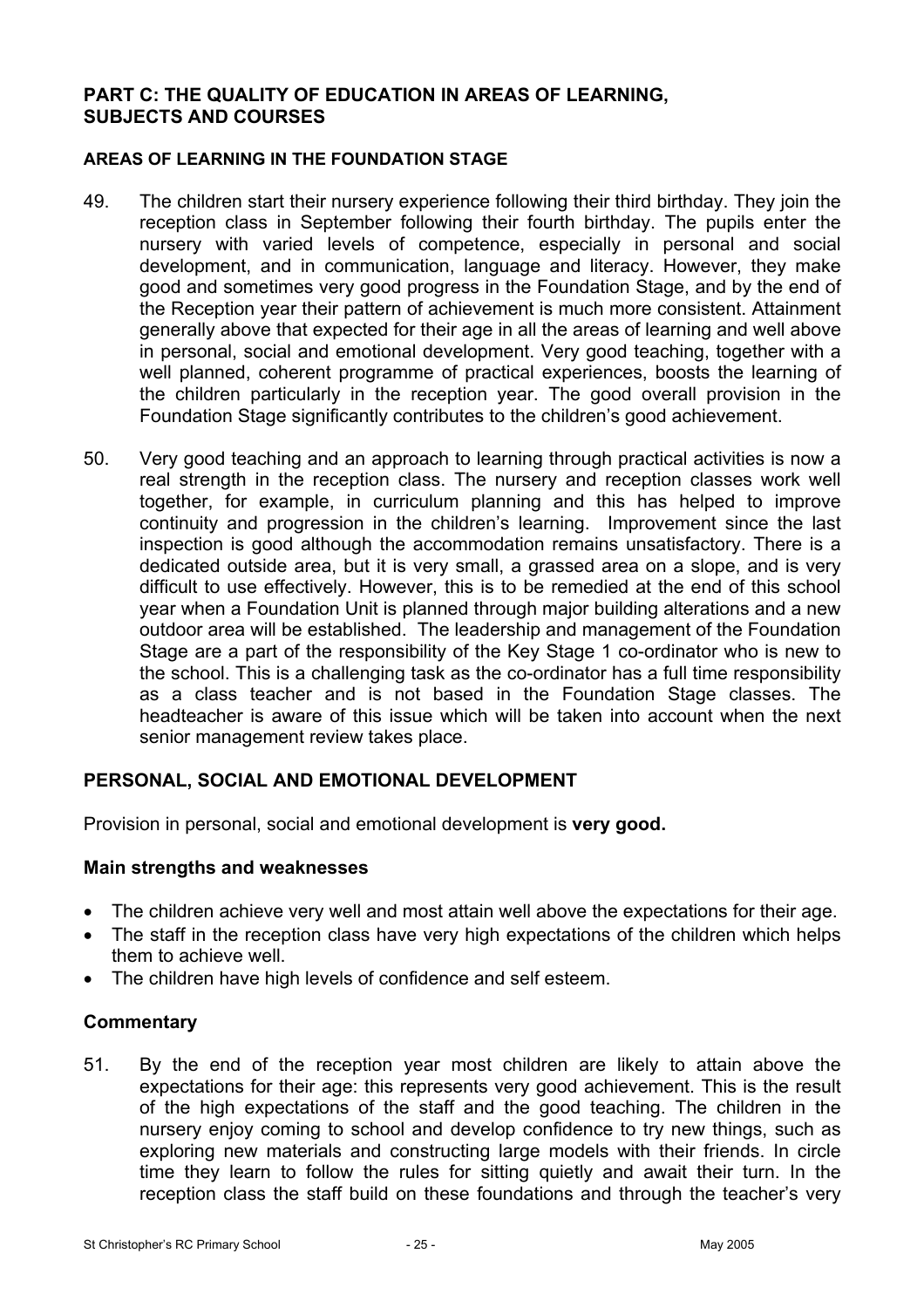high expectations the children respond very well so that behaviour is very good, as is the rate of learning.

52. The staff plan a very good range of activities to promote the children's confidence and self esteem, and children come happily to school. In the nursery, role-play and small group activities allow the children to have close contact with other children and staff. Children in the reception class are very confident and keen to learn. They are very interested in the exciting activities each day; they know the routines and work extremely well together. As a result the children concentrate on their tasks for lengthy periods of time and do not waste time. Throughout the day the children are engrossed in their varied activities and this contributes to the very good behaviour, particularly in the reception class.

## **COMMUNICATION, LANGUAGE AND LITERACY**

Provision in communication, language and literacy is **good.** 

#### **Main strengths and weaknesses**

- Children achieve well and attainment is above that expected for their age.
- Teachers successfully generate an interest in books, stories and writing.
- Children are confident communicators through spoken language.
- The planned development of early writing, although satisfactory, is not always given sufficient support.

#### **Commentary**

- 53. Most children achieve well and are likely to exceed the expected attainment for their age by the end of the reception year. Teaching is good overall. The staff systematically plan for the children's language and literacy development and ensure this is an integral part of most of the activities that are provided. There is a well used book area in each classroom with comfortable seating and an adequate range of books. Good use of resources is made to bring stories alive. In a very good lesson in the reception class, the children's enjoyment and interest were totally captivated as the teacher used a wonderful set of story board farmyard animals as the vehicle for children to create their own story. Opportunities for children to use a range of materials for writing are evident from the time the pupils enter the nursery and most make good use of these. The development of early writing is not as well supported as early reading although most pupils make reasonable progress. In the reception class the children are keen writers because there is a genuine purpose for the writing task, such as working together to write a book about farm animals for other children to read.
- 54. The development of speaking is effectively planned and taught, with a high level of contact between adults and pupils. For example, from the start of the school day, adults talk with children and encourage them to talk with others. In the nursery the children talked animatedly as they observed the cocoons in the magnifier, described what they saw and talked about their knowledge of caterpillars. The children grow in confidence to express their ideas and in the reception year a significant number of children use well constructed sentences.

### **MATHEMATICAL DEVELOPMENT**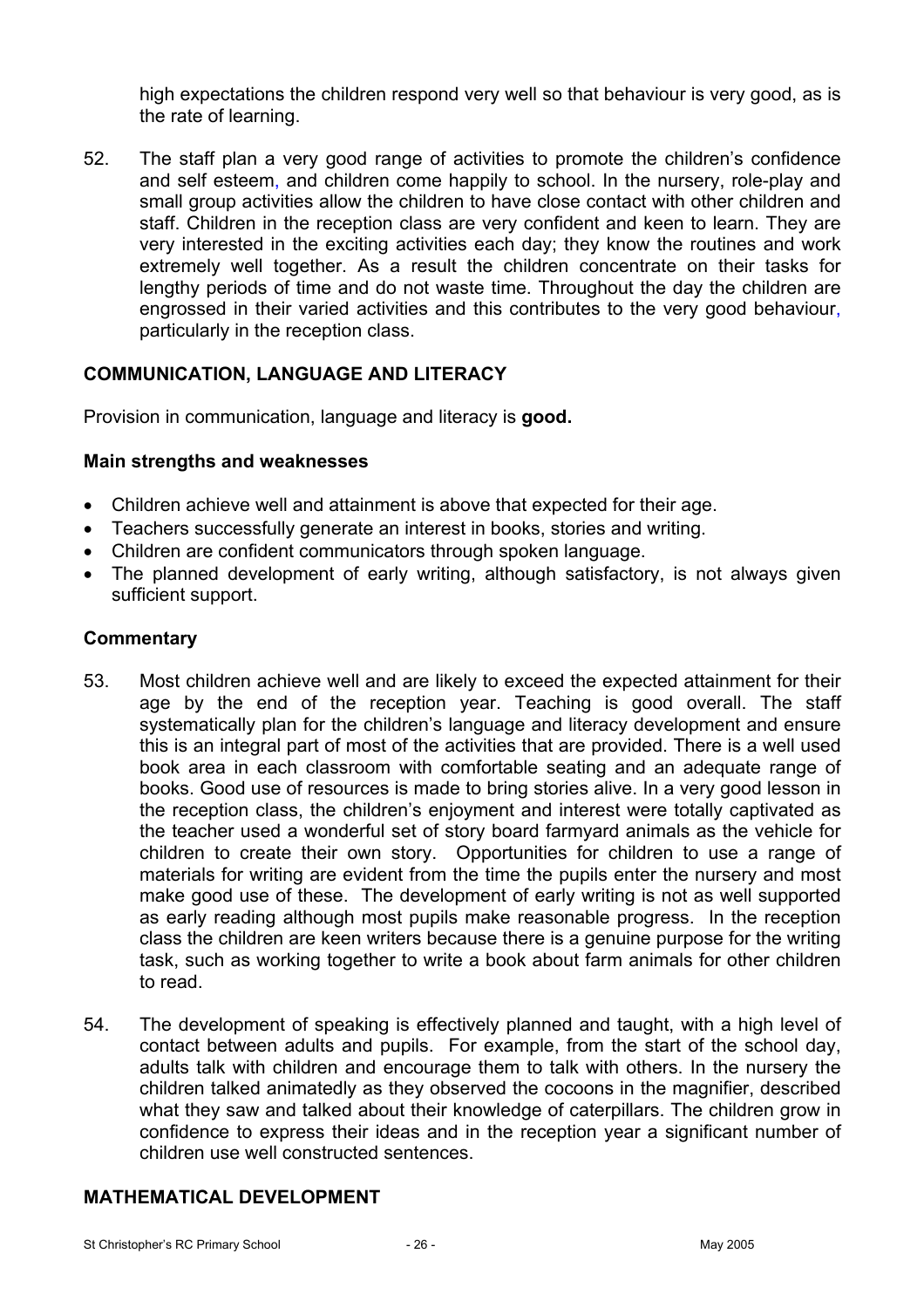Provision in mathematical development is **good.**

### **Main strengths and weaknesses**

- Lively practical activities are well planned and successfully support learning.
- The adult led activities help the children to develop competence and confidence.
- Although activities in groups generally work well, occasionally pupils lose interest when not actively involved in mathematical tasks.

## **Commentary**

- 55. Most children are likely to attain above the expectations for their age by the end of the reception year. They achieve well in response to the good range of planned practical activities. Teaching is good overall and satisfactory in the nursery. Group activities are well planned and capture the children's interest. The children eagerly used the 'Elephant Roamer' to solve the problem of how many steps to reach the banana, although while their interest was engaged when it was their turn they showed less interest in watching others. Another interesting activity involved the children in finding snakes hidden under the grass when their task was to order the snakes by size.
- 56. Enjoyment and industrious activity characterised an excellent number lesson in the reception class. The presentation of an addition activity focused on number bonds to 8 was very imaginatively presented through the delightful escapades of Incy Wincy Spider who visited the supermarket and through a series of mishaps lost his eight legs. The children were very eager to ensure they were all replaced, and as they placed the legs on the model of Incy they learnt how different number bonds could make 8.This was a superb learning experience for the children and a joy to share.

## **KNOWLEDGE AND UNDERSTANDING OF THE WORLD**

Provision in knowledge and understanding of the world is **good.** 

### **Main strengths and weaknesses**

- The children are encouraged to explore, and opportunities for investigational work contribute significantly to their understanding.
- Staff use questioning effectively to enhance children's learning.
- The development of outdoor activities linked to this area of learning is restricted by the lack of readily available space.

### **Commentary**

57. The children attain above the expected levels in knowledge and understanding of the world and they achieve well. Teaching is good overall. A strength in teaching is the way staff support children through skilful questioning which encourages them to observe closely and develop their ideas. Children in the nursery have many worthwhile opportunities to explore materials, observe and to talk about similarities and differences, which helps them to make sense of what they see. For example,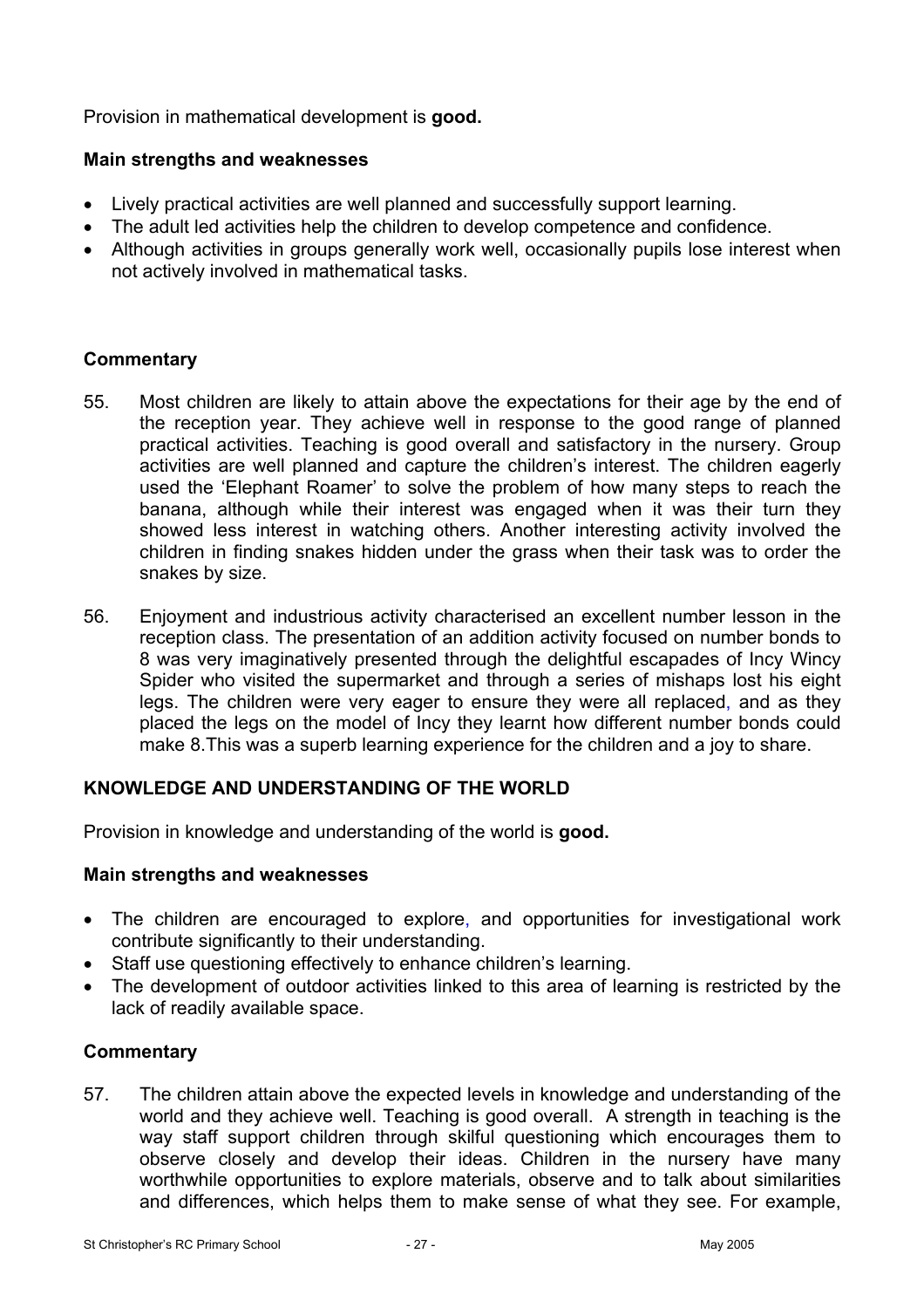through their building and constructing using various materials, they learn how to fit things together. Children effectively investigated materials as they cut out and glue a range of materials and make simple models, deciding on which materials were most suitable for their task and recognising simple properties such as which materials were hard to cut. Children in the reception class very successfully developed their science knowledge as they explored materials to make a suitable bedding pack for the class 'dog' to have in his wicker basket. Teaching was very good because of the use of simple but effective resources, a stimulating introduction to the problem and the involvement of all pupils. The opportunities for learning about the natural environment are limited by not having suitable outdoor space for daily activities such as planting, creature watching and collecting. However, staff plan specific activities in other areas of the school environment which, although not daily, compensate as well as can be expected.

## **PHYSICAL DEVELOPMENT**

Provision in physical development is **good.** 

## **Main strengths and weaknesses**

- There are good opportunities for children to use various tools and equipment.
- The staff provide well planned and regular opportunities to develop a good range of physical skills.
- Outdoor facilities specifically for Foundation Stage children are limited.

### **Commentary**

- 58. The children's attainment is above the levels expected and they achieve well because they have good levels of energy and the staff ensure there are regular opportunities to develop physical skills. Teaching is good. All children have opportunities to use the large indoor physical equipment and this contributes to their skills in climbing and balancing.
- 59. The children's physical skills are also developed through movement sessions linked to music. Children in the nursery enjoyed lively participation as they moved as animals. However, the staff missed opportunities to practise movements and help the children to make better use of the available space. Although the children make use of the outdoor facilities, the lack of space and the sloping grassed area are constraints on the development of pupils' physical skills outdoors. The children's manipulative skills develop well because they are provided with a wide range of practical opportunities to use tools and equipment in daily activities. They make good progress because they are taught to use equipment and tools safely and correctly. They learn to use equipment with care and confidence. Their dexterity using drawing equipment is evident in the very high quality of children's drawing in the reception year.

### **CREATIVE DEVELOPMENT**

Provision in creative development is **good.**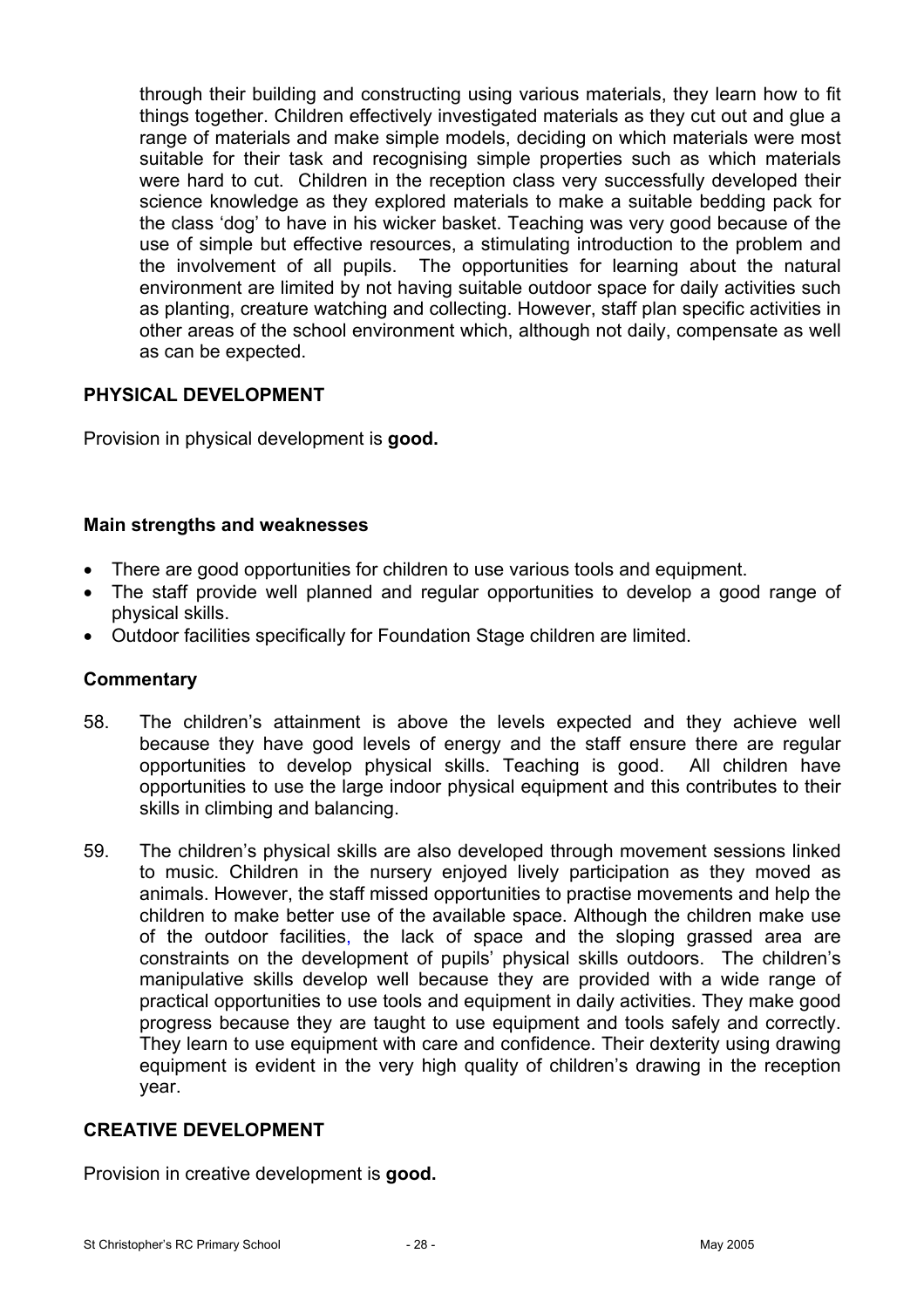### **Main strengths and weaknesses**

- Activities are provided to encourage children' artistic and musical development and there is good provision to use language creatively.
- Children have very positive attitudes.

## **Commentary**

60. Teaching is good and children achieve well. Teachers provide a good range of activities which develop children's creativity. There is a good range of materials readily available including malleable materials, and good work on display shows evidence of these materials being used effectively. The good quality of children's drawings and paintings reflect the attention given to observation and detail. Role play activities and play with small toys stimulate children's creative use of language. As a result, by the end of the reception year the children are likely to attain above the expectations for their age. The children are confident and have positive attitudes to creative activities. They enjoy opportunities to explore different textures, for example, through making collages of animals in different materials. In this activity there was a very good balance between teacher input and children's independence.

## **SUBJECTS IN KEY STAGES 1 and 2**

### **ENGLISH**

Provision in English is **good.** 

### **Main strengths and weaknesses**

- Literacy skills are taught well.
- Reading is good throughout the school, but not enough attention is paid to the further development of the most competent readers.
- Pupils write confidently in a range of formats and have good attitudes to writing.
- There is no consistent approach to the teaching of handwriting throughout the school.
- Library provision is unsatisfactory, with little to develop the reading competence of the more capable pupils.

### **Commentary**

61. Standards have fluctuated over recent years. However, in the 2004 tests, results in Year 2 were well above both the national figures and the standards in similar schools. In Year 6 results were average compared with national figures and above average compared to similar schools. The percentage of pupils achieving above the Level 4 expected for the age group, was similar to national figures. In lessons and pupils' work in the current Year 6, standards were above average overall, both at Year 2 and Year 6. Improved planning, a significant initiative to improve writing and the developing subject knowledge of teachers has resulted in pupils attaining higher standards than at the time of the last inspection. In the 2005 tests, standards are predicted to be above the national averages by the end of Year 2 and Year 6. Pupils' achievement is generally good but there are some inconsistencies between year groups.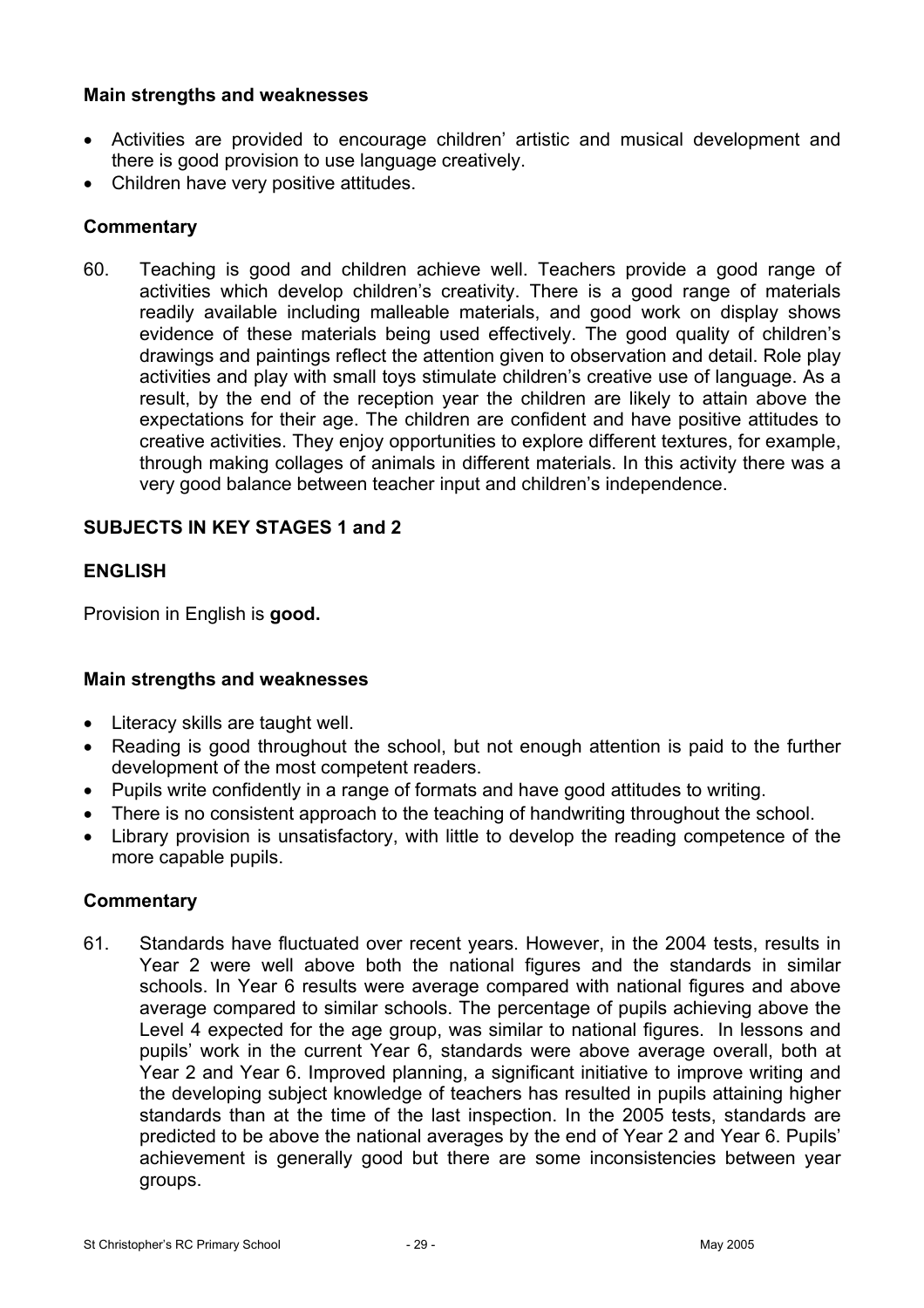- 62. Pupils with special educational needs make good progress and many attain the standards expected for their age. In the classes that include pupils working in English as their additional language, the approach to teaching English is successful for most pupils as they gain from the good models of speech used by other pupils, the systematic teaching guided by the national literacy strategy and the early introduction to reading for younger pupils. Older pupils at the early stages of learning English make good progress in both spoken and written language. A few pupils are confidently bi-lingual and fit well into the planning of class lessons. However, the school does not yet have a clear view of the teaching and learning of English as an additional language which relates to all age groups. As a result, the pupils' progress is not regularly checked to be sure their broader development of English, especially literature, is being as successful as their speaking and writing. Gifted and talented pupils do not have special provision at present as the school has only just begun to identify their needs.
- 63. Overall standards in speaking and listening are above average by the end of Years 2 and 6. Pupils' achievement is good. When talking to pupils in lessons all teachers are good role models. Most pupils contribute in lessons, clearly express their ideas and answer questions with confidence. There are frequent opportunities to discuss ideas as a group and initiatives such as 'talking partners' have been introduced to develop further speaking and listening skills, especially speaking in formal situations. These short opportunities vary in their effectiveness and some pupils have little to say if they are asked to talk about a subject that is not familiar to them.
- 64. Standards in reading are above average. Pupils enjoy reading and respond well to text, especially in class groups. Younger pupils are confident at sounding out unfamiliar words, using their good phonic skills. Teachers encourage pupils to read regularly and to take their books home to practise. Parents support their children well and this helps to develop the pupils' positive attitudes to reading. In a very good Year 6 lesson, the pupils demonstrated good analytical skills when discussing aspects of a novel. Pupils were absorbed by the story and the issues it raised. The lesson significantly contributed to promoting pleasure in reading. There are however, too few planned opportunities for extension reading activities for the higherattaining pupils in Years 2 and 6.
- 65. Standards in writing are above average. The school has prioritised the improvement and development of pupils' writing and this has resulted in good written work in most classes. Pupils in Years 1 and 2 achieve well because they are taught the skills required to develop their writing and by the end of Year 2 the content of pupils' writing is often interesting and lively. They use a range of writing styles and know the differences. This good work is developed in the junior classes when pupils are given opportunities to write in an extended range of formats, such as notes, letters, instructions. Older pupils write interesting, descriptive accounts and have a good awareness of the characteristics of different styles of writing. However, their handwriting and presentation of work is not as good as it could be with the exception of Year 6. There is no consistent approach to teaching handwriting through the school and pupils use the style they select.
- 66. The teaching of English is good overall, although not consistently so. Learning is also good overall with particular strengths in Year 6 pupils' written work is consistently supported by clear guidance on the use of basic skills, such as punctuation and handwriting, and by the interesting tasks which capture pupils' imagination and maintain their motivation. Work in pupils' books clearly shows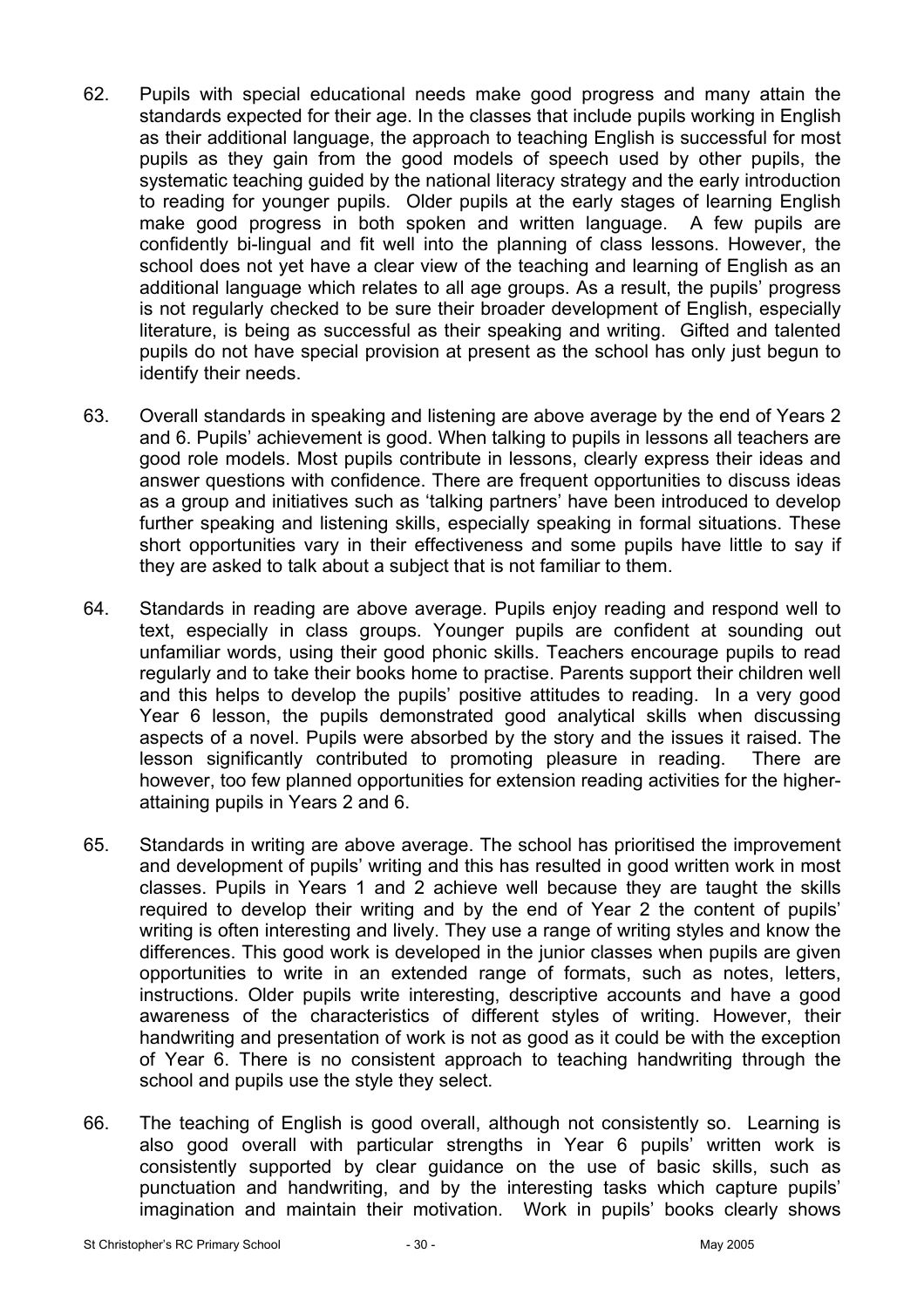progress in the development of techniques and knowledge of ways to use texts. Throughout the school, teachers have a good knowledge of the subject and most lessons are well planned and prepared. As a result of good planning and organisation, together with the good relationships they sustain in lessons, pupils are keen to learn and they work hard. They respond well to challenges, including drama performances in assemblies and smaller groups, and have an enthusiasm for research which a few pupils extend to working at home through library books, videos and the use of the internet.

- 67. In the less successful lessons, the introduction to lessons eroded the time for pupils to discuss their views and ask or answer questions. The match between the teaching and the pupils' needs was not always accurate, and the pupils became inattentive when they were kept inactive for too long. Throughout the school, the quality of teachers' marking is of variable use. In the best examples, teachers give detailed feedback to pupils and give advice on how they can improve. In some classes, work is acknowledged but there are no supporting comments. Occasionally work is not marked for extended periods. This reduces the effectiveness of the assessment of individual pupils' strengths and weaknesses, and limits the pupils' involvement in improving their own learning.
- 68. The leadership and management of the subject are satisfactory. The subject coordinator is new to the post and as yet has not had sufficient time to make a significant impact on teaching and learning. However, the recent compiling of a tracking system for pupils' attainment and progress in English is already providing a basis for strategic decisions about the priorities for the subject. There are also practical developments in the management of the subject. For example, the school is aware of the inadequacies of the library and is in the process of making significant improvements to the book and library provision. The library area is too small, badly located and not easily accessible. The range of books is inadequate to develop pupils' research skills. The books are catalogued by authors and colour codes which is suitable for younger pupils but not for older pupils to research topics and learn about standard library access systems. Although there remains work to be done, progress since the last inspection is good.

### **Language and literacy across the curriculum**

69. The school does not have an effective policy for cross-subject planning or working. Individual teachers have made efforts to help pupils develop their skills of literacy through other subjects. Examples can be found in pupils' workbooks but are mainly evident in history, geography and science. Writing skills are being used across the curriculum. Speaking and listening skills are developed through class discussions and when pupils report back what they have learned at the end of lessons. Although these are useful opportunities, they are not systematically set within an overall plan for developing English skills and knowledge. As a result, they tend to be occasional activities which are not evaluated and may not be repeated for the next year group. The school has taken account of the guidance on this national issue, and is looking to develop a curriculum approach which provides more effectively for the use of English across the curriculum.

### **MATHEMATICS**

Provision in mathematics is **good.**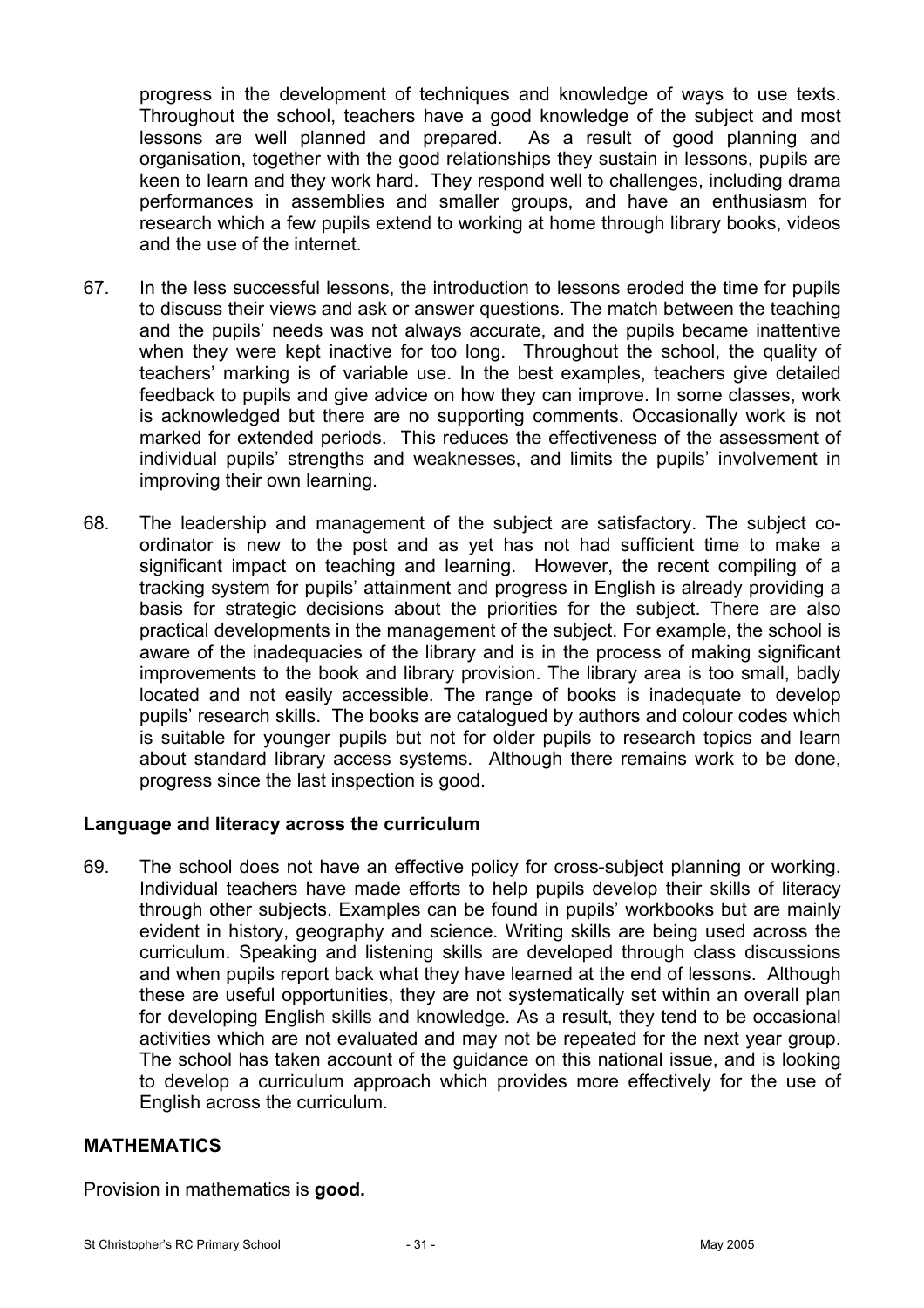### **Main strengths and weaknesses**

- Pupils' positive attitudes to the subject enhance their achievement.
- Assessment and its use to inform planning have yet to be developed fully.
- Overall pupils are insufficiently involved in their own learning.

- 70. Pupils attain above average standards by Year 2 and Year 6 and their achievement is good. This represents an improvement since the last inspection. Pupils with special educational needs receive good support and achieve as well as can be expected.
- 71. The school's results in the 2004 national tests for seven year olds showed a significant improvement from the previous year and were well above average compared with all schools national and with schools in similar circumstances. The proportion of pupils attaining the higher Level 3 for their age, was substantially higher than the national figures. This improvement reflected the focus on improving results for this age group through the use of additional teaching staff, as well as the efforts of staff and pupils. The 2004 test results for eleven year olds were also much better than the previous year and about the same as other schools nationally and similar schools both at the expected Level 4 for the age group and the higher Level 5. Girls achieved slightly better than boys. The school is rightly proud of the improvements and assessment evidence, reflected in inspection evidence, indicates that the Year 6 test results for the current year are likely to at least maintain this improvement with reasonable prospects for better results.
- 72. The quality of teaching and learning in school has improved since the last inspection and is good overall. It ranges from satisfactory to excellent. In Year 6, where the best practice was seen, tasks are challenging for pupils working at different levels of attainment. This results in pupils' increased motivation and interest. All pupils are engrossed in their work and involved in their own learning. The teaching is stimulating, enthusiastic and consistently challenging, stemming from expert subject knowledge. Activities and demands are matched sensitively to pupils' needs and skills are taught in an inspiring and highly effective way. In less successful lessons, teaching tends to be too closely linked to the pace and content of the national numeracy strategy, without sufficient recognition of the different levels of attainment within the class. In these lessons, the introductions are often very well prepared but overlong, especially for younger junior pupils. Only occasionally do teaching assistants teach a group of pupils from an early in a lesson so the pupils can develop their own ideas at a brisker pace, or have their understanding consolidated through discussion with an adult.
- 73. Throughout the school, pupils extend their mathematical and reasoning skills because problem solving, set in practical situations, is seen to be central to pupils' growing mathematical understanding. Basic numeracy skills are good and pupils apply their knowledge effectively to solve real life problems. Lessons are generally well prepared across the school and resources effectively used to improve upon teaching and learning. . Within a consistently healthy working environment where relationships are very good or better, the teachers provide pupils of all abilities with regular opportunities for independent learning. They have positive attitudes the subject and are keen to improve. Homework is a strong and regular feature of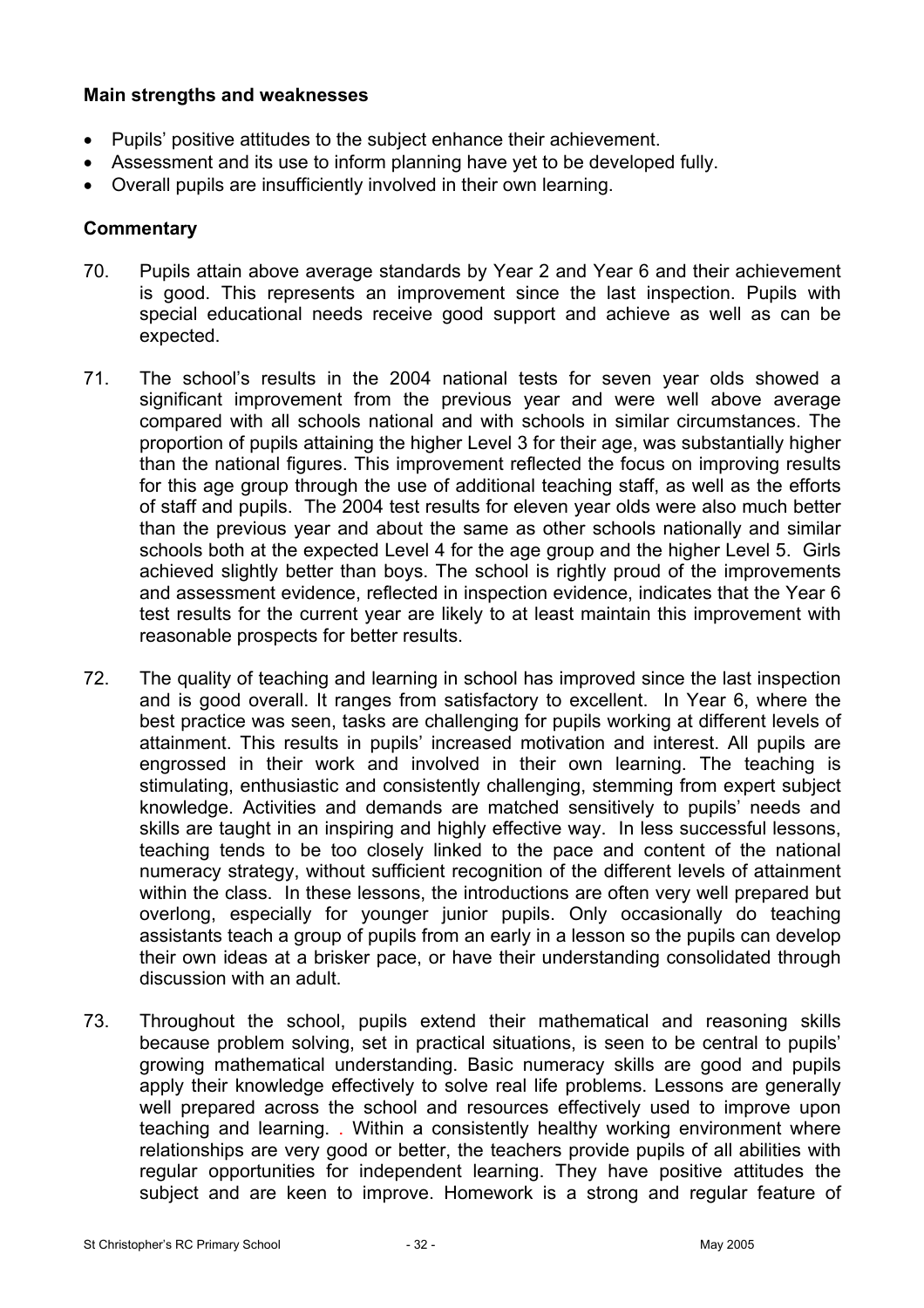teaching and learning for older pupils and they respond positively to the teacher's very high expectations, sometimes extending their work beyond the basic requirement. Pupils are not involved in determining their own targets and therefore they often have little for, or understanding of, their own learning. Many do not know what they must do to improve further.

- 74. Although ICT is in evidence in pupils' work, it tends to be used to illustrate rather than develop the subject. However, there is promising work with data handling in Year 1 and Year 5 including the use of spreadsheets. The school has well targeted plans to develop the planned use of ICT to further improve the quality of teaching and learning.
- 75. The leadership and management of the subject are good. The coordinator has worked closely with the local authority to prioritise areas for development and implement changes which have subsequently impacted upon the quality of teaching and learning and improved standards. For example, problem solving is now seen to be an important and prominent feature of pupils' work across the school. A clear and detailed Action Plan is in place to continue to develop the subject and seeks to raise standard further. There has been a positive emphasis upon the effective use of mental skills in mathematics lessons. The subject is given a higher profile across the school by the quality of display.
- 76. The school does not make a collection of pupils' work at agreed National Curriculum levels of attainment, which limits the consistency of teachers' assessments. Systems have yet to be fully developed to enable teachers to make good use of assessment information in order to plan the next steps of learning and to set individual targets for further improvement consistently across the school.

### **Mathematics across the curriculum**

77. Currently teachers make satisfactory use of mathematics in other subjects. However, there is no school policy to guide the use of mathematics in the curricular planning for other subjects. As a result, work in other subjects shows that planned opportunities to use the practical skills they have learned in mathematics lessons are limited. The coordinator recognises that cross-curricular links need to be extended. Although not specifically identified in teachers' planning mathematics skills were seen to be put to good use in a selection of examples during the inspection. For example in Year 4 and Year 6, pupils use databases and spreadsheets in ICT lessons, and also in Year 6 pupils in science draw line graphs.

### **SCIENCE**

Provision in science is **satisfactory.**

### **Main strengths and weaknesses**

- Results of national tests are above average, and overall standards are good with capacity for further improvement.
- Pupils enjoy their science lessons and this sustains their interest.
- Most lessons are based on practical experience which aid pupils' understanding.
- Assessment of pupils' progress is very basic and the data is rarely reflected in the planning of lessons.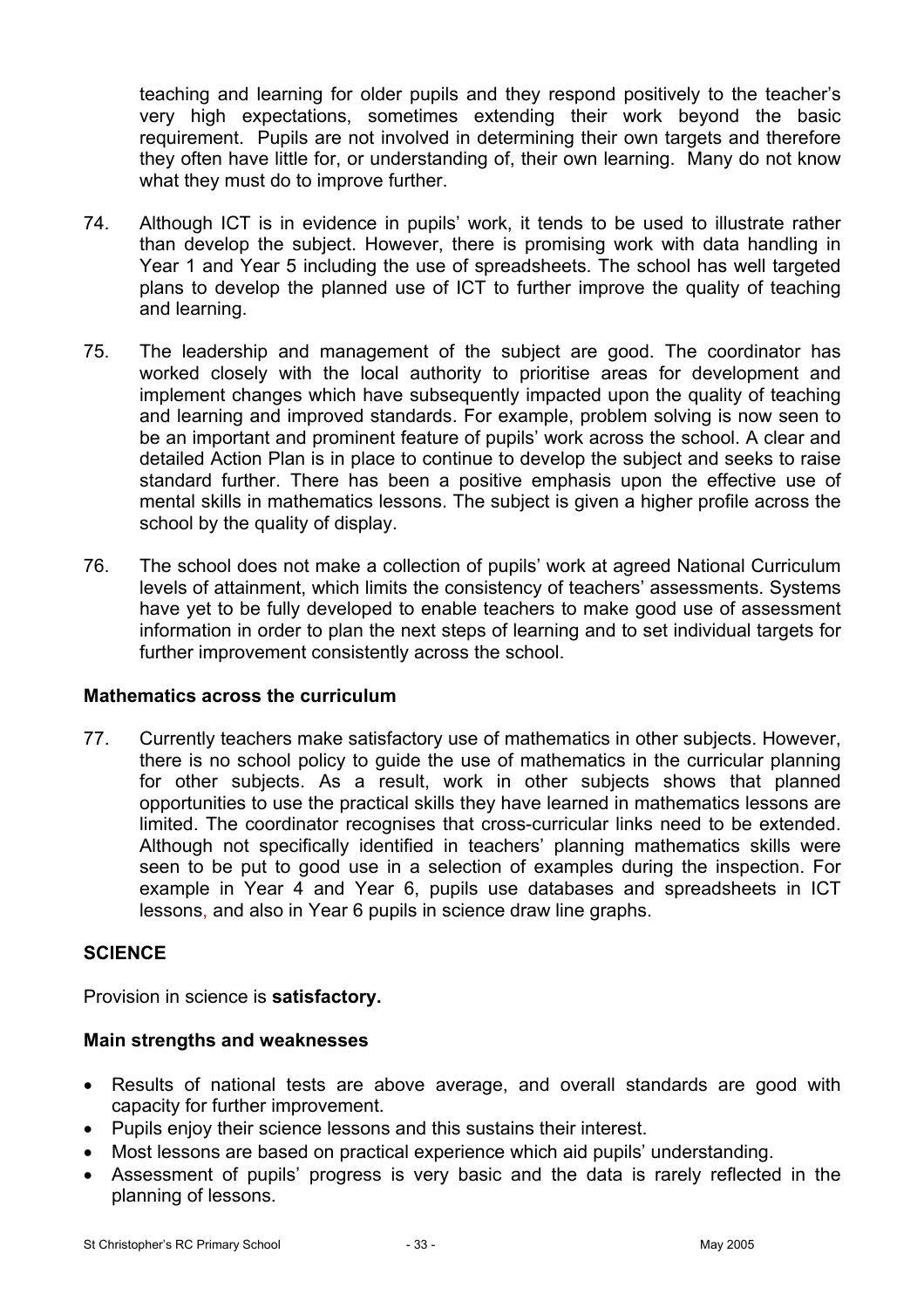• Although pupils' knowledge is often good, there are too few opportunities for pupils to develop their scientific skills.

- 78. Standards of attainment by Year 2 and Year 6 are above average overall, and reflect the school's more systematic approach to teaching the subject since the last inspection. Pupils' achievement overall is satisfactory, with examples of good achievement in some year groups, notably Year 6. The 2004 national test results for Year 6 pupils showed an improvement from the previous year. They were better than schools nationally and well above schools with a similar entitlement to free school meals. The percentage of pupils attaining the higher Level 5 was well above average, and the improvement made by the 2004 Year 6 pupils since they were in Year 2 was very good. The results for Year 2 pupils in 2004, which were based on teachers' assessment, showed all pupils attained the Level 2 expected for their age, and over half attaining the higher Level 3. This was a considerable improvement since the last inspection, and the school anticipates similar results in 2005.
- 79. Currently, almost all pupils are working at least at the expected level for their age in most aspects of the science curriculum, with a significant minority throughout the school attaining above average standards. Boys and girls make similar progress. The pupils' knowledge of the science topics they have studied is good; most remember the results of the experiments they have undertaken in lessons and a few have developed their interest further through out-of-school reading and activities. There is no doubt about their enjoyment of the practical aspects of their science lessons, or their fascination about what they are learning.
- 80. Nonetheless, there is capacity for pupils to improve their achievement in science because, although pupils' knowledge is increasing in breadth as they study a range of science topics, their skills are developing at a slower rate and some pupils are not sufficiently challenged. The school does not have clear expectations for what level of skills pupils of different ages and capabilities should achieve, for example, in the rigour with which they observe, collect evidence, measure change, raise questions, check their predictions and present findings. This is mainly because the school's current curriculum for science often focuses on teachers taking the major decisions in planning experiments in class lessons, with too few opportunities for pupils' to use their own ideas and skills to plan independent investigations. Although the pupils learn much from the teachers' demonstration and explanations, this is not balanced adequately with opportunities to apply what they have learned to the investigation of unfamiliar situations in science. As a result, few pupils have the confidence to develop their work beyond the approach demonstrated in the lesson, or the skills to plan their own investigations.
- 81. Teaching and learning are satisfactory throughout the school, with examples of good and very good introductions to lessons, and of the use of simple resources to help the pupils understand the key points. Most teachers have a sound knowledge of the subject and ensure that lessons cover the required topics and include ample practical work. Pupils enjoy this active involvement and their attention is well maintained when they are engaged in practical activities. Most pupils maintain this motivation throughout the lesson, but occasionally during written work or when they cannot make progress with their task or have completed it, they tend to lose focus and time is not well used. This is partly because most pupils undertake the same work in the lessons, with little adaptation for the most and least capable pupils.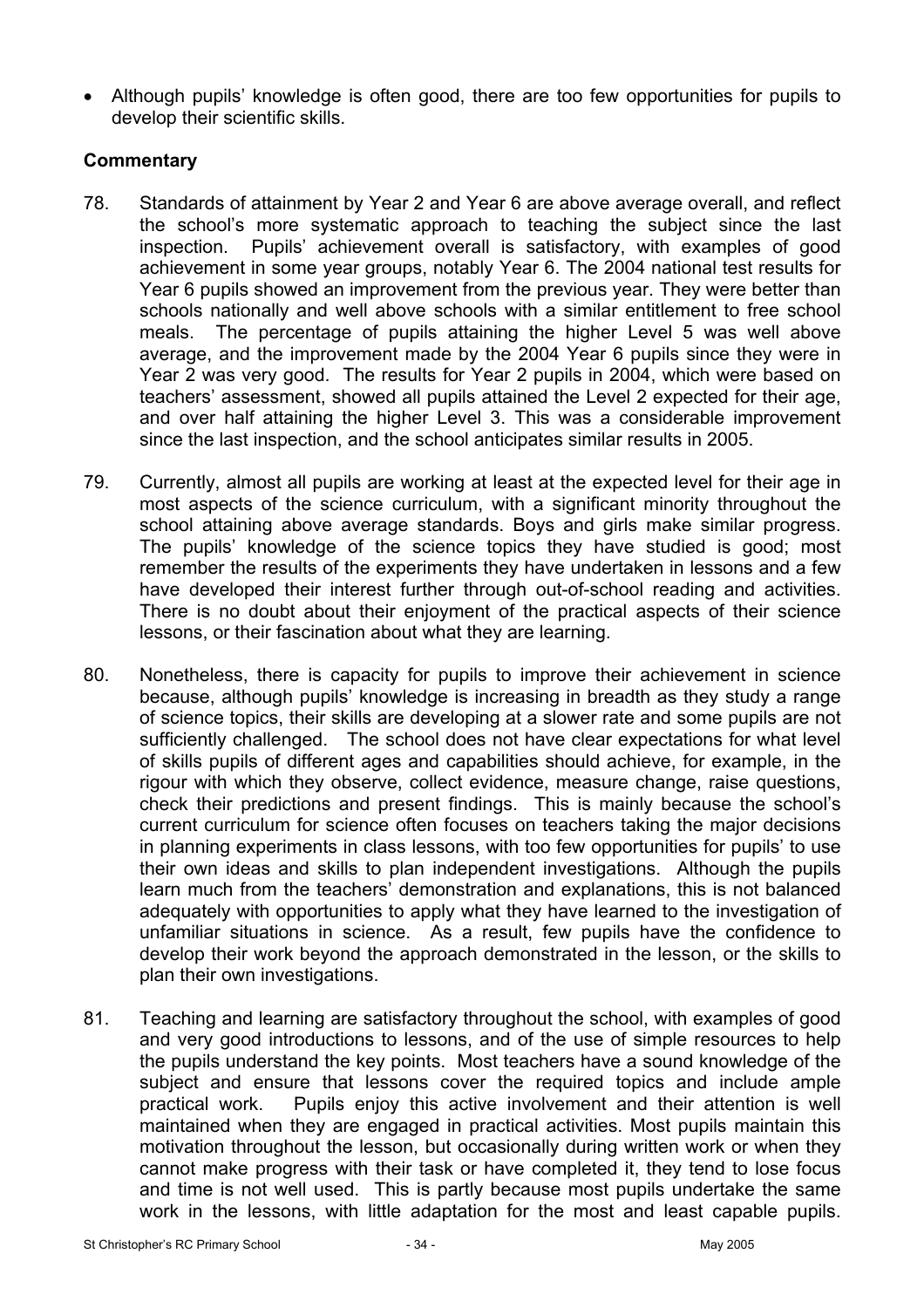Teachers manage pupils' behaviour and classroom routines well, taking due care with health and safety issues.

82. The leadership and management of science have very recently been taken over by an experienced teacher who is new to the school. The current provision for the subject is adequate, with the exception of resources which are limited in range and quantity especially for younger pupils, but it is not yet led effectively enough to make the best use of the pupils' obvious interest and capabilities. Lessons have been monitored and pupils' work scrutinised. Assessment procedures are basic and rarely contribute to the planning of learning, and the extent to which pupils are encouraged to work independently is not consistent through the year groups. Although pupils working in English as their additional language manage most tasks well, the older pupils need more help to ensure they understand, for example recording sheets with scientific vocabulary explained, as their grasp of technical language is not yet secure. The headteacher has correctly identified that, although the leadership and management of science have not been neglected, there is a need to revitalise the subject.

## **INFORMATION AND COMMUNICATION TECHNOLOGY**

Provision in information and communication technology (ICT) is **satisfactory**.

## **Main strengths and weaknesses**

- The achievement of pupils in Years 3 to 6 has accelerated as staff's skills and resources have improved.
- The subiect is well led, with further improvements set within a useful strategic plan for the subject.
- The school does not have a clear view of the achievement expected of pupils of similar age but with different levels of competence.
- Pupils do not apply the knowledge and skills they gain in ICT class lessons to secure their learning.

- 83. Progress since the last inspection is good. Standards of attainment in ICT are satisfactory overall. In Years 1 and 2, standards are above the expectations for the age groups and achievement is good. In Years 3 to 6, pupils' standards are broadly as expected for their age, but most pupils achieve well. They gain from the recent improvements in resources, increased access to computers and the more systematic approach to teaching the subject. There is capacity to improve standards further for the older pupils. Individual pupils' skills and knowledge vary widely. This is partly due to the different experiences each brings to school, with a small minority of pupils having good computer facilities at home, an interest in personal research and knowledgeable family members. However, the most significant factors affecting pupils' standards and achievement are the recent enhancement of resources for ICT and the updating of the expertise of the staff team.
- 84. The school is at a stage where ICT is a priority for development and innovations are beginning to have a positive impact on teaching and learning, although not yet consistently. The focus is on ensuring all pupils have a sound understanding of how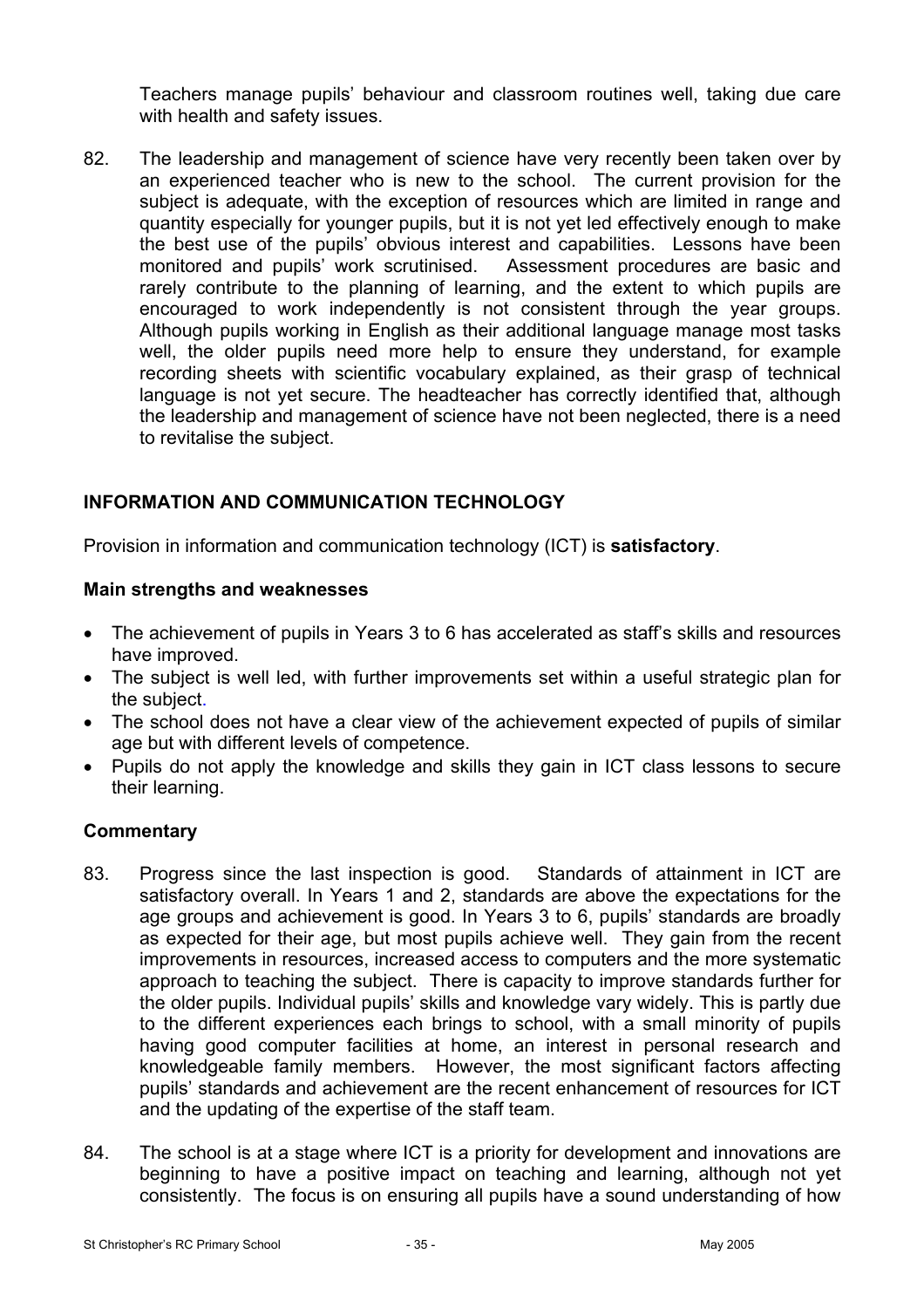to use a computer for a range of tasks, especially pupils in Years 3 to 6 where standards should be higher. This is working well, with a lively and systematic approach to the subject, although it is mostly taught in class lessons at present which gives limited scope for the most competent pupils to develop their own work. Although there is still some way to go before the school has sufficient resources, especially suitable software for different age groups, the more frequent availability and use of computers and interactive white boards has accelerated pupils' achievement particularly in Years 3 to 6. Not all staff have an extensive knowledge of computer technology as yet, but their careful preparation enabled them to provide suitable introductions to lessons and guidance on the planned tasks. The availability of a technician in many lessons enhances both the pupils' learning and the confidence of the staff, especially when using wireless links to the internet.

- 85. Overall, teaching and learning are satisfactory with examples of good class lessons where all pupils are taught a particular skill or technique through carefully planned and sequenced steps, with clear explanations and high expectations. For example, in a Year 1 lesson, pupils were expected to create and interpret a computer generated pictogram, including logging on, accessing the appropriate graphics package, and using options icons to match the colour of their actual counters to the virtual counters that formed the pictogram. Most pupils succeeded, and saved their work for future use. The most competent pupils also had the time to print their work. This task was linked to the class's current work in mathematics,, giving the pupils an opportunity to use their ICT skills within a practical context which they are to develop further. Similarly challenging tasks were also introduced to Year 6 pupils to promote their understanding of how to use the internet effectively when researching a specific topic, with systematic guidance and helpful explanation from the staff involved.
- 86. Assessment systems have recently been introduced. The implementation is too recent to make a judgement on the effectiveness of these in promoting pupils' achievement. However, it is evident that staff and pupils are conscious of individual progress but not yet to the point where this significantly influences the planning of teaching and learning. As a result, there are considerable differences between the knowledge and skills of pupils in the same year group which are not reflected in the planning of their future work. Most staff are aware of this and use organisational strategies, such as using support staff or pairing more and less competent pupils for activities, to respond to individual pupils' needs. This approach is not yet ensuring suitable levels of challenge are set for all pupils.
- 87. Pupils respond very well in ICT lessons, are keen to learn and behave well. Many have reached the stage where their learning in class lessons could usefully be complemented by more frequent use of individual or groups projects that provide opportunities to apply their knowledge and skills. Although there is already some use of equipment other than computers, such as digital cameras and photocopiers, this is limited. As resources improve this could usefully be extended in order to share information, such as newsletters, within the school, and further afield.
- 88. The subject is effectively led and managed by the headteacher, building on the initiatives of the previous subject manager. Much has been accomplished in a short time, including improving hardware and staff skills. A strategic plan for managing the subject is in place and sets a sensible agenda for improvement. However, the plan is not sufficiently specific about the improvements intended in pupils' achievement and standards to support effective evaluation of the planned actions. Governors are keen to see improvements in ICT and have charged the headteacher with this task.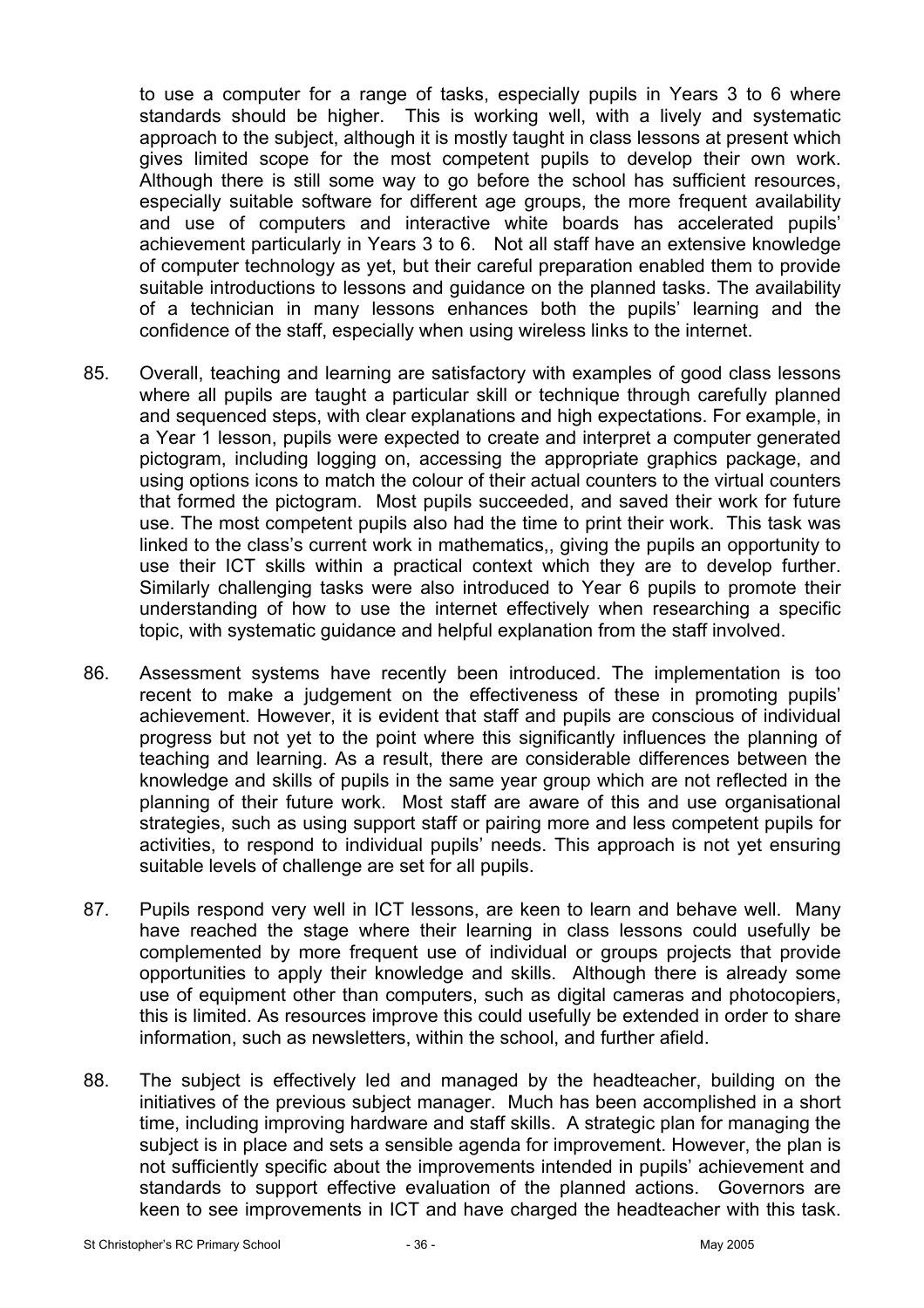A good start has been made, although costs have not yet been identified and the availability of funding is likely to be a significant factor in the pace of future development.

### **Information and communication technology across the curriculum**

89. Pupils' books and teachers' planning indicate that ICT is used regularly in several subjects, including English, mathematics, science and art. This has provided some basic but useful opportunities for pupils to use their word processing, drawing, research and graphical skills. However, the school's overall subject planning is not yet sufficiently co-ordinated to ensure that there is systematic use of ICT across the curriculum for all pupils, in a way that enables them to use and develop their skills and knowledge at the appropriate level. The school's self-evaluation shows an awareness that this area is in need of further development and it is clearly identified in the strategic plan.

#### **HUMANITIES**

90. As this is a Catholic school, **religious education** was not inspected. It was not possible to judge the overall provision in **history** as no lessons were observed. Based upon discussions with pupils and analysing work in pupils' books and on display around the school, it is evident that standards have improved since the last inspection. They are above average by the end of Year 2 and Year 6. Year 6 pupils recognise the importance of an enquiry approach to their learning in history and by Year 6 have good subject knowledge. Visits enhance the history curriculum and impact upon pupils' interest in, and understanding of their learning in the subject. There are already some good links with other subjects, for example the history curriculum provides a wide range of opportunities for independent writing across the school. For example Year 3 pupils write their own experiences as an evacuee, as part of their 'Children in World War II' study. History also actively promotes the skills of reading, speaking and listening. Pupils use and develop their ICT skills as they research in school and at home, such as when finding out about famous Victorian people. They say they like role-play, when for example they act out Tudor, Viking or World War II characters. Year 6 pupils say they enjoy the subject, and overall pupils' across the school present their work well. Although there are examples of good marking, it is variable, as it does not always help the pupil know how to move to the next stage of learning or challenge their thinking. The subject has a reasonably high profile across the school, where the quality of displays seen is good. As yet the recently appointed coordinator, although enthusiastic, has not had regular opportunities to use her knowledge and understanding of the subject to monitor and influence its development fully.

## **Geography**

Provision in geography is **good**.

### **Main strengths and weaknesses**

- Good use of resources and interesting activities in lessons effectively support learning.
- Pupils have an enthusiasm for the subject, especially practical aspects.
- Assessment and its use to inform planning and teaching are underdeveloped.
- Planned links with other subjects have not been developed fully.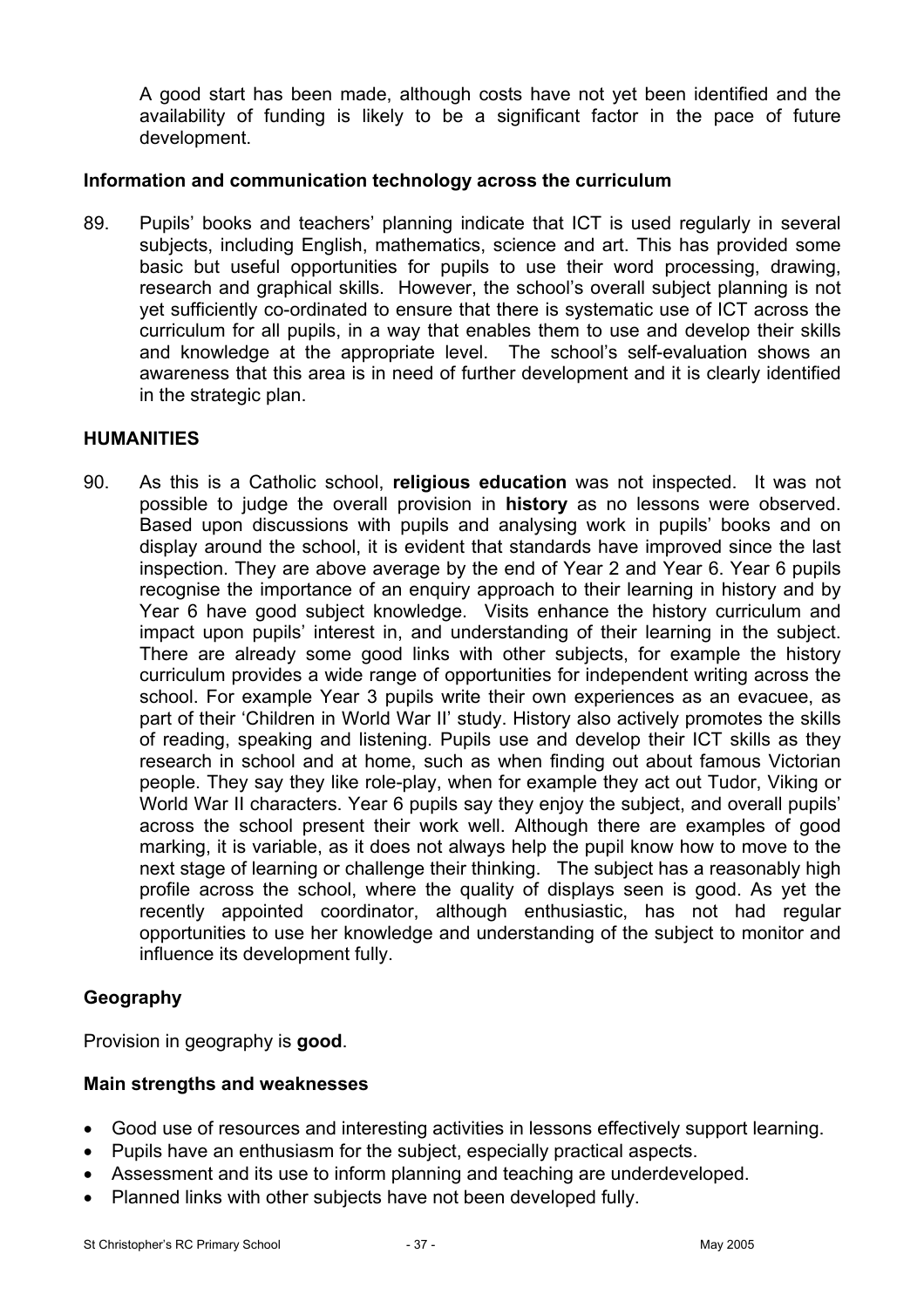• Opportunities to produce high quality work are inhibited overall by limited field work.

- 91. Overall, standards and achievement are good. Standards are in line with expectations for the age group in Year 2 and pupils make steady progress. By Year 6, the standards achieved by many pupils are higher than expected for their age and achievement is good. The overall improvements in the quality of teaching and range of learning opportunities have contributed to the good improvement since the last inspection in standards of work seen in Year 6. Pupils with special educational needs are well supported and fully included in the activities in geography. As a result they achieve well.
- 92. Teaching and learning overall are good. Lesson are well prepared with interesting resources, especially pictures, maps and artefacts, which capture pupils' attention and help them to understand when discussing aspects which are outside their personal experience. The basic knowledge and skills of the subject are taught systematically, often within practical situations which help the pupils to understand. For example, in a Year 2 lesson, where pupils were considering the current purpose and use of the land around the school and how it might be improved, they developed their previous knowledge of symbols in order to identify parts of the plan for the grounds, leading to the use of a key to the plan.
- 93. Across the school pupils continue to develop an increased knowledge and understanding of geography. For example in Year 5 and 6 pupils use the Internet to develop their research skills. Overall, across the school pupils present their work well. They enjoy geography and Year 6 pupils say "it is definitely popular and a favourite subject" for many. The increase amount of practical work within the subject is appreciated by the pupils, however, field work remains at a basic level. As a result, the limited opportunities for pupils to develop fully the skills of field work, to become familiar with a wide geographical vocabulary, and to have a residential experiences which enables them to study a locality in depth, tend to inhibit their chances of producing geographical work of a high quality. There is room for higher achievement.
- 94. There is no established formal assessment system in place to enable teachers to monitor pupils' achievement and progress and subsequently link the information to their planning of teaching and learning in lessons. The quality of the marking of pupils' work varies, with some good features which encourage pupils to consider the strengths and weaknesses of their work, but in some classes it does not consistently inform pupils what they have learnt nor extends their thinking so as to move them on to the next stage of learning.
- 95. Leadership and management are satisfactory. The subject is led by a knowledgeable, yet recently appointed temporary teacher. As yet she has not had the opportunities to use her skills to influence the development of the subject fully. Within her evolving role as coordinator she has undertaken monitoring of pupils' work and teachers' planning. There are examples of a number of links with other subjects, but as yet these are not consistently identified in teachers' planning. The school depends heavily upon National Guidance and as a result limits flexibility in planning and opportunities to meaningfully link geography skills with other curriculum areas, or to enable the pupils from countries other than Great Britain to share their experiences of geographical issues.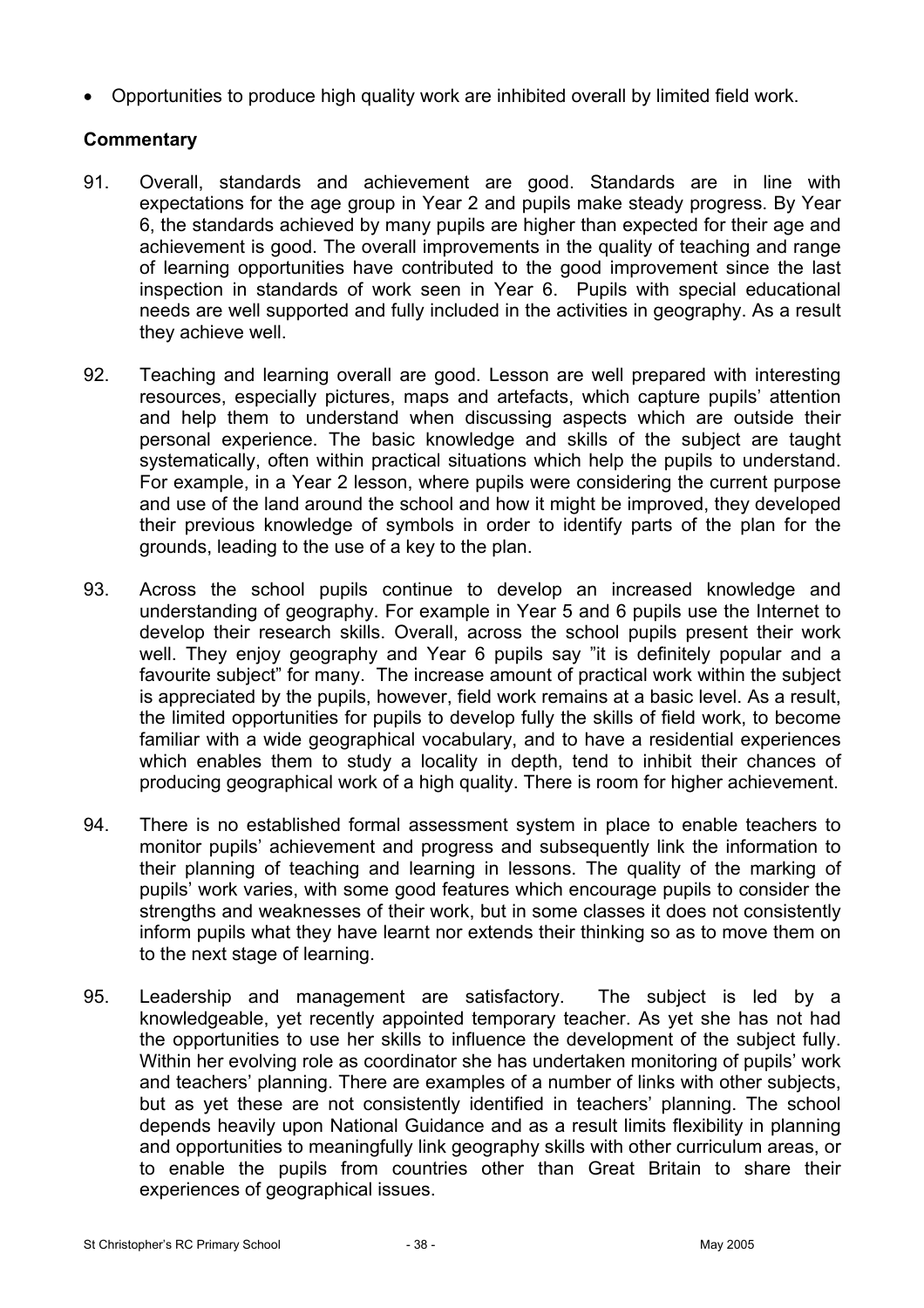## **CREATIVE, AESTHETIC, PRACTICAL AND PHYSICAL SUBJECTS**

- 96. No lessons were observed in design and technology, although discussions and a review of pupils' books and school documentation indicate that the subject is taught regularly. The work produced varies in quality but most is about the level expected for the age group at Year 2 and Year 6. This is similar to the findings of the last inspection. Although there is a tendency through school to neglect the provision of opportunities for pupils to evaluate and modify their work, where this is undertaken it is of good quality. For example, Year 1 plan and make model houses with clear reasons for using different materials for specific parts of the model. As with art and design, pupils apply their skills and knowledge to illustrate other subjects, particularly history. These opportunities are useful, but the planning of this work is not yet linked to an arrangement for promoting pupils' achievement in design and technology through the school. As a result, standards are not high enough by Year 6. The subject leader has had the responsibility for a little over two terms and is working towards gaining a view of the strengths and weaknesses of the subject. No immediate innovation to develop design and technology is planned, but a whole school review of the arrangements for planning pupils' progress in all the subjects of the curriculum is to be undertaken.
- 97. Only one lesson was seen in music so it is not possible to make an overall judgment on provision. The subject is taught by class teachers with some support for instrumental work from the local authority music support services. Pupils who receive instrumental tuition form a school orchestra. Pupils' singing in assembly is tuneful and there is a good focus on performance in the school. In the very good lesson seen, pupils achieved very well because the teacher had a good knowledge of the subject and presented the lesson at a lively pace with much enjoyment and humour. The school has a choir and a singing club which are well attended by pupils.

## **Art and design**

Provision in Art and Design is **satisfactory.** 

### **Main strengths and weaknesses**

- There is little work of above average quality through the school.
- Specific skills and techniques are often taught well in lessons, but there is too little opportunity for pupils to use these to develop their own ideas.
- The assessment and planning arrangements are not effective enough to ensure pupils make consistently brisk progress in their work.

### **Commentary**

98. Standards in Year 2 and Year 6 are close to expectations for the age groups and achievement is satisfactory overall. However, there is little evidence of high quality work through the school. The subject is taught regularly and pupils are introduced to a range of techniques and activities based broadly on national guidelines. Attitudes to the subject are positive and pupils respond with enthusiasm in lessons. However, they too rarely have the opportunity to develop their own ideas over time, to work with large items or to make choices about the materials they use. As a consequence, the work in lessons does not lead on to the quantity of high quality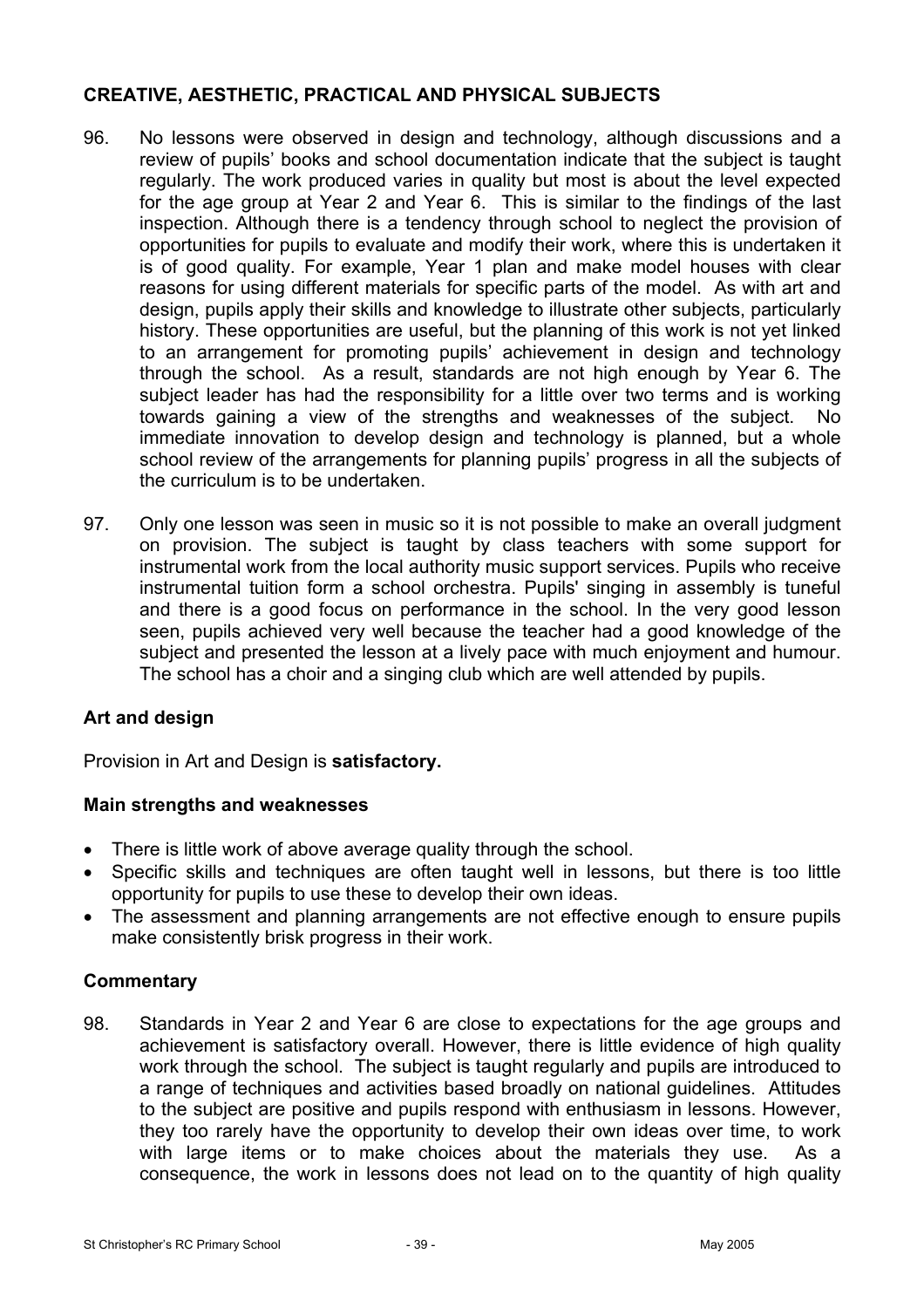individual work that could be expected given the pupils good experience of techniques and their sound knowledge of the work of other artists.

- 99. Nonetheless, pupils have occasionally worked successfully on large and small scale projects. For example, the recent work of Year 6, with the support of a visiting artist, which resulted in a striking mural in the hall that involved designing, reviewing and painting large areas and small details. They also use their skills to illustrate their work in other subjects, although these opportunities are often narrow in scope with most pupils producing very similar work. A small minority of pupils have taken part in art and design activities outside school, such as exhibiting work in a local art gallery. There is considerable capacity to build on pupils' enthusiasm and improve both achievement and standards.
- 100. The quality of teaching is satisfactory overall. The teaching in lessons although variable across the school had many good features. For example, the consideration of Mondrian's style of painting to complement a Year 2 ICT lesson about how to select and use straight lines, geometric shapes and flood fill tools. The lesson also effectively enabled pupils to reinforce some basic skills and knowledge, such as the use of colour and texture to create various effects. Year 5 also used good techniques for planning and making Christmas wall hangings using soft fabrics and imaginative appliqué techniques in an activity that was developed over several lessons. However, individual lessons are not yet well set within effective systems for assessing pupils' progress, planning the next stages of their learning and allocating time for them to develop their own ideas, which inhibits the pupils' achievement.
- 101. The leadership and management of the subject are satisfactory but development is not currently a high priority for the school. The subject manager has held the role for just over two terms and has undertaken basic monitoring. However, the school does not yet have a clear view of the strengths and weaknesses of the subject or the pupils' achievement and standards through school. Appropriately, improving the quality of monitoring has been identified as a need in the subject manager's report. The accommodation in most areas of the school is adequate for the subject, although there are limitations of space in Years 1 and 2. The school's plans to improve the accommodation by next term, are set to provide more suitable space for art and design in these year groups.

### **Physical education**

Provision in physical education is **satisfactory.**

#### **Main strengths and weaknesses**

- A wide range of extra-curricular clubs and activities, particularly for years 3 to 6, enhances the curriculum.
- There is no provision for outdoor adventure activities.

### **Commentary**

102. Standards are broadly in line with expectations at the ends of Year 2 and Year 6. There is a good range and variety of sports clubs and activities for pupils to encourage positive attitudes towards physical education and games. In addition to traditional sport older pupils take part for example, in tennis, volleyball and rugby.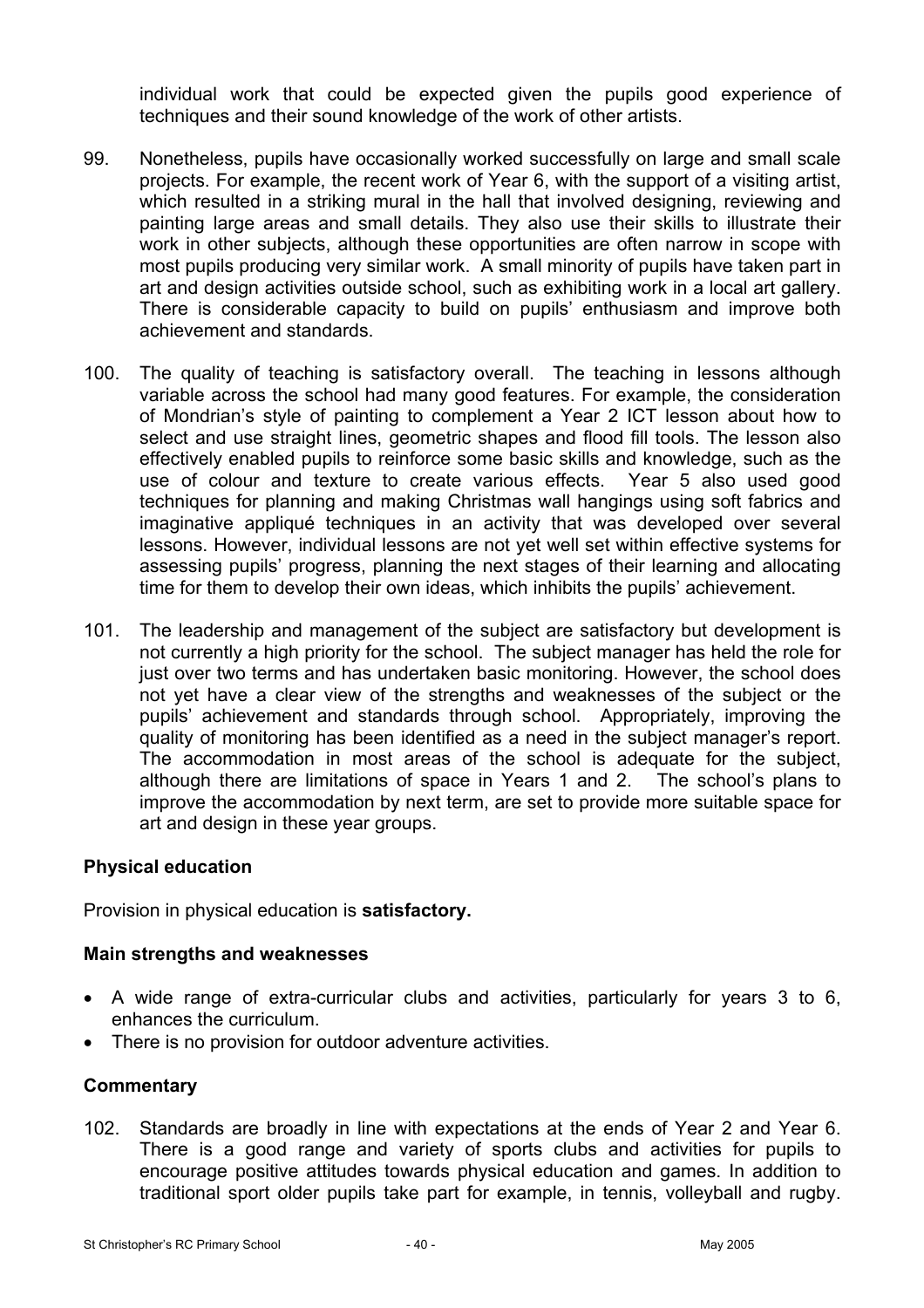Year 6 pupils say most of their class participates in sports clubs. They add "even the girls like football". There is no opportunity for pupils to experience a residential visit or outdoor adventure activities, but there are several 'sports linked' visits such as to the home of Manchester United at Old Trafford. Year 5 and Year 6 pupils swim throughout the school year in physical education lessons to enable approximately 90 per cent of pupils to swim 25 metres unaided, by the end of Year 6. Pupils represent the school in a number of competitive sports.

- 103. Teaching and learning are satisfactory overall. Resources were very well used, and there were high expectations for behaviour. Teaching assistants provided good support for individuals and groups, encouraging pupils to improve their performance. There was good participation by both boys and girls, and active guidance for pupils who were hesitant. Two of the three lessons observed were taught by specialist coaches from the Tameside Sports Development Team. It was evident how much pupils enjoyed the active and sometimes competitive nature of the subject. Pupils were keen to participate and clearly had fun. All pupils are fully included and the provision for pupils with special educational needs was well adapted to their needs. Year 6 pupils demonstrate a very positive attitude towards physical education when they describe how very popular the subject is amongst pupils in the school.
- 104. Leadership and management of the subject are good. The subject is well led and managed by a very enthusiastic coordinator who recognises the need to further extend extra-curricular sporting activities to Years 1 and 2 pupils. Physical education has a higher profile than at the last inspection because there have been significant developments initiated by the subject coordinator. Improvements have been made to create spacious outdoor facilities, which now boast one recently resurfaced large area of hard surface and an extensive grassed area. The quality of learning resources has significantly improved and is now very good. The provision for outdoor adventurous activities remains inadequate.

### **PERSONAL, SOCIAL AND HEALTH EDUCATION AND CITIZENSHIP**

105. The personal and social education needs of pupils are met well by the strong Catholic ethos, which is evident in all that the school does. However, the school's intention to teach other aspects including relationships, sex and drugs awareness through Circle Time discussions is at an early stage. These opportunities are, as yet, not fully effective. They are not sufficiently planned into the curriculum in every year group, there are training needs amongst staff, teacher confidence needs building and resources need developing further. A start has been made, which has led to the establishment of a personal, social and health education policy. Governors have adopted a sex education policy and a draft drugs awareness policy has been produced.